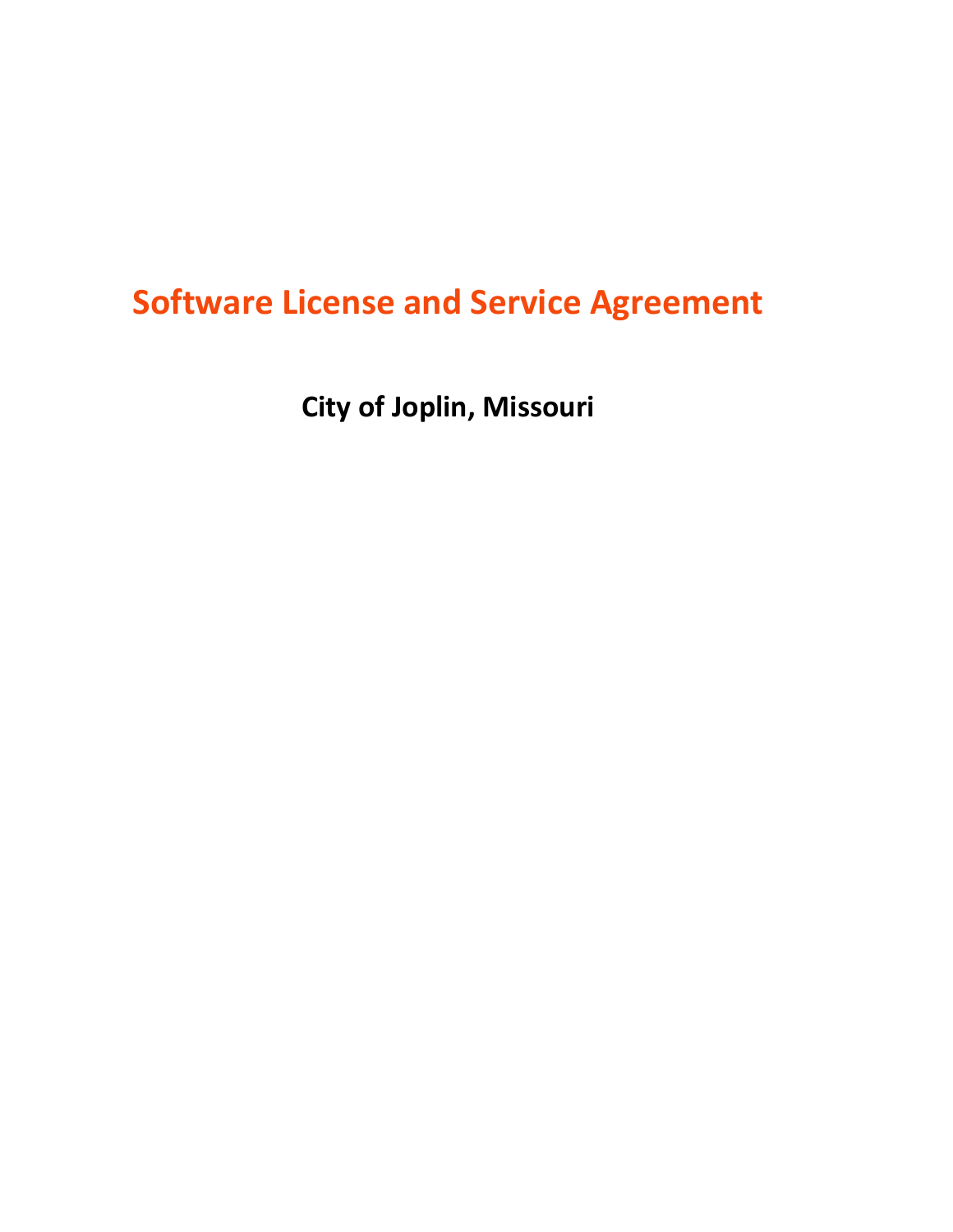This Software License and Service Agreement (this "Agreement") entered into as of this ally of 20 by and between City of Joplin, Missouri ("Customer"), having its principal place of business at 602 South Main Street, Joplin, MO 64801, and CentralSquare Technologies LLC ("CentralSquare"), having its principal place of business at 1000 Business Center Drive, Lake Mary, FL 32746. Customer and CentralSquare may also be referred to herein individually as a "Party" or collectively as the "Parties".

WHEREAS, Customer entered into a prior agreement for ONESolution Software products with Superion ("EmergiTech"), a CentralSquare Technologies, LLC company; and

WHEREAS, Customer is a currently licensed end user of the ONESolution Software; and

WHEREAS, Customer desires to discontinue use of the ONESolution application(s) and upgrade to the CentralSquare Software identified in Exhibit B to this Agreement; and

WHEREAS, this Agreement shall replace and supersede any and all prior agreements directly related to the ONESolution products being replaced by this Agreement and its Exhibits.

This Agreement details the responsibilities of CentralSquare and Customer with regard to the public safety software, hardware, and related services to be provided by CentralSquare under this Agreement.

Customer will be part of a system consisting of Customer and the Duquesne Police Department. Customer will serve as the hosting agency (production site) for both agencies, with Duquesne Police Department an authorized user of the host system. In the event that Duquesne Police Department chooses to move to a standalone system, additional fees will be required for hardware, services, and CentralSquare Software necessary for it to be on a standalone system, if applicable.

Now, therefore, in consideration of the mutual covenants and promises contained in this Agreement, the Parties agree as follows:

## **1.0 Exhibits and Order of Precedence**

The following Exhibits are incorporated into this Agreement:

- 1. Exhibit A: Statement of Work
- 2. Exhibit B: Pricing Detail
- 3. Exhibit C: Payment Schedule
- 4. Exhibit D: Maintenance Agreement

In the event of any inconsistency among the various documents that comprise this Agreement, the order of precedence shall be as follows: (i) the Agreement, followed by (ii) the Exhibits to the Agreement in the order in which they appear.

## **2.0 Software Subscription Access**

#### **2.1 Access to Software**

In consideration of Customer's payment of the Subscription Fee set forth in *Exhibit B: Pricing Detail*, and subject to the terms and conditions set forth herein, CentralSquare hereby grants to Customer, and Customer accepts, a non-transferable and non-exclusive right to use certain CentralSquare software (the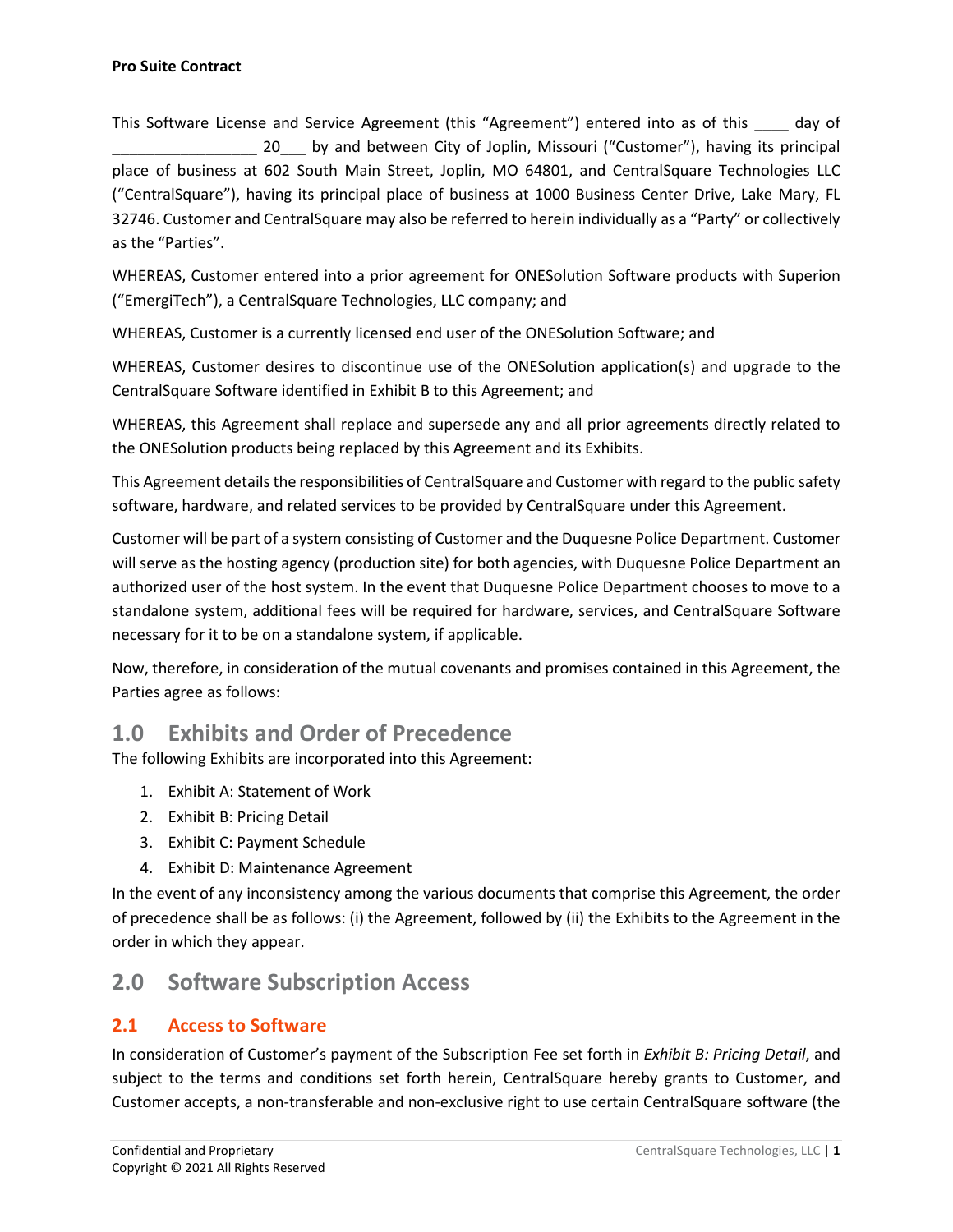"Software") identified in *Exhibit B: Pricing Detail* only for Customer's own business purposes in object code format.

### **2.2 Copies and Modifications**

No CentralSquare identifying marks, copyright or proprietary right notices may be deleted from the Software. Customer shall not decompile, or create by reverse engineering or otherwise, the source codes from the object code supplied hereunder, or adapt the Software in any way or use it to create a derivative work. CentralSquare shall not be responsible in any way for Software performance if the Software has been modified, except as modified by CentralSquare.

#### **2.3 CentralSquare Server Access and Restrictions on Usage**

Customer will ensure that all CentralSquare Server Hardware is directly network accessible (console level access) to CentralSquare at all times via SSH connection; reverse-tunnel or other secure methods of connection are not permitted except at the discretion of CentralSquare. There shall be no additional authorization or equipment required except as requested by CentralSquare. Cooperation of Customer's IT department is required with respect to implementation and/or maintenance of the SSH connection. The persistent SSH secured service connection is mandatory and necessary for the proper functionality of the managed server component and/or the Pro application by CentralSquare's DevOps team. This connection is only utilized by CentralSquare's CJIS-compliant employees for purposes that include but are not limited to, contractually mandated backups, installation of major and minor software releases and/or execution of the managed service component of the Agreement.

Customer shall not allow any party, other than CentralSquare, to add, update, or delete database records or file system objects directly to or on the server or database except as provided for in the CentralSquare Documentation.

Customer shall not access any Server Hardware except as provided in the CentralSquare Documentation or cause any software except the Software provided under this Agreement to be installed on or executed on the Server Hardware.

### **2.4 Infringement**

CentralSquare will at its expense defend against any claim, action or proceeding by a third party ("Action" herein) for infringement by the CentralSquare Software of copyright or trade secrets, provided that Customer immediately notifies CentralSquare in writing of such Action and cooperates fully with CentralSquare and its legal counsel in the defense thereof. CentralSquare may in its discretion (i) contest, (ii) settle, (iii) procure for Customer the right to continue using the CentralSquare Software, or (iv) modify or replace the CentralSquare Software so that it no longer infringes (as long as the functionality and performance described in the Specifications substantially remains following such modification or replacement.) Customer may participate in the defense of such Action at its own expense. If CentralSquare concludes in its sole judgment that none of the foregoing options are commercially reasonable, and Customer's use of the CentralSquare Software is permanently enjoined as a result of a judgment of a court of competent jurisdiction in such Action, then CentralSquare will return to Customer the CentralSquare Software subscription fee(s) paid by Customer under this Agreement less a prorated portion of said fee(s)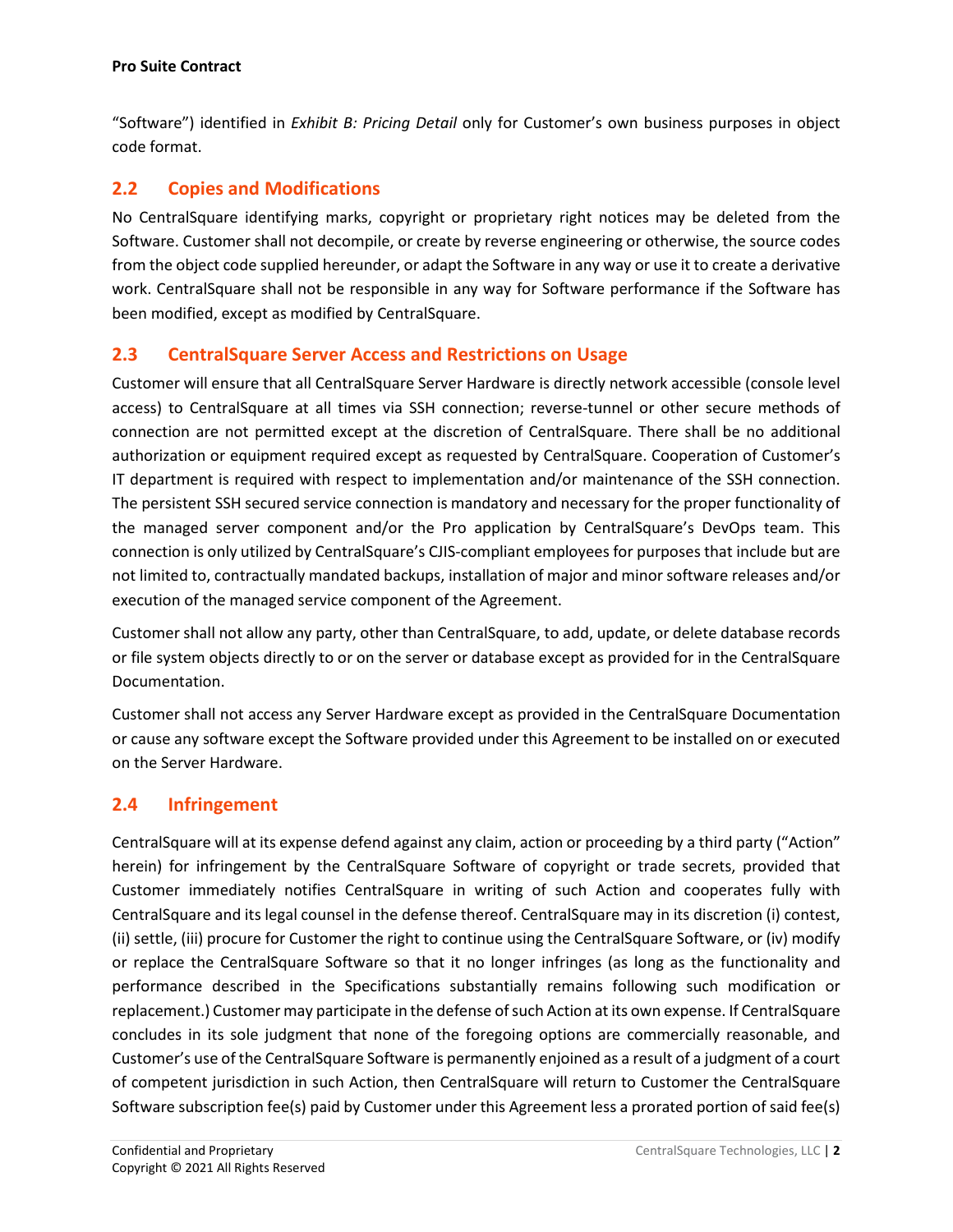for Customer's use of the CentralSquare Software and the use granted in this Agreement shall terminate. In addition, in the event such Action results in a money judgment against Customer which does not arise, wholly or in part, from the actions or omissions of Customer, its officers, directors, employees, contractors, agents, or elected officials, or a third party, CentralSquare will, subject to Section 5.0 herein, indemnify Customer therefrom.

Notwithstanding the above, CentralSquare shall have no duty under this Section 2.4 with respect to any claim, action or proceeding arising from or related to infringements (i) by Third Party Software, including operating system software, or non-Server Hardware, (ii) arising out of modifications to the CentralSquare Software and/or Documentation not made by CentralSquare, (iii) resulting from use of the CentralSquare Software to practice any method or process which does not occur wholly within the CentralSquare Software, or (iv) resulting from modifications to the CentralSquare Software or Documentation prepared pursuant to specifications or other material furnished by or on behalf of Customer. This Section 2.4 states the entire obligation of CentralSquare regarding infringement of intellectual property rights, and it will survive the termination of this Agreement.

## **3.0 Delivery, Fees and Payments**

### **3.1 Delivery of Software to Customer**

The Software shall be delivered in executable object code form only. CentralSquare shall initially deliver and install copies of the Software as set forth in *Exhibit A: Statement of Work*, in the quantities set forth in *Exhibit B: Pricing Detail.* Except as stated in *Exhibit D: Maintenance Agreement*, CentralSquare shall not be responsible for providing any updates, enhancements, modifications, revisions, additions, replacements, conversions or maintenance to the Software.

### **3.2 Delivery of Server Hardware to Customer**

CentralSquare shall ship Server Hardware provided under this Agreement as set forth in *Exhibit B: Pricing Detail* to Customer's location at a mutually agreeable time in the project timeline. Items shipped via commercial carrier are FOB destination at the fixed price stated in *Exhibit B: Pricing Detail*. It shall be Customer's responsibility to install all Hardware, and Server Hardware, as well asto perform proper facility preparation and maintenance (such as appropriate uninterrupted power, air conditioning, space, electrical drops, security, network equipment, network drops, etc.) not specified in this Agreement as being provided by CentralSquare, but necessary to accommodate equipment as specified in the Statement of Work before, during, and after installation.

#### **3.3 Delivery of Services to Customer**

CentralSquare will provide Services as set forth in *Exhibit A: Statement of Work*.

#### **3.4 Fees**

Customer will pay CentralSquare the fees, without deduction or offset, set forth in *Exhibit C: Payment Schedule*.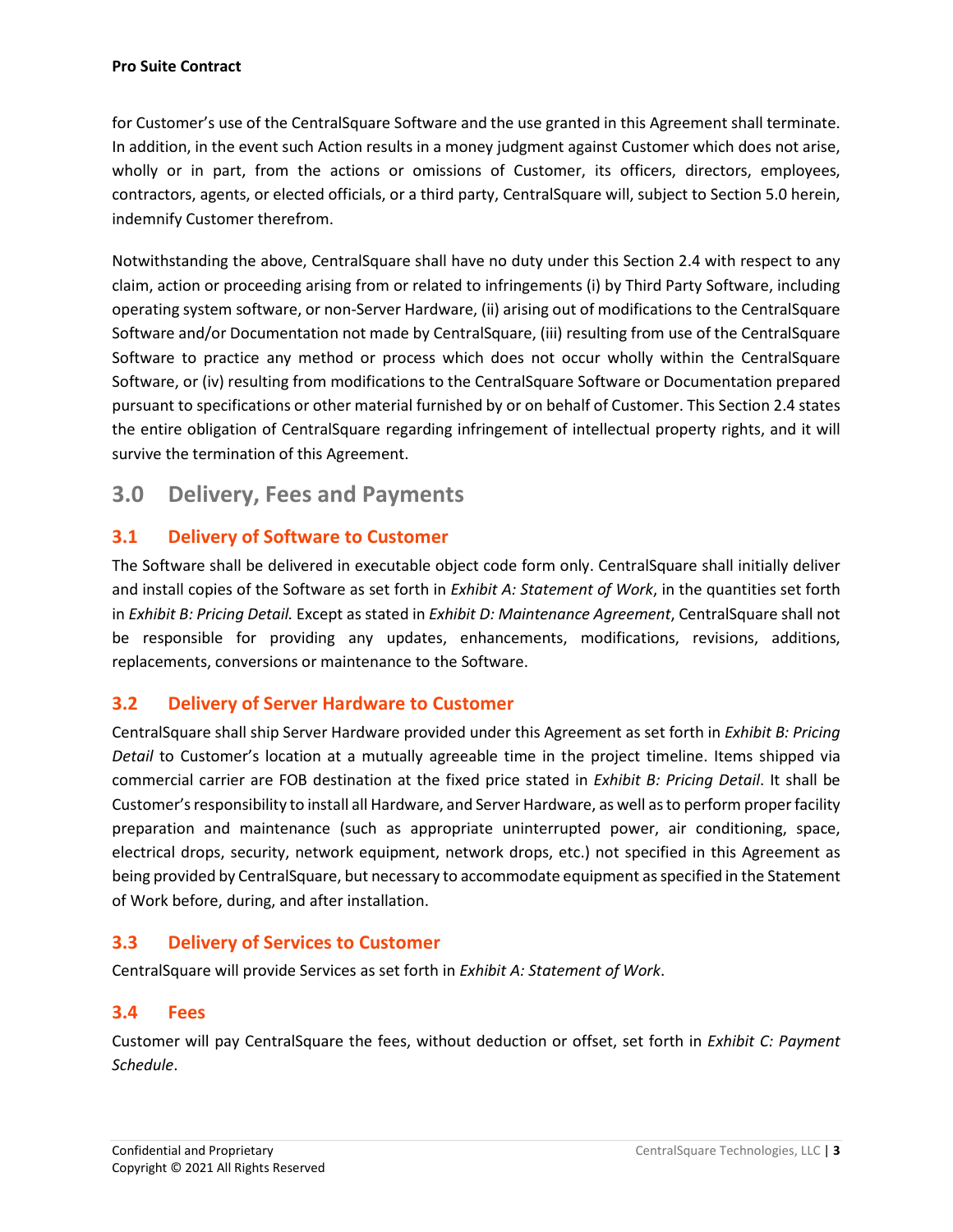#### **3.5 Late Payment**

If Customer fails to pay any amount due within thirty (30) days of invoice date, Customer shall pay late charges of one and one half percent (1.5%) or the highest allowed by law, whichever is lower, per month on such balance.

#### **3.6 Software Acceptance**

Customer acknowledges that the CentralSquare Software shall be deemed accepted on the date of delivery. In the event that a Customer notifies CentralSquare of a material non-conformity in the Software as compared with the Statement of Work, CentralSquare shall use commercially reasonable efforts to correct the reported non-conformity in accordance with the support provisions set forth in Exhibit D: Maintenance Agreement. This provision does not apply to System Acceptance, which will be achieved in accordance with the implementation, acceptance, and Go Live process as defined in the Statement of Work.

#### **3.7 Hardware Acceptance**

Customer acknowledges that the Hardware and Server Hardware shall be deemed accepted on the date of delivery. In the event that a Customer notifies CentralSquare of a material non-conformity in the Hardware as compared with the Statement of Work, CentralSquare shall use commercially reasonable efforts to correct the reported non-conformity.

#### **3.8 Additional Components and Third-Party Applications**

Other components (hardware and/or software, collectively "Third-Party Components") may be desired for use with the System. CentralSquare assumes no responsibility under this Agreement for obtaining and/or supporting any Third-Party Components except as expressly agreed herein. This includes, but is not limited to, networking equipment, workstations, servers for third-party systems, mobile networking equipment, and mobile workstations, laptops, or tablets.

Unless otherwise established in this Agreement, CentralSquare, its employees and/or contractors shall not be obligated to install, utilize or otherwise maintain any type of third-party software application for any purposes. This includes, but is not limited to, VPN, MFA, etc., nor shall be obligated to utilize any type of RSA token and/or functionally similar device for purposes of access to any Customer network, system and/or data. Customer agrees to waive the use of same if required for network access.

#### **3.9 Third-Party Costs**

Except as expressly agreed herein, CentralSquare assumes no responsibility for any third-party costs related to implementation of the System. This includes, but is not limited to, any third-party costs associated with the implementation of Interfaces as defined in *Exhibit A: Statement of Work*.

## **4.0 Rights and Obligations**

#### **4.1 Proprietary Rights**

CentralSquare represents that it is the owner of or otherwise has the rights to the Software and that it has the right to grant the use. CentralSquare retains title to the Software and its associated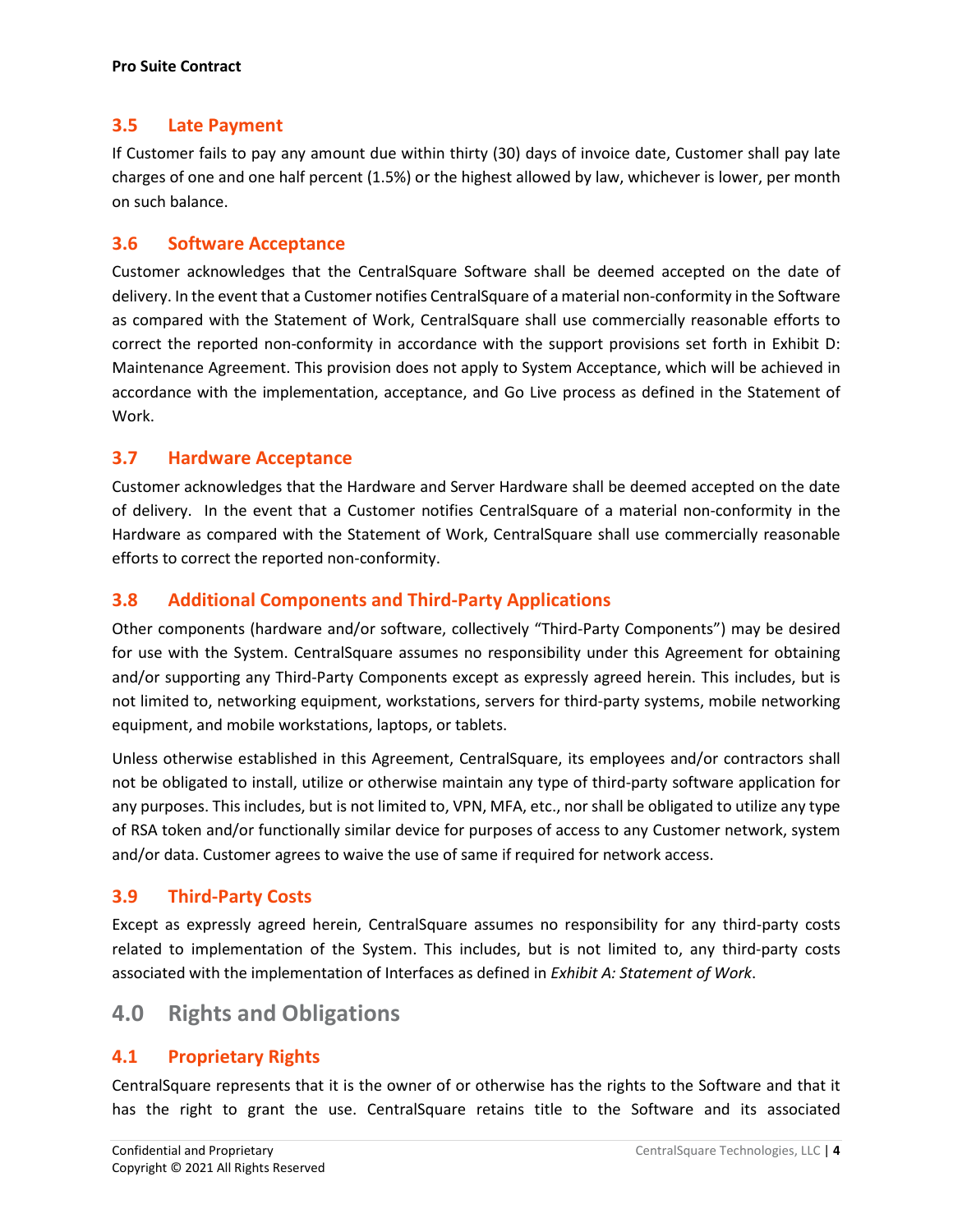Documentation, including, without limitation, all copies and audiovisual aspects thereof and all rights to patents, copyrights, trademarks, trade secrets and other intellectual property rights inherent therein and appurtenant thereto. Customer shall not, by virtue of this Agreement or otherwise, acquire any proprietary rights whatsoever in the Software or its associated Documentation, which shall be confidential information of CentralSquare and the sole and exclusive property of CentralSquare. CentralSquare hereby expressly reserves any right not expressly granted to Customer by this Agreement. No identifying marks, copyright or proprietary right notices may be deleted from any copy of the Software. All right and title to any third-party software provided by CentralSquare under this Agreement shall remain with the applicable vendor thereof. Nothing in this Agreement shall be construed as conveying title in the Software, its associated Documentation, or any third-party software to Customer.

#### **4.2 Trademarks and Trade Names**

Any and all trademarks and trade names, which CentralSquare uses in connection with the License granted hereunder, are and shall remain the exclusive property of CentralSquare. Nothing contained in this Agreement shall be deemed to give Customer any right, title or interest in any trademark or trade name of CentralSquare.

#### **4.3 Confidentiality**

Except as otherwise provided in this Agreement, Customer shall not sell, transfer, publish, disclose or otherwise make available any portion of the Software or its associated Documentation to others. Customer shall use reasonable best efforts to cooperate with and assist CentralSquare in identifying and preventing any unauthorized use, copying or disclosure of the Software or any portion thereof or any of the algorithms or logic contained therein or any other deliverables.

 4.3.1 CentralSquare agrees to maintain Customer's confidential business information and confidential data, including PII (Personal Identifiable Information), to which CentralSquare gains access in confidence and to not disclose such information except as required to perform hereunder or as required by law. Customer will use reasonable efforts to identify or designate information or data as confidential at or within five (5) business days of disclosure. Notwithstanding the above, CentralSquare shall own the copyrights, trade secrets, patent rights and other proprietary rights in and may use without restriction knowledge, information, ideas, methods, know-how, and copyrightable expression learned or acquired (including without limitation any feedback, suggestions, or other information or materials) as a result of or in connection with this Agreement to make modifications and enhancements to the CentralSquare Software or Documentation. Customer shall acquire no intellectual property ownership rights to the CentralSquare Software or Documentation as a result of such use, whether as author, joint author, or otherwise. Confidential information does not include any information which (a) is generally available to the public or becomes generally known to the public through no act or omission of CentralSquare or any violation of confidentiality; (b) is disclosed to CentralSquare by third parties without breach of confidentiality obligations; (c) is already in the lawful or rightful possession of CentralSquare prior to receipt of the confidential information or (d) is developed independently by CentralSquare without use of the confidential information.

4.3.1.1 CentralSquare maintains a security program for managing access to customer data –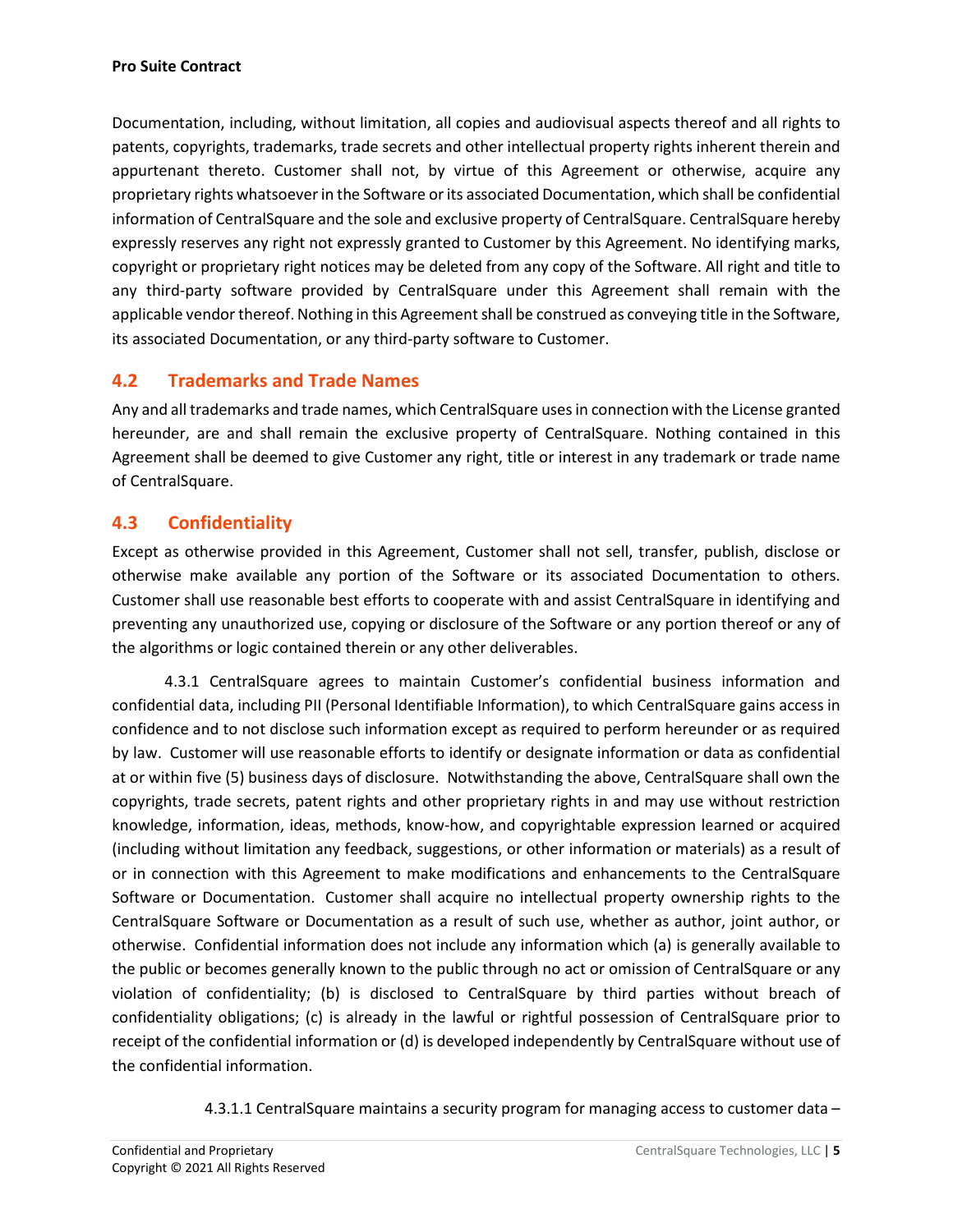particularly HIPAA and CJIS information ("Security Approved Personnel"). This includes 1) a preemployment background check; 2) security training required by Federal CJIS regulations; and 3) criminal background checks/fingerprints required by Federal or State regulations. CentralSquare will work with the Customer to provide reasonably required documentation (such as the CJIS Security Addendum Certification form).

4.3.1.2 If required by the Customer, CentralSquare will provide paper fingerprint cards for such Security Approved personnel with the fingerprinting performed in the state of the CentralSquare staff's job assignment. If the Customer requires fingerprints submitted in a form other than paper prints (such as Live Scan) or that such fingerprints be performed at the Customer's site, the Customer will reimburse CentralSquare for the cost of CentralSquare Security Approved Personnel traveling to the Customer's site or for a vendor (such as Live Scan) to travel to the applicable CentralSquare office location. This provision will apply during the installation of the Project and for the duration of the Customer's Maintenance Agreement.

#### **4.4 Termination for Breach**

CentralSquare may immediately terminate this Agreement, including all use rights granted herein, in the event Customer breaches any of its material confidentiality obligations regarding the Software and its associated Documentation.

#### **4.5 Non-Confidential Information**

Confidentiality obligations of the Parties shall not extend to information that:

- (a) is, as of the time of its disclosure, or thereafter becomes part of the public domain through a source other than the receiving party;
- (b) was known to the receiving party at the time of its disclosure and such knowledge can be proven by documentation;
- (c) is independently developed by the receiving party;
- (d) is subsequently learned from a third party not under a confidentiality obligation to the providing party; or
- (e) is required to be disclosed pursuant to court order, subpoena, or government authority, whereupon the receiving party shall provide notice to the other party prior to such disclosure.

#### **4.6 Limited Warranties**

#### *Software Warranties*

CentralSquare warrants that: (i) it owns or otherwise has the rights in the Software and has the right to grant use of the Software as described in this Agreement.

#### **4.6.1.1 Wireless Service Limitations**

Problems in the CentralSquare Software or transmission of data caused by wireless services, including cell phone carriers, cell phone devices and operating systems, and any personal settings on the devices are not warranted by CentralSquare, or covered under the terms of this Agreement. The Customer's use of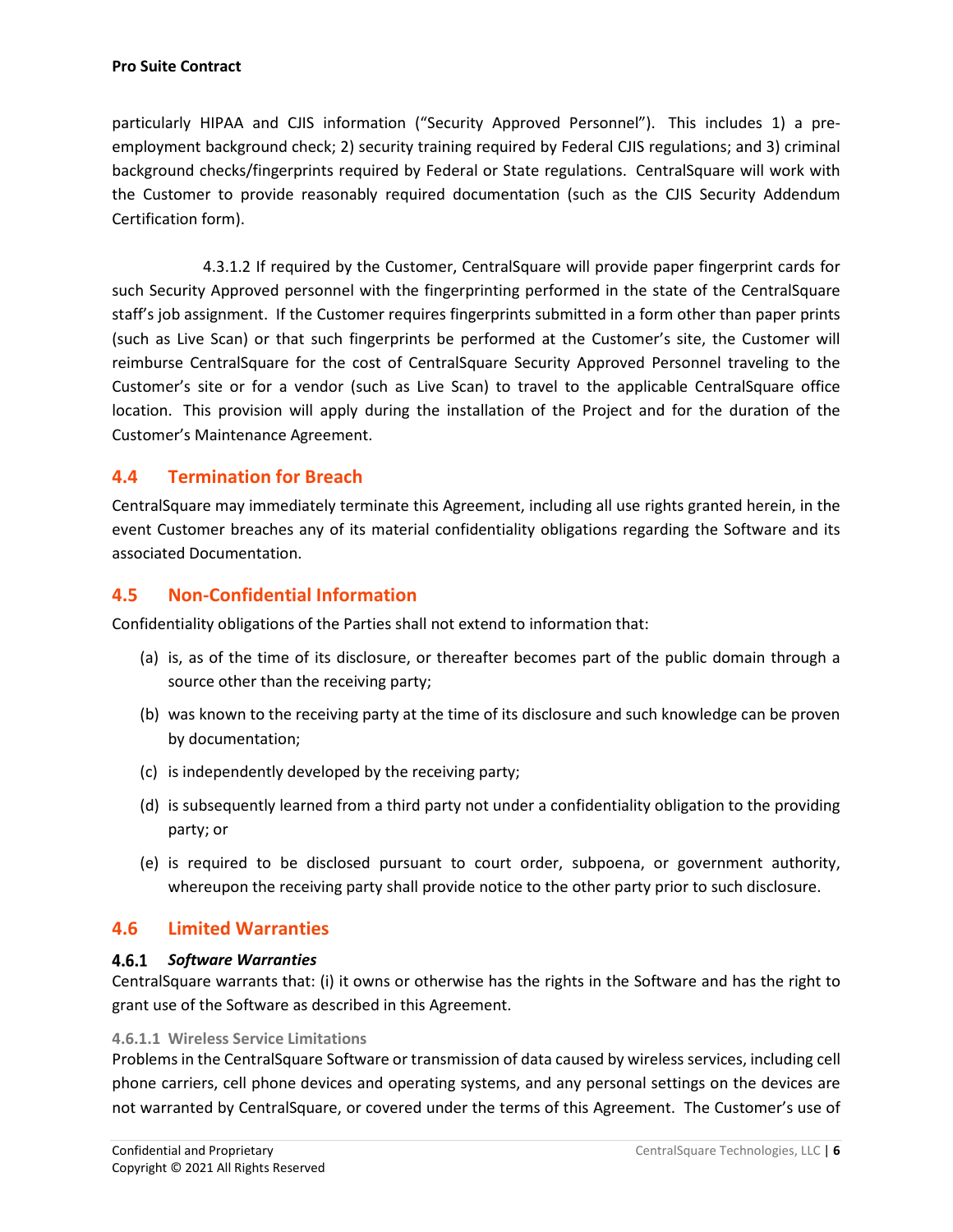services provided by wireless service providers or carrier, or transmission of data from cell phone carriers, cell phones and operating systems, and the security, privacy, or accuracy of any data provided via such services is at the Customer's sole risk.

#### *Hardware and Third-Party Software Warranties*

CentralSquare warrants that, at the time of delivery, the Hardware and Server Hardware will be new and unused. CentralSquare will be solely responsible for processing and managing of all Server Hardware and Third-Party Software warranty claims that may be necessary during the term of this Agreement.

#### **CENTRALSQUARE EXPRESSLY DISCLAIMS, AND CUSTOMER HEREBY EXPRESSLY WAIVES, ALL OTHER WARRANTIES, EXPRESS OR IMPLIED, INCLUDING, WITHOUT LIMITATION, WARRANTIES OF MERCHANTABILITY AND FITNESS FOR A PARTICULAR PURPOSE.**

#### **4.7 Legal Relationship**

It is expressly understood by Customer and CentralSquare that CentralSquare shall not be construed to be, and is not, an employee of Customer. CentralSquare shall provide services to Customer as an independent contractor with control over the time, means and methods for accomplishing the services outlined in this Agreement. CentralSquare further acknowledges that it is not entitled to such benefits as holiday time, vacation time, sick leave, retirement benefits, health benefits, or other benefits usually associated with employment.

#### **4.8 Insurance Provision**

CentralSquare, at all times during the term of this Agreement, shall obtain and maintain in force insurance coverage of the types and with the limits as follows:

- (a) Commercial General Liability Insurance: Commercial general liability insurance with a limit of \$1,000,000 for each occurrence; \$2,000,000 in the aggregate.
- (b) Professional Liability Insurance: Professional liability insurance with a limit of \$5,000,000 each claim; \$5,000,000 in the aggregate.
- (c) Business Automobile Liability Insurance: Business automobile liability insurance or equivalent form with a limit of not less than \$1,000,000 for each accident. Such insurance shall include coverage for owned, hired and non-owned vehicles.

At Customer's request, CentralSquare shall provide properly executed Certificates of Insurance which shall clearly evidence all insurance required in this Agreement.

## **5.0 Indemnification and Limitation of Liability**

CentralSquare shall indemnify, defend and hold harmless Customer from any and all claims, lawsuits or liability, including attorneys' fees and costs, allegedly arising out of, in connection with, or incident to any loss, damage or injury to persons or property or arising from a wrongful or negligent act, error or omission of CentralSquare, its employees, agents, contractors, or any subcontractor as a result of CentralSquare's or any subcontractor's performance pursuant to this Agreement; however, CentralSquare shall not be required to indemnify Customer for any claims or actions caused to the extent of the negligence or wrongful act of Customer, its employees, agents, or contractors. Notwithstanding anything to the contrary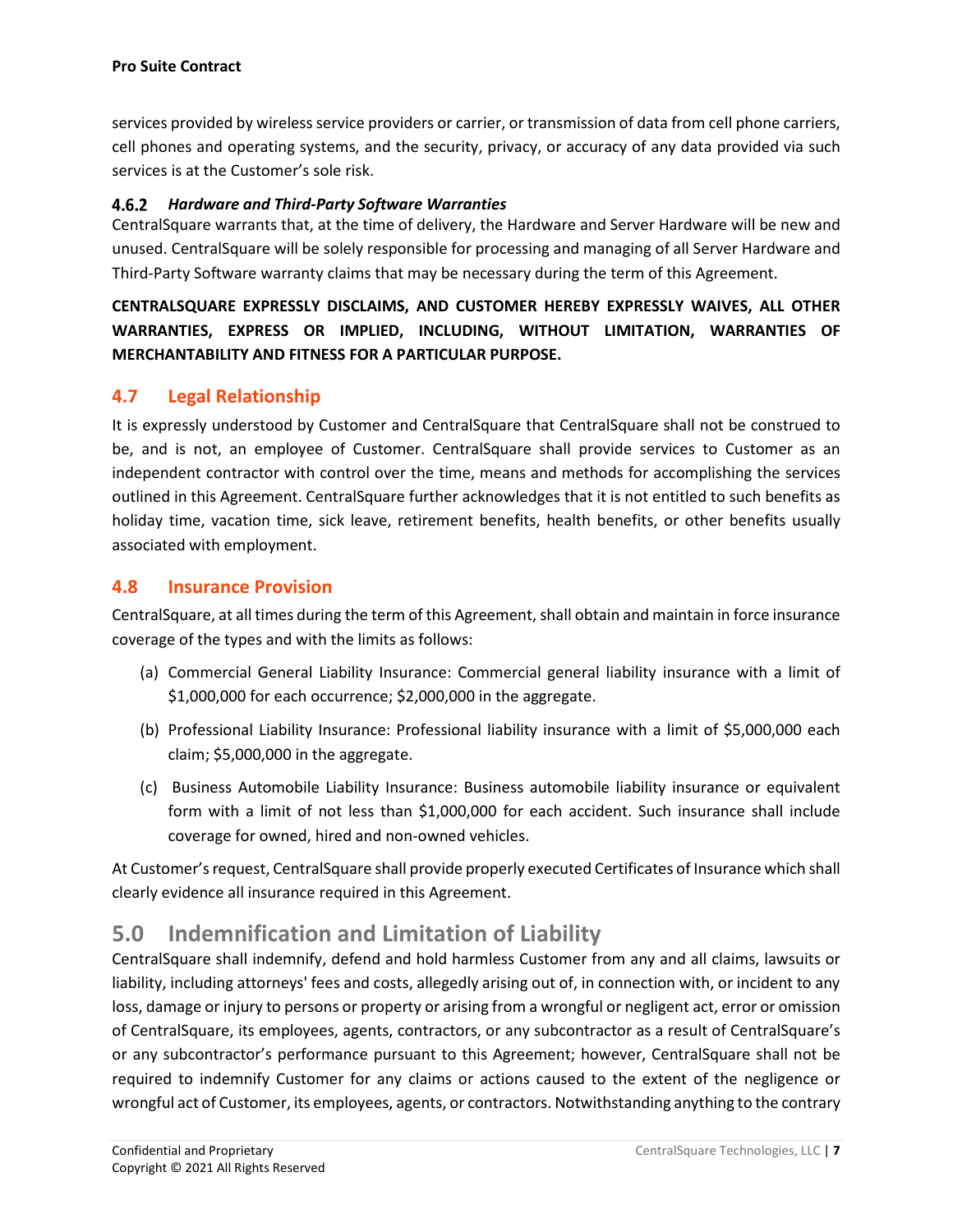in the foregoing, if a claim, lawsuit or liability results from or is contributed to by the actions or omissions of Customer, or its employees, agents or contractors, CentralSquare's obligations under this provision shall be reduced to the extent of such actions or omissions based upon the principle of comparative fault.

Notwithstanding the foregoing, the aggregate liability of CentralSquare for any reason and upon any cause of action of claim, including, without limitation, CentralSquare's obligation to indemnify and hold harmless under this agreement, shall be limited to direct damages which shall not exceed (i) the contract price; or (ii) for claims arising under annual maintenance, the amount of the maintenance fees paid for the term in which the claim arises; or (iii) in the case of bodily injury, personal injury, or property damage for which defense and indemnity coverage is provided by CentralSquare's insurance carrier, the coverage limits of such insurance.

**IN NO EVENT SHALL CENTRALSQUARE, ITS SUBCONTRACTORS OR SUPPLIERS BE LIABLE WHETHER IN CONTRACT OR IN TORT FOR LOST PROFITS, LOST SAVINGS, LOST DATA, LOST OR DAMAGED SOFTWARE, OR ANY OTHER CONSEQUENTIAL OR INCIDENTAL DAMAGES ARISING OUT OF, OR OTHERWISE RELATED TO THIS AGREEMENT, REGARDLESS OF WHETHER CENTRALSQUARE HAS NOTICE OF THE POSSIBILITY OF ANY SUCH LOSS OR DAMAGE.**

## **6.0 Term & Termination**

#### **6.1 Term**

A. This Agreement shall commence upon execution hereof and shall continue in full force and effect for a period of one (1) year from the date of contract execution unless the Agreement is otherwise terminated as set forth herein. If Client terminates this Agreement at any time during an annual term, Client shall only be obligated to pay fees on a pro rata basis to the date of such termination.

B. At the conclusion of the annual term, this Agreement shall automatically renew for successive one (1) year terms (each a "Renewal Term"). (Any Renewal Term collectively referred to herein as the "Term").

### **6.2 By CentralSquare for Cause**

In addition to various other express rights of CentralSquare to terminate this Agreement set forth herein, CentralSquare shall also have the right to terminate this Agreement upon thirty (30) day's prior written notice and cancel any unfulfilled portion of it by written notice to Customer due to Customer's failure to comply with any material terms or conditions of this Agreement, or in other casesif: (i) Customer becomes bankrupt or insolvent or enters into any arrangement or composition with its creditors or if a receiver is appointed to direct the business of Customer, or (ii) Customer sells or assigns its rights, duties or obligations under this Agreement to any person or entity, in whole or in part, whether by assignment, merger, transfer or assets, sale of stock, operation of law or otherwise, without the express written permission of CentralSquare or (iii) upon Customer's breach of the use or confidentiality and nondisclosure provisions contained herein, or (iv) upon a violation of CentralSquare's proprietary rights hereunder. The termination of this Agreement shall automatically terminate and extinguish the right to use CentralSquare Software.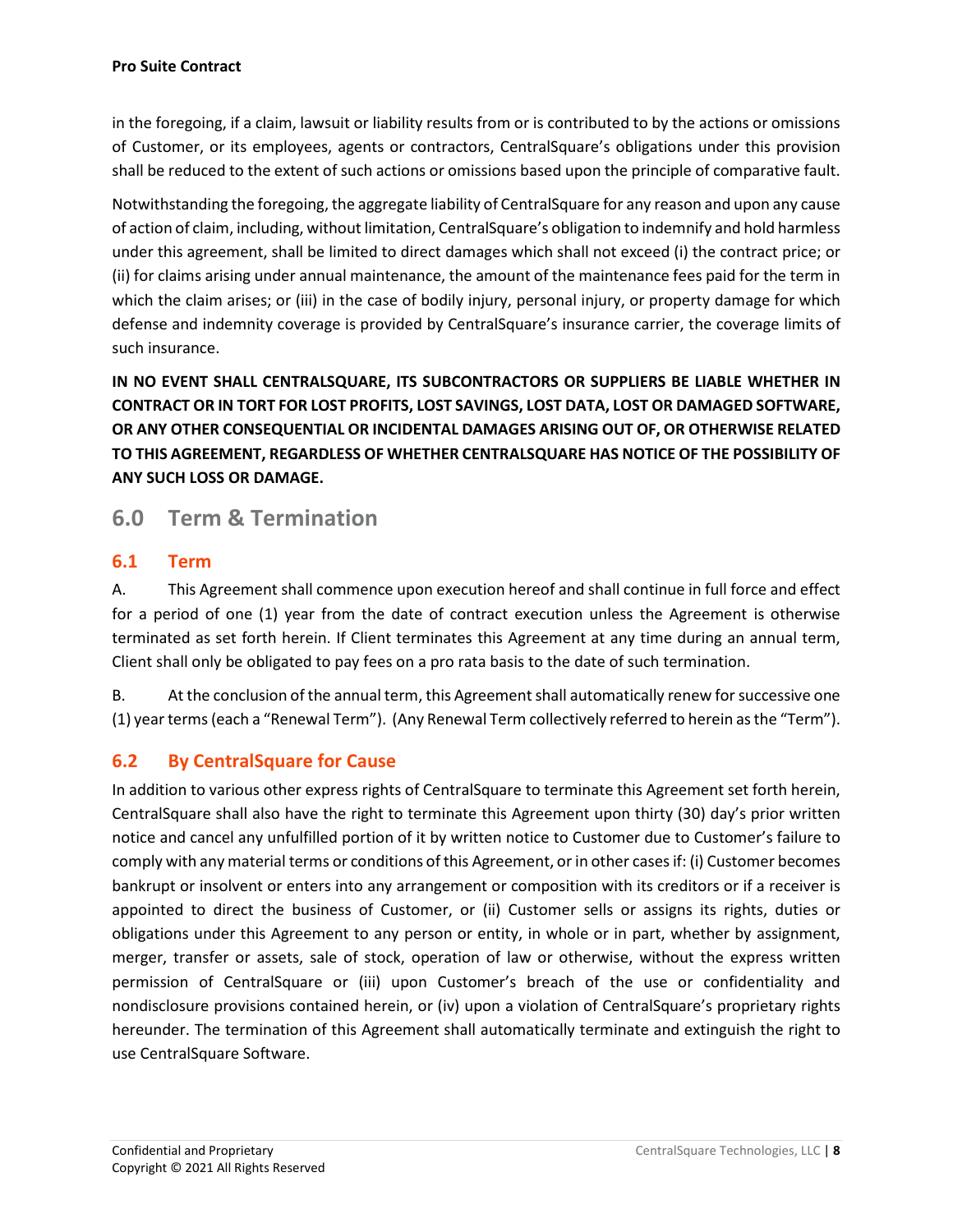#### **6.3 By Customer for Cause**

Customer may terminate this Agreement for cause based upon the failure of CentralSquare to comply with any material terms and/or conditions of the Agreement, provided that Customer shall give CentralSquare thirty (30) days' written notice specifying CentralSquare's failure. If within thirty (30) days after receipt of such notice, CentralSquare shall not have either corrected such failure or, in the case of failure which cannot be corrected in thirty (30) days, begun in good faith to correct said failure and thereafter proceeded diligently to complete such correction, then Customer may, at its option, place CentralSquare in default and the Agreement shall terminate on the date specified in such notice.

#### **6.4 Termination without Cause**

Either party may terminate this Agreement, without cause, upon no less than one hundred eighty (180) days written notice to the other party.

#### **6.5 Post-Termination Obligations**

All provisions hereof relating to CentralSquare's proprietary rights, confidentiality, non-disclosure and non-solicitation shall survive the termination or expiration of this Agreement. Any fees due as per *Exhibit C: Payment Schedule* for work completed prior to termination shall still be paid by Customer. In the event of termination of this Agreement prior to implementation of the CentralSquare Software, or termination due to Customer's breach of CentralSquare's intellectual property rights, the use of the CentralSquare Software granted under this Agreement shall also terminate and Customer shall remove all Server Hardware and at CentralSquare's direction, either return or destroy the Server Hardware.

## **7.0 Customer Responsibilities**

Customer shall provide one primary Project Manager to be the main point of contact for CentralSquare. Duties of the Project Manager are outlined in *Exhibit A: Statement of Work*.

#### **7.1 Delivery**

Upon notice to Customer that the Software, Hardware, and Server Hardware are ready to be delivered, Customer shall ensure that personnel are available to receive the Software, Hardware, and Server Hardware at the location designated for installation, at a date and time mutually agreed to by Customer and CentralSquare.

### **8.0 Miscellaneous**

#### **8.1 Force Majeure**

Neither party shall be responsible for failure to fulfill its obligations hereunder or liable for damages resulting from delay in Delivery or performance as a result of war, acts of terrorism, fire, strike, riot or insurrection, natural disaster, pandemic or epidemic, delay of carriers, governmental order or regulation, complete or partial shutdown of plant, unavailability of equipment or software from suppliers, default of a subcontractor or vendor (if such default arises out of causes beyond such party's reasonable control), the actions or omissions of the other party or its employees or agents and/or other similar occurrences beyond the party's reasonable control (an "Excusable Delay"). In the event of any such Excusable Delay,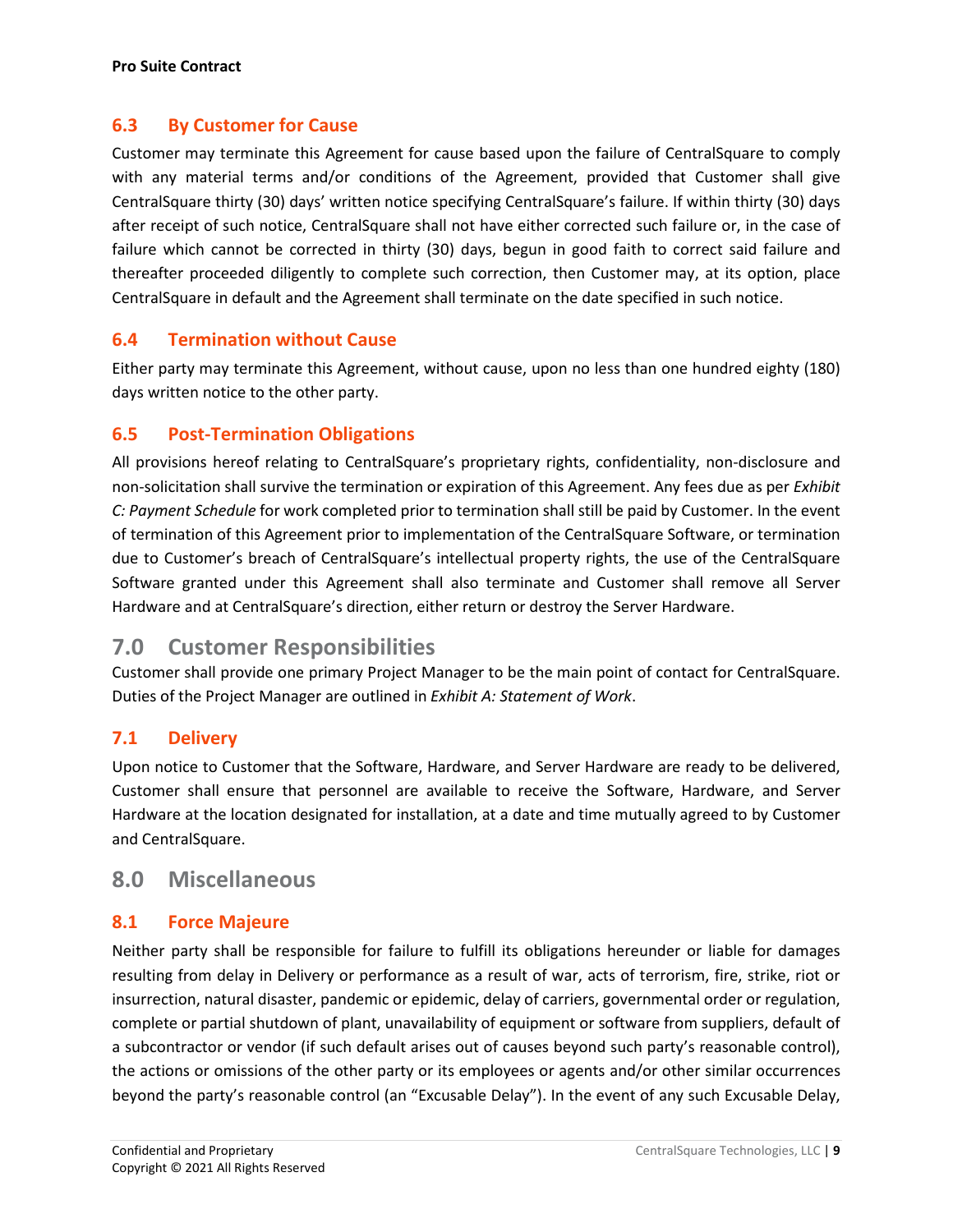Delivery or performance shall be extended for a period of time as may be reasonably necessary to compensate for such delay. The party affected by an Excusable Delay hereunder, shall provide written notice to the other party of such delay as soon as reasonably possible.

#### **8.2 Governing Law**

This Agreement and performance hereunder shall be governed by the law of the State of Missouri, without giving effect to the principles of conflict of law of such state or international treaties.

#### **8.3 Forum Selection**

The Parties hereby submit to the exclusive jurisdiction and venue of the Circuit Court of Jasper County, Missouri with respect to any action between the Parties relating to this Agreement.

### **8.4 Assignment**

This Agreement shall apply to, inure to the benefit of, and be binding upon the Parties hereto and upon their permitted successors in interest and permitted assigns. Customer may not assign, without the prior written consent of CentralSquare, which consent shall not be unreasonably withheld, Customer's rights, duties or obligations under this Agreement to any person or entity, in whole or in part, whether by assignment, merger, transfer of assets, sale of stock, operation of law or otherwise, and any attempt to do so shall be deemed a material breach of this Agreement.

#### **8.5 Notice**

Any notice provided pursuant to this Agreement, if specified to be in writing, shall be in writing and shall be deemed given (i) if by hand delivery, upon receipt hereof; (ii) if mailed, 7 days after deposit in the U.S. mails, postage prepaid, certified mail, return receipt requested. All notices shall be addressed to the Parties at the addresses set forth on the first page hereof.

#### **8.6 Survival**

All provisions of this Agreement relating to proprietary rights, confidentiality, non-disclosure and to payment of fees by Customer shall survive the termination of this Agreement.

#### **8.7 No Waiver**

The waiver or failure of either party to exercise any right in any respect provided for herein shall not be deemed a waiver of any further right hereunder.

#### **8.8 Enforceability**

If for any reason a court of competent jurisdiction finds any provision of this Agreement, or portion thereof, to be unenforceable, that provision shall be enforced to the maximum extent permissible so as to affect the intent of the Parties, and the remainder of this Agreement shall continue in full force and effect.

#### **8.9 Remedies**

Unless otherwise specified herein, the rights and remedies of the Parties set forth in this Agreement are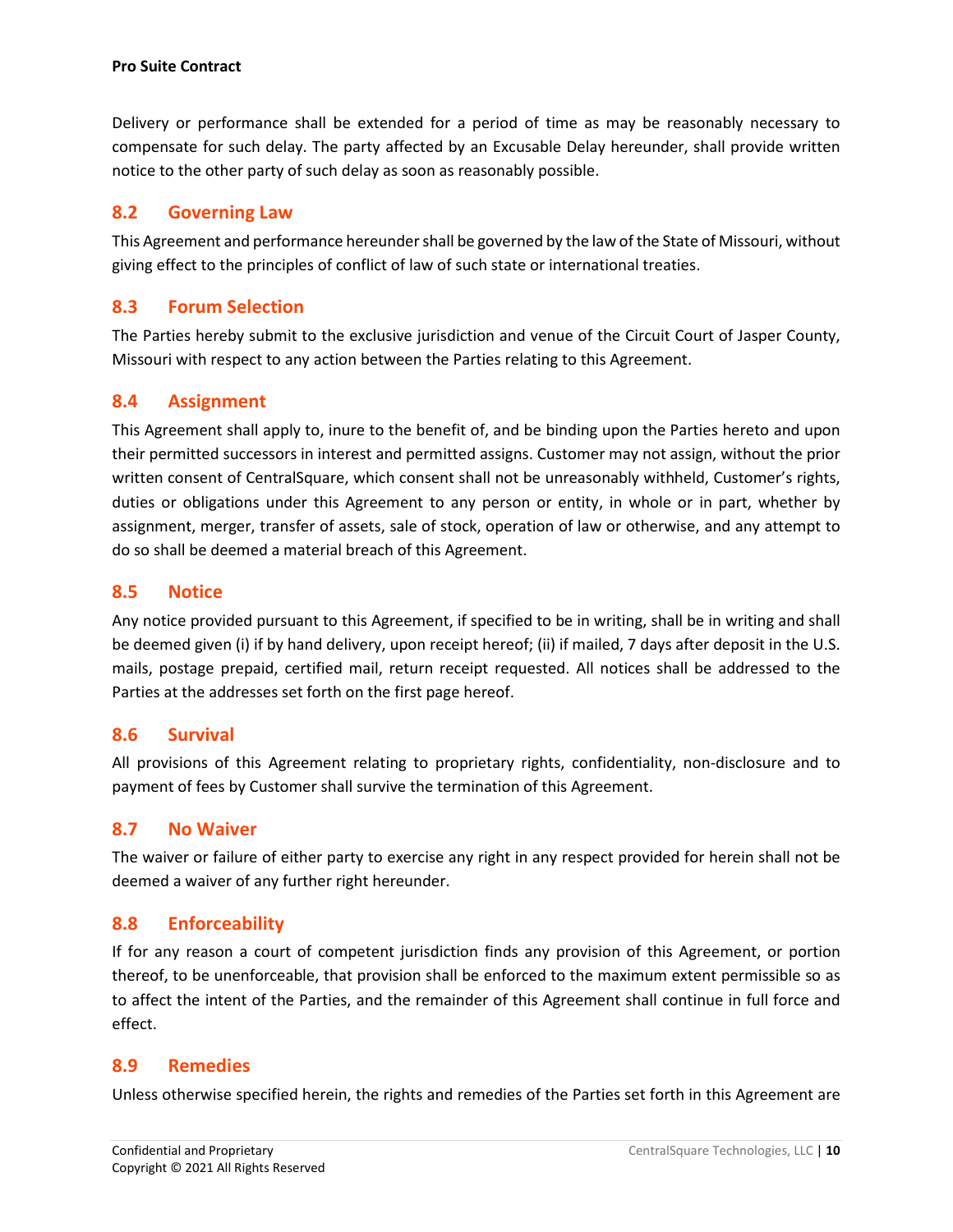not exclusive and are in addition to any other rights and remedies available at law or in equity.

#### **8.10 Headings**

The headings of the sections of this Agreement are inserted for convenience only and shall not constitute a part hereof or affect in any way the meaning or interpretation of this Agreement.

#### **8.11 No Third-Party Beneficiaries**

The Parties agree that this Agreement is for the benefit of the Parties hereto and is not intended to confer any rights or benefits on any third party, and that there are no third-party beneficiaries as to this Agreement or any part or specific provision of this Agreement.

#### **8.12 Limitation of Actions**

No action, regardless of form, arising out of or relating to this Agreement or the subject matter hereof may be brought by either party more than two (2) years after the cause of action has initially arisen, with the exception of either Party's breach of its confidentiality or non-disclosure obligations herein or Customer's violation of CentralSquare's proprietary rights in the Software or any other software owned or licensed by CentralSquare. Notwithstanding the foregoing, should any applicable Missouri State or federal laws for which the statutes of limitations for such action(s) extend beyond two (2) years, such Missouri State or federal law shall control.

#### **8.13 Taxes**

Customer shall, in addition to the payments required hereunder, pay all applicable sales, use, transfer or other taxes and all duties, whether international, national, state or local, however designated, which are levied or imposed by reason of the transactions contemplated hereby, excluding, however, income taxes on net profits which may be levied against CentralSquare. Customer shall reimburse CentralSquare for the amount of any such taxes or duties paid or accrued directly by CentralSquare as a result of this transaction. If Customer is a tax-exempt organization, Customer will provide CentralSquare with documentation required by the taxing authority to support such exemption at the time of Execution of this Agreement.

#### **8.14 Non-Discrimination**

CentralSquare agrees to abide by the requirements of the following as applicable: Title VI of the Civil Rights Act of 1964 and Title VII of the Civil Rights Act of 1964, as amended by the Equal Employment Opportunity Act of 1972, Federal Executive Order 11246 as amended, the Rehabilitation Act of 1973, as amended, the Vietnam Era Veteran's Readjustment Assistance Act of 1974, Title IX of the Education Amendments of 1972, the Age Discrimination Act of 1975, the Fair Housing Act of 1968 as amended, and CentralSquare agrees to abide by the requirements of the Americans with Disabilities Act of 1990. CentralSquare agrees not to discriminate in its employment practices, and will render services under this Agreement without regard to race, color, religion, sex, national origin, veteran status, political affiliation, disabilities, or because of an individual's sexual orientation. Any act of discrimination committed by CentralSquare, or failure to comply with these obligations when applicable shall be grounds for termination of this Agreement.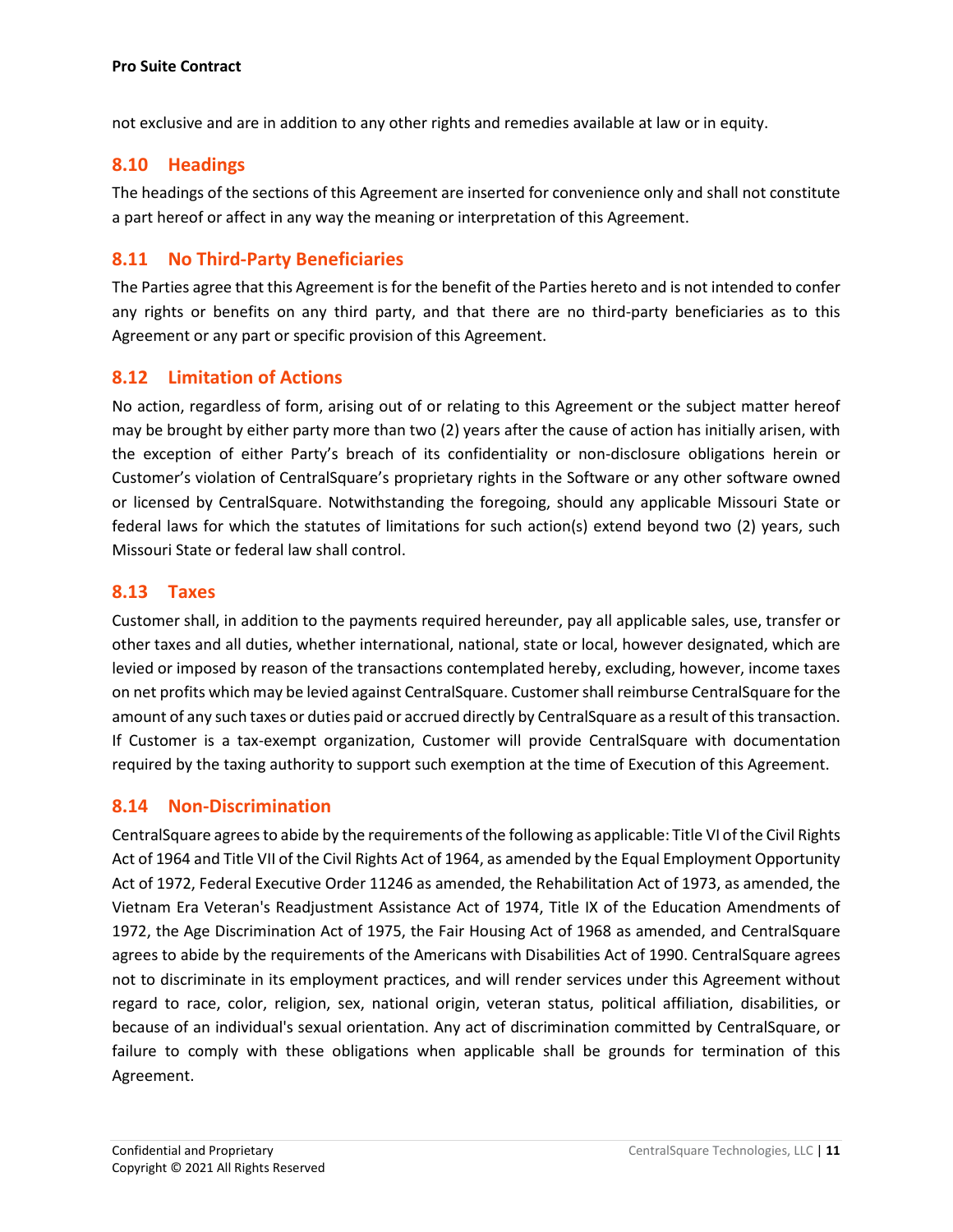#### **8.15 Change Orders**

Change orders and out-of-scope work will be defined by written agreement.

#### **8.16 Cooperative Purchasing**

The parties agree that other public entities may use this Agreement, subject to CentralSquare approval, as a purchasing vehicle for CentralSquare's Software and Services. Certain terms and conditions specific to this Agreement shall be negotiated separately with such agencies, including, but not limited to: Pricing, and Payment Terms. Each such agreement shall be fully independent of the other and this Agreement and Client shall not be a party to any such other agreements. A separate Statement of Work and Project Schedule will be developed for the applicable project, and a separate Software Support Agreement, or other ancillary agreements as required for the respective agency's project scope will be entered into with the respective agency.

#### **8.17 Entire Agreement**

This Agreement, and any Exhibits specifically incorporated therein by reference, constitutes the entire agreement between the Parties with respect to the subject matter. These documents supersede and merge all previous proposals of sale, communications, representations, understandings and agreements, whether oral or written, between the Parties with respect to the subject hereof.

This Agreement may not be modified except by a writing subscribed to by authorized representatives of both Parties.

This Agreement may be executed in any number of identical counterparts, and each such counterpart shall be deemed a duplicate original thereof.

#### **8.17 Non-Appropriation**

In the event funds are not appropriated and budgeted in any fiscal year for payments due under this Agreement, Customer shall notify CentralSquare of such occurrence and this Agreement shall terminate on the last day of the fiscal year for which the appropriation was made without penalty or expense to Customer of any kind whatsoever. Should Customer terminate the Agreement for such non-appropriation, CentralSquare shall be paid for all undisputed fees and expenses earned up to the date of such termination.

#### **9.0 Definitions**

- (a) **Documentation**: All written, electronic, or recorded end user and system administrator documentation and functional descriptions therein that describe the uses, features, and functional capabilities of the System, and that are published or provided to Customer by CentralSquare.
- (b) **Executable Object Code**: Software code which has been compiled for use by the computer and is no longer directly readable or modifiable by humans.
- (c) **Execution of Agreement**: Date Agreement is signed by all enumerated Parties.
- (d) **Hardware**: All ancillary hardware, equipment, and other tangible non-Software items not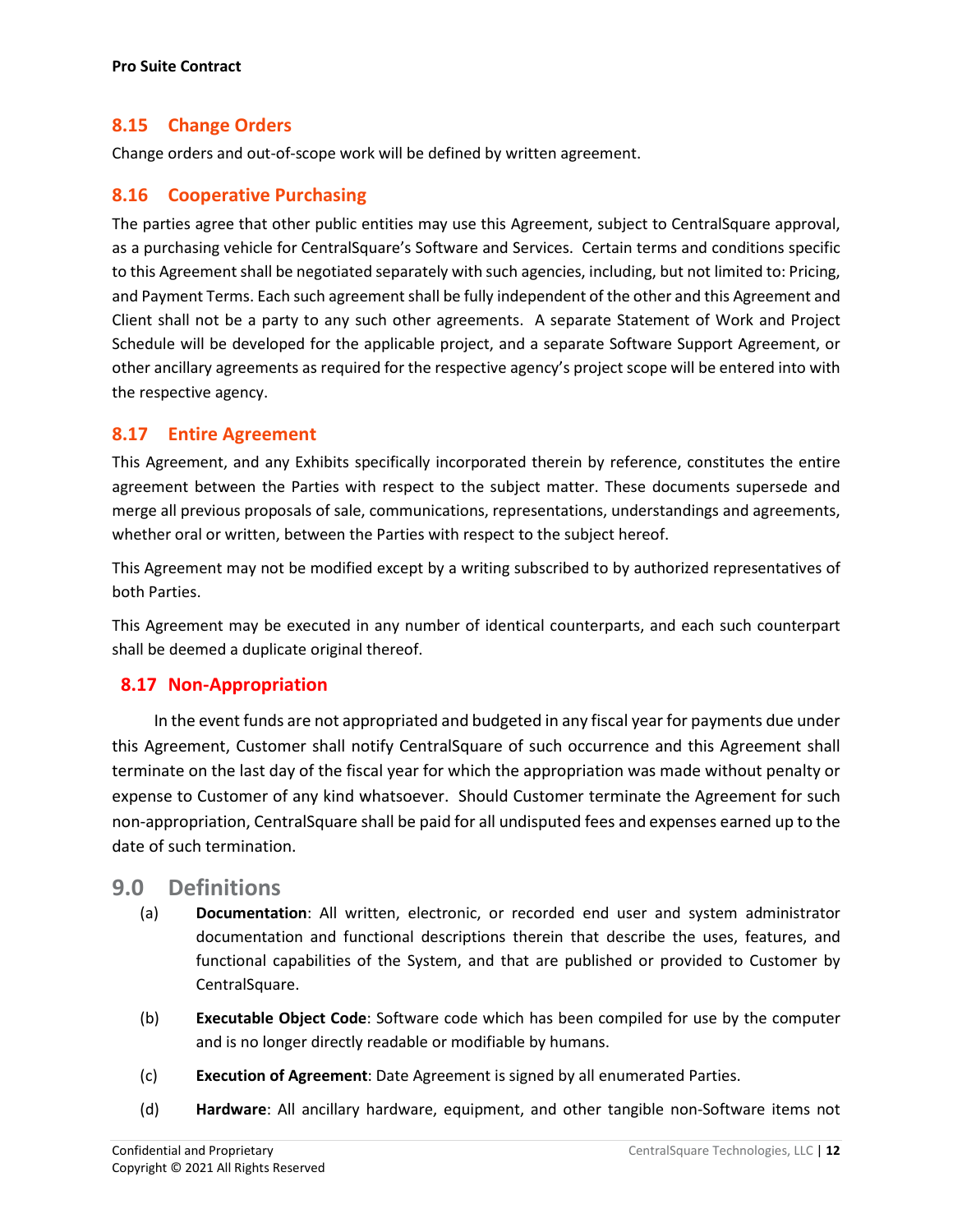required to run CentralSquare Software supplied to Customer by CentralSquare under this Agreement.

- (e) **Go Live**: The use of the System as a live, non-test-bed system. This can be exhibited by events such as the completion of the first real-world booking, the taking of the first real-world call for service, the entry of the first real-world case report, or a similar event dealing with realworld use.
- (f) **Software**: Any computer programs in object code form and any updates, enhancements, modifications, revisions, additions, replacements or conversions thereof owned by CentralSquare and set forth or identified in *Exhibit B: Pricing Detail* or subsequently licensed to Customer. Software specifically excludes any Third-Party Software.
- (g) **Server Hardware**: All hardware, equipment, and other tangible non-Software items required to run CentralSquare Software supplied to Customer by CentralSquare under this Agreement listed as "Server Hardware" in *Exhibit B: Pricing Detail*.
- (h) **Services**: All project management, training, data conversion, and other services to be provided by CentralSquare under this Agreement.
- (i) **SSH**: Secure Shell. A cryptographic protocol for securing data which it transmitted over an insecure network.
- (j) **System**: The Software, Server Hardware, and Services to be purchased, developed, licensed, supplied, installed, configured, or implemented by CentralSquare under this Agreement.
- (k) **Third-Party Software**: Any software to be supplied by CentralSquare under this agreement that is purchased or licensed from any source external to CentralSquare for use with or integration into the System.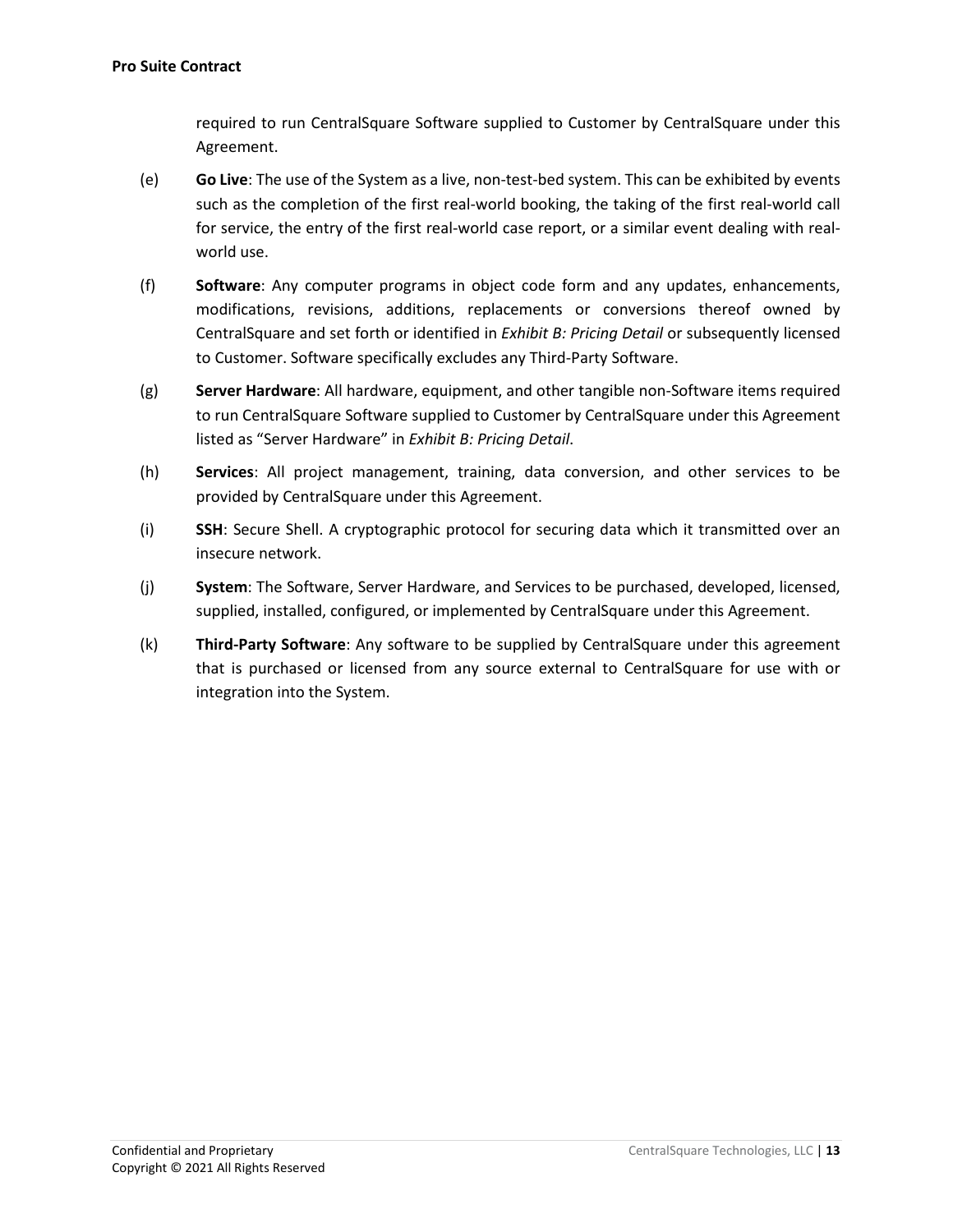**EACH PARTY'S ACCEPTANCE HEREOF IS EXPRESSLY LIMITED TO THE TERMS OF THIS AGREEMENT, INCLUDING ITS EXHIBITS, AND NO DIFFERENT OR ADDITIONAL TERMS CONTAINED IN ANY PURCHASE ORDER, CONFIRMATION OR OTHER WRITING SHALL HAVE ANY FORCE OR EFFECT UNLESS EXPRESSLY AGREED TO IN WRITING BY THE PARTIES.**

*City of Joplin, Missouri*

Signer's Name: \_\_\_\_\_\_\_\_\_\_\_\_\_\_\_\_\_\_\_\_\_\_\_\_\_\_\_\_\_\_\_\_\_ Signer's Title: \_\_\_\_\_\_\_\_\_\_\_\_\_\_\_\_\_\_\_\_\_\_\_\_\_\_\_\_\_\_\_\_\_\_

| Signature                                | Date |  |
|------------------------------------------|------|--|
| <b>CentralSquare Technologies, LLC</b>   |      |  |
| Signer's Name: __<br>Signer's Title: ___ |      |  |
| Signature                                | Date |  |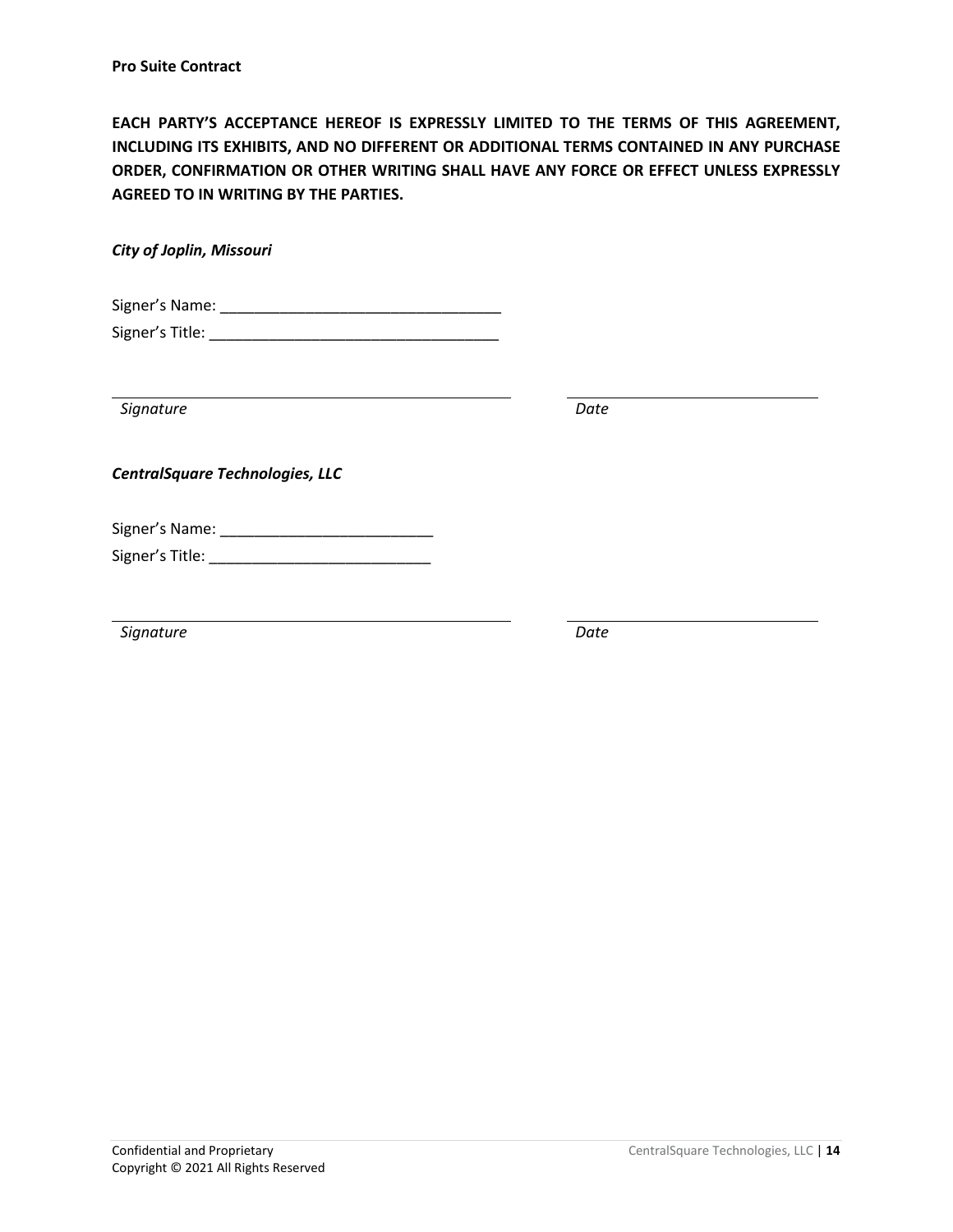## **Exhibit A: Statement of Work**

CentralSquare will provide Software, Hardware and Services substantially similar to those outlined below, in the quantities specified in *Exhibit B: Pricing Detail*.

## **1.0 Software**

The software detailed in the following sections includes, but is not limited to, the listed functionality.

| <b>Pro Suite Base</b>                          | ٠           | Operating system software<br>Database software<br>Master name index<br>Master address index<br>Master vehicle index | $\bullet$<br>$\bullet$<br>$\bullet$ | Secure intra-Customer<br>messaging<br>Configurable dashboard<br>Web address links<br>No duplicate data entry<br>Authentication |
|------------------------------------------------|-------------|---------------------------------------------------------------------------------------------------------------------|-------------------------------------|--------------------------------------------------------------------------------------------------------------------------------|
| <b>Administration (Core)</b>                   | ٠<br>٠<br>٠ | Equipment<br><b>Fleet Management</b><br><b>Inventory Management</b><br><b>Purchase Requisitions</b>                 | $\bullet$<br>$\bullet$              | Service Dogs<br><b>Policy Manual</b><br>Full audit trail<br><b>Custom Forms</b>                                                |
| <b>Administration - Agency Site</b><br>License | ٠           | Allows agencies named<br>herein to access and use<br>Customer's Central Square<br>Administration system             |                                     |                                                                                                                                |

*Note: Many items are configurable by agency. All other configuration must be agreed upon between Customer and Additional Agencies.*

| <b>CAD</b> (Core) | • Command-line entry                  | • Command Log                           |
|-------------------|---------------------------------------|-----------------------------------------|
|                   | <b>Bulletins</b><br>$\bullet$         | Triple I<br>$\bullet$                   |
|                   | Configurable CAD Windows<br>$\bullet$ | <b>Custom CAD Commands</b><br>$\bullet$ |
|                   | <b>Inactivity Alarms</b><br>$\bullet$ | Unit Alarms<br>$\bullet$                |
|                   | Rip and Run<br>$\bullet$              | ANI/ALI<br>$\bullet$                    |
|                   | Full audit trail<br>$\bullet$         |                                         |
|                   |                                       |                                         |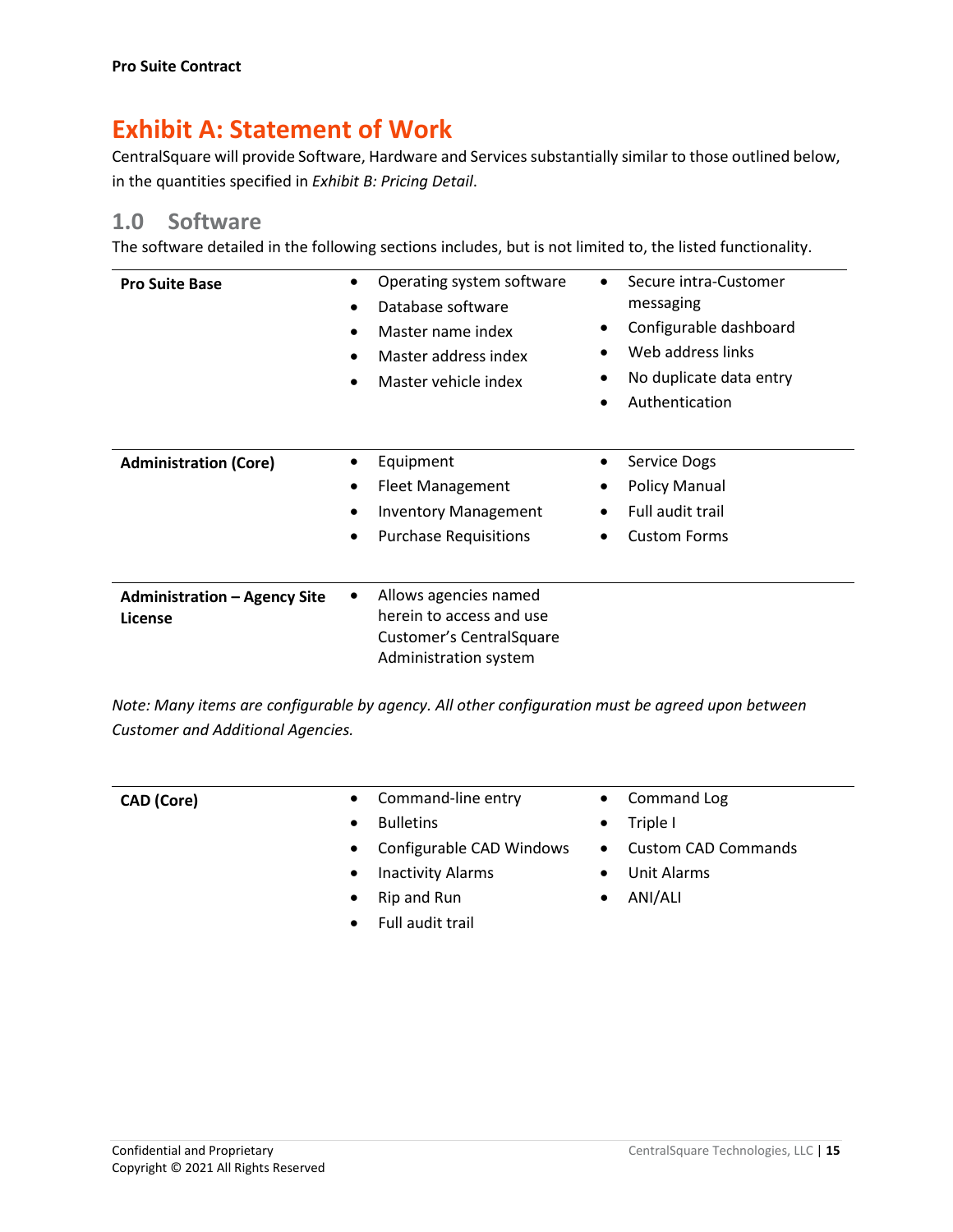| <b>CAD (Advanced)</b>            | Alarm Billing<br>$\bullet$<br>Alarm Calls<br>$\bullet$<br>Nurse Calls<br>$\bullet$<br>Scheduled and Recurring<br>$\bullet$<br><b>Scheduled Calls</b><br><b>Tow Calls</b><br>$\bullet$<br><b>Custom Forms</b><br>$\bullet$ | <b>NCIC Automation</b><br>$\bullet$<br><b>Basic Paging</b><br>$\bullet$<br><b>Run Cards and Unit</b><br>٠<br>Recommendation<br><b>Unit Specialties</b><br>$\bullet$<br>Web windows<br>٠<br>Caller Location Query (CLQ)<br>$\bullet$<br><b>Subscription Service</b> |
|----------------------------------|---------------------------------------------------------------------------------------------------------------------------------------------------------------------------------------------------------------------------|--------------------------------------------------------------------------------------------------------------------------------------------------------------------------------------------------------------------------------------------------------------------|
| <b>CAD - Agency Site License</b> | Allows agencies named<br>$\bullet$<br>herein to access and use<br><b>Customer's CentralSquare</b><br>CAD system                                                                                                           |                                                                                                                                                                                                                                                                    |

*Note: Many items are configurable by agency. All other configuration must be agreed upon between Customer and Additional Agencies.*

| <b>Mapping (Core) – Server</b><br><b>Based</b> | Command-line entry<br>Drag and drop commands<br>$\bullet$<br>Visual status alerts<br>٠<br>User-configurable map layers<br>٠<br>GIS functions with map<br>$\bullet$<br>window closed<br>Quickest path unit<br>$\bullet$<br>recommendation | Active calls for service<br>Call for service click-through<br>$\bullet$<br>Custom map markers<br>Address verification<br>$\bullet$<br>Faster map functions<br>$\bullet$<br>(compared with non-server<br>version)<br>Required for 15 or more AVL<br>$\bullet$<br>units |
|------------------------------------------------|------------------------------------------------------------------------------------------------------------------------------------------------------------------------------------------------------------------------------------------|-----------------------------------------------------------------------------------------------------------------------------------------------------------------------------------------------------------------------------------------------------------------------|
| <b>Mapping - Agency Site</b><br>License        | Allows agencies named<br>herein to access and use<br><b>Customer's CentralSquare</b><br>Mapping system                                                                                                                                   |                                                                                                                                                                                                                                                                       |

*Note: Many items are configurable by agency. All other configuration must be agreed upon between Customer and Additional Agencies.*

| <b>Mapping AVL</b> |  |
|--------------------|--|
|--------------------|--|

• Vehicle locations on map • Call for service integration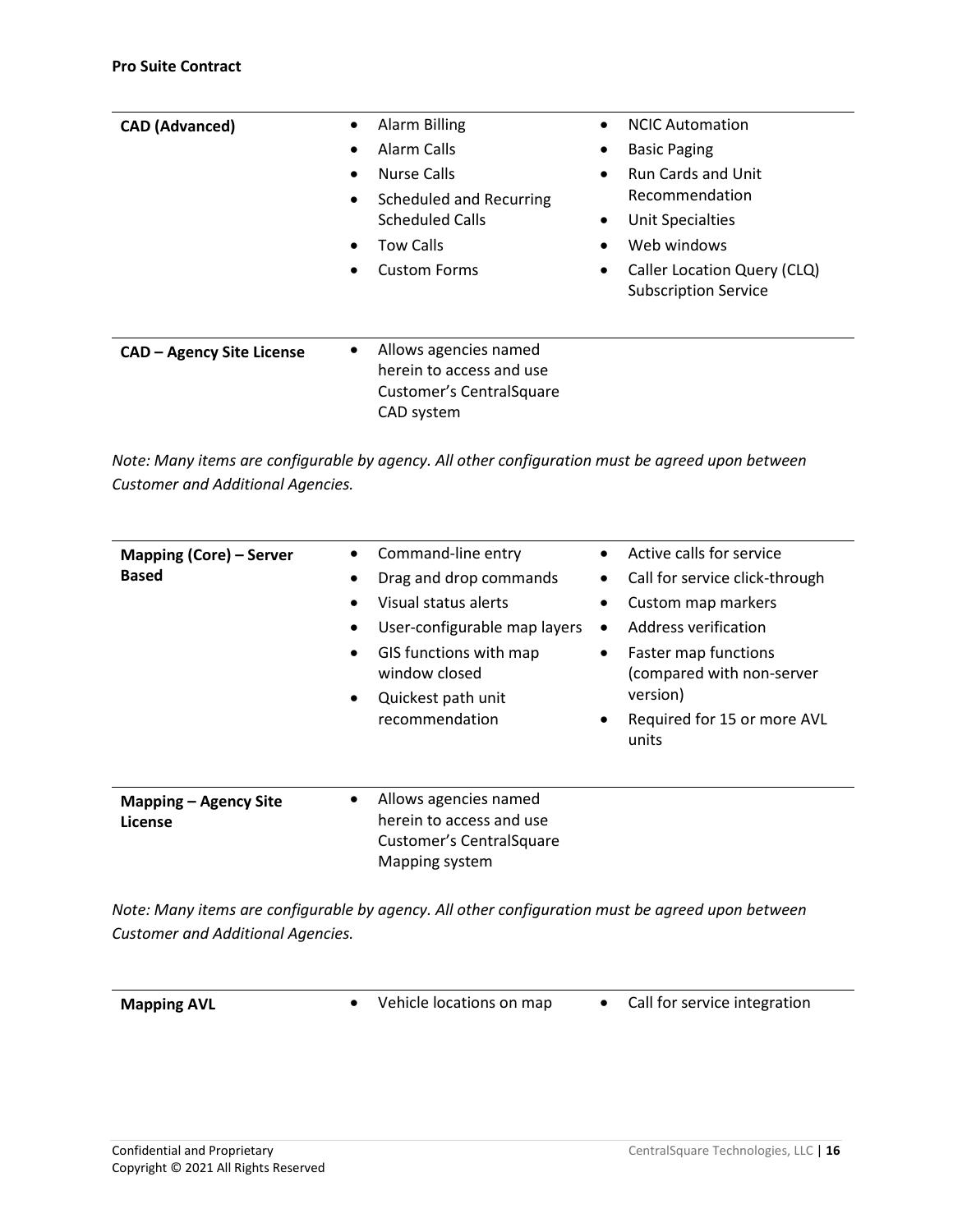| Mapping AVL – Agency Site<br>License | Allows agencies named<br>herein to access and use |
|--------------------------------------|---------------------------------------------------|
|                                      | Customer's Central Square<br>Mapping AVL system   |

*Note: Many items are configurable by agency. All other configuration must be agreed upon between Customer and Additional Agencies.*

| <b>Mapping AVL Playback</b>               | Displays on the map<br>Print or export playback data<br>$\bullet$<br>$\bullet$<br>View by time, by unit, by CFS<br>$\bullet$                                                                                                                                                                                                     |
|-------------------------------------------|----------------------------------------------------------------------------------------------------------------------------------------------------------------------------------------------------------------------------------------------------------------------------------------------------------------------------------|
| <b>Financial (Core)</b>                   | Double-entry accounting<br>Receipt generation<br>$\bullet$<br>Automatic invoice creation<br>Statement printing<br>٠<br>$\bullet$<br>Configurable addition of fees<br><b>Bulk Invoice Payments</b><br>$\bullet$<br>$\bullet$<br>based on Records workflow<br>Full audit trail<br>$\bullet$<br>Account reconciliation<br>$\bullet$ |
| <b>Financial - Agency Site</b><br>License | Allows agencies named<br>$\bullet$<br>herein to access and use<br><b>Customer's CentralSquare</b><br>Financial system                                                                                                                                                                                                            |

*Note: Many items are configurable by agency. All other configuration must be agreed upon between Customer and Additional Agencies.*

| Jail (Core) | Booking, Intake, and Release<br>$\bullet$<br>Wizard | Inmate Property<br>$\bullet$<br>Victim Notification |
|-------------|-----------------------------------------------------|-----------------------------------------------------|
|             | Cell Occupancy Log<br>$\bullet$                     | Visitor logging                                     |
|             | Activities<br>$\bullet$                             | Jail Log                                            |
|             | <b>Basic Bank</b><br>٠                              | Shift Log                                           |
|             | <b>Issued Property</b><br>٠                         | Court Events                                        |
|             | Medicine<br>$\bullet$                               | Classification                                      |
|             | Jail Billing<br>$\bullet$                           | <b>Cell Recommendation</b>                          |
|             | <b>Bond Payments</b><br>٠                           | Inmate Classes and<br>$\bullet$                     |
|             | Sentence calculation and<br>$\bullet$               | Transportation                                      |
|             | Good Time                                           | Full audit trail                                    |
|             |                                                     |                                                     |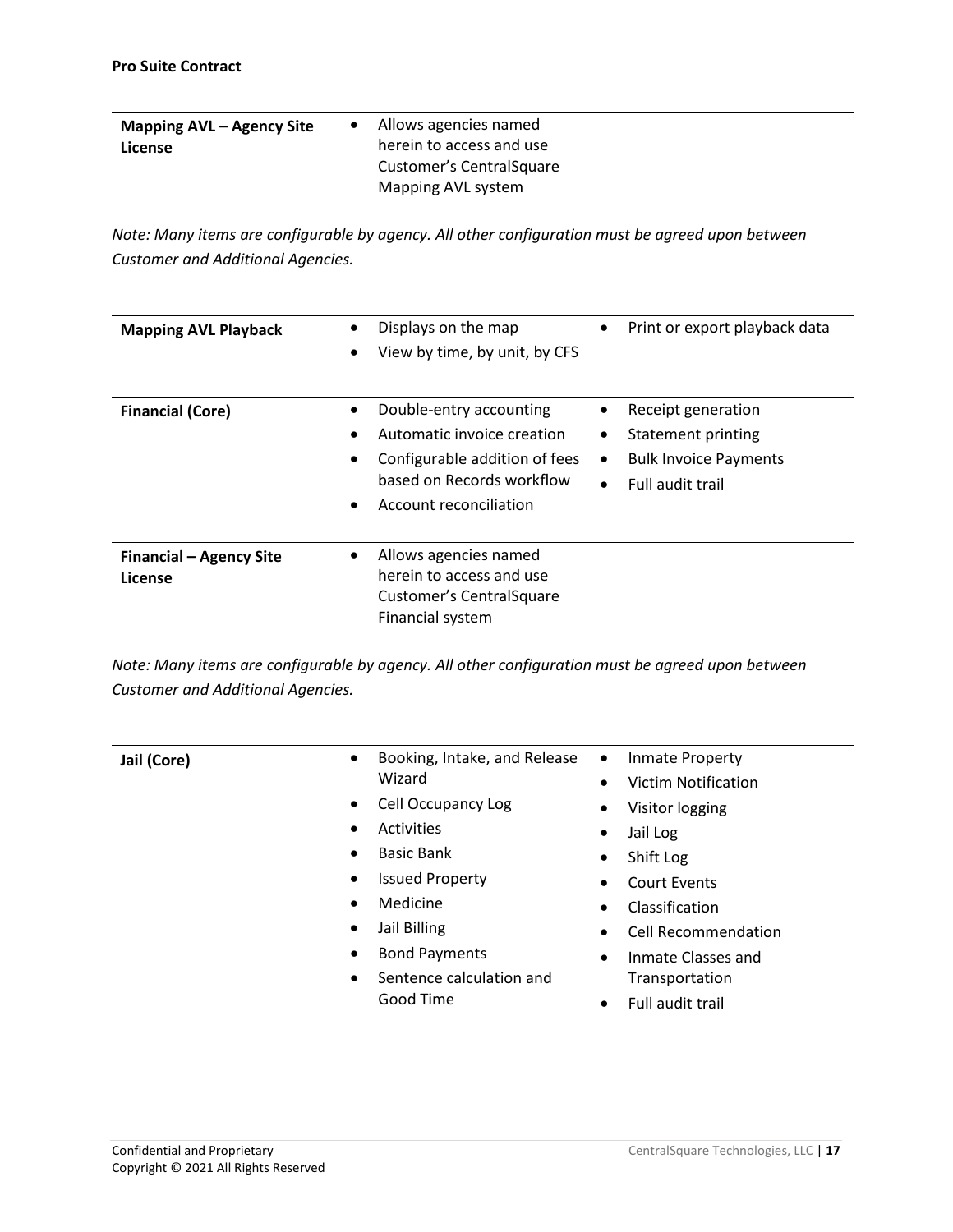| Jail (Advanced)                          | $\bullet$<br>$\bullet$<br>$\bullet$ | Advanced Inmate Bank<br>Expenses<br><b>Expungement Log</b><br>Sentence Reductions<br>Inmate Checks | $\bullet$<br>$\bullet$<br>$\bullet$ | Inmate Work Shifts<br><b>Stay Scheduling (Weekenders)</b><br><b>Multiple Facilities</b><br>Jail workflow<br><b>Custom Forms</b> |
|------------------------------------------|-------------------------------------|----------------------------------------------------------------------------------------------------|-------------------------------------|---------------------------------------------------------------------------------------------------------------------------------|
| Jail - Agency Site Licenses              |                                     | Allows facilities named herein<br>to access and use Customer's<br>Central Square Jail system       |                                     |                                                                                                                                 |
| <b>Customer and Additional Agencies.</b> |                                     | Note: Many items are configurable by agency. All other configuration must be agreed upon between   |                                     |                                                                                                                                 |

| <b>Mobile Core</b>                             | Grants access to the<br><b>CentralSquare Mobile</b><br>application                                                                                                                                                                                       |                                                                                                                                                                                                               |
|------------------------------------------------|----------------------------------------------------------------------------------------------------------------------------------------------------------------------------------------------------------------------------------------------------------|---------------------------------------------------------------------------------------------------------------------------------------------------------------------------------------------------------------|
| <b>Mobile Pro Accident</b><br><b>Reporting</b> | Driver's license and vehicle<br>$\bullet$<br>registration scanning<br><b>Automated NCIC driver's</b><br>license and registration<br>queries<br>Prefill from NCIC return (for<br>$\bullet$<br>agency State only)<br>Diagramming (via Easy Street<br>Draw) | Paper accident report creation<br>$\bullet$<br>and printing<br>Case report association<br>Customer must provide all<br>$\bullet$<br>necessary licenses for the most<br>current version of Easy Street<br>Draw |
| <b>Mobile CAD</b>                              | User-configurable layouts<br>$\bullet$<br>Day/Night mode<br>Instant messaging                                                                                                                                                                            | Silent dispatch<br><b>Bulletins/BOLOS</b><br><b>NCIC</b> queries                                                                                                                                              |
| <b>Mobile Pro eCitations</b>                   | Off-line operation<br>$\bullet$<br>Driver's license and vehicle<br>registration scanning<br>Automated NCIC driver's<br>$\bullet$<br>license and registration<br>queries                                                                                  | Prefill from NCIC return (for<br>$\bullet$<br>agency State only)<br>Paper ticket creation and<br>٠<br>printing<br>Case report association                                                                     |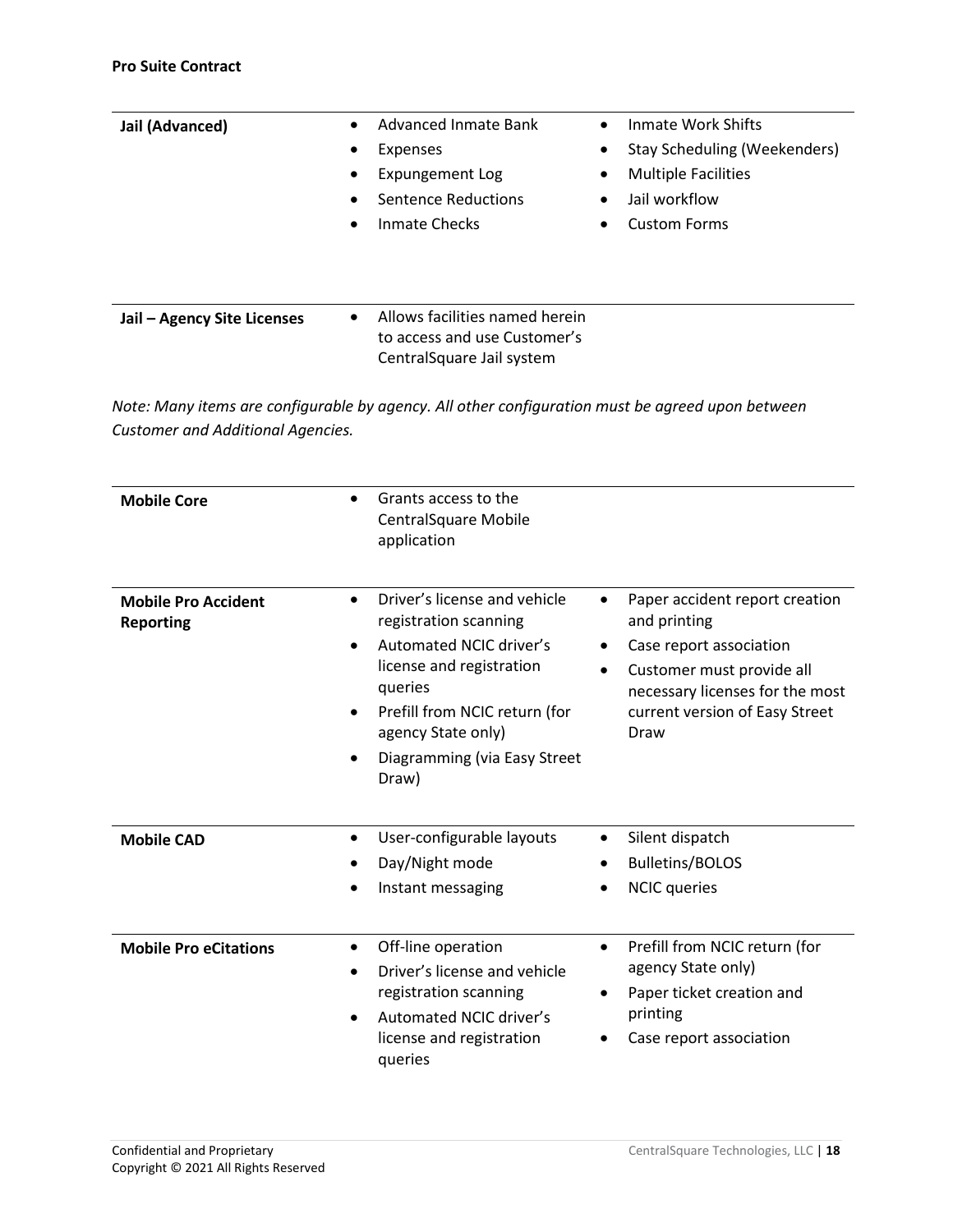| <b>Mobile Mapping</b>                             | Active calls for service<br>Map Markers<br>٠<br>Visual status alerts                              | User configurable map layers<br>Route from current location to<br>$\bullet$<br><b>CFS</b> location |
|---------------------------------------------------|---------------------------------------------------------------------------------------------------|----------------------------------------------------------------------------------------------------|
| <b>Mobile Records</b>                             | Cases<br>Warrants                                                                                 | Master index access (including<br>mug shots and alerts)                                            |
| <b>Personnel (Core)</b>                           | Personnel Log<br>$\bullet$                                                                        | Full audit trail<br>$\bullet$                                                                      |
| <b>Personnel (Advanced)</b>                       | Commendations<br>$\bullet$<br><b>Disciplinary Actions</b><br>Positions<br>Promotions              | Service History<br>٠<br><b>Training</b><br>Citizen Feedback                                        |
| <b>Personnel - Agency Site</b><br><b>Licenses</b> | Allows agencies named<br>herein to access and use<br>Customer's CentralSquare<br>Personnel system |                                                                                                    |

*Note: Many items are configurable by agency. All other configuration must be agreed upon between Customer and Additional Agencies.*

| <b>Portal (Community</b><br>Involvement) | ٠<br>$\bullet$<br>$\bullet$ | Read-only access<br>Public access to Inmates, Sex<br>Offenders, Warrants, Civil<br>Papers, and Calls for Service<br>Agency-defined permissions | $\bullet$<br>$\bullet$<br>$\bullet$<br>$\bullet$ | Data sharing with other<br>Customers<br>Media reports<br>Extra Patrol requests<br>Public tip submission |
|------------------------------------------|-----------------------------|------------------------------------------------------------------------------------------------------------------------------------------------|--------------------------------------------------|---------------------------------------------------------------------------------------------------------|
| <b>Portal (Remote CFS View)</b>          | ٠<br>$\bullet$              | Read-only access<br>Web access to CFS Data                                                                                                     | $\bullet$                                        | Agency-defined permissions                                                                              |
| <b>Portal (Attorney Case View)</b>       | $\bullet$                   | Web access to Case Report<br>data for attorneys                                                                                                |                                                  | Agency-defined permissions                                                                              |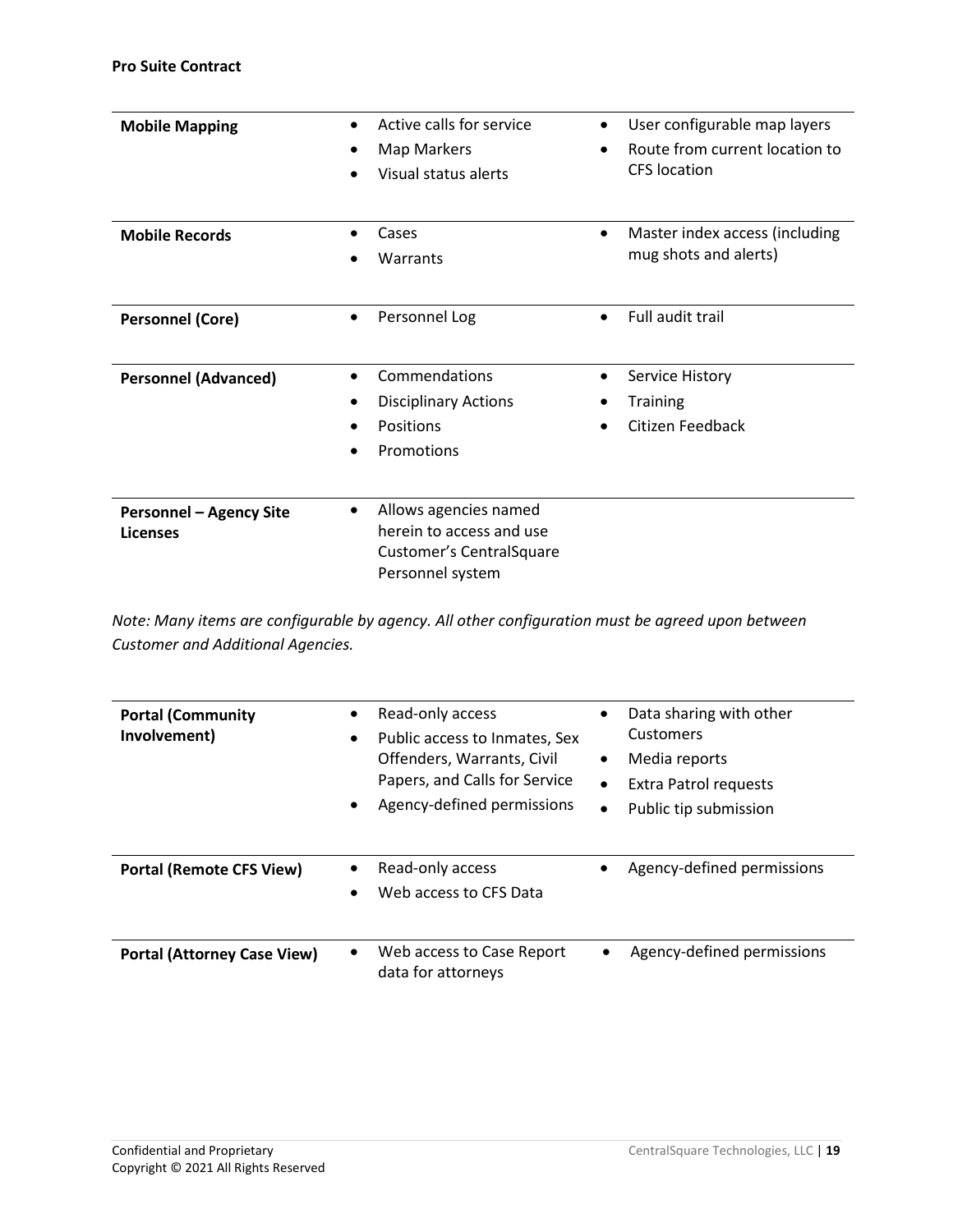| <b>Records (Core)</b>                | $\bullet$ | Case Reports                                                                                     | $\bullet$ | Pawn Property                |
|--------------------------------------|-----------|--------------------------------------------------------------------------------------------------|-----------|------------------------------|
|                                      | $\bullet$ | NIBRS/UCR Submission                                                                             |           | <b>Pistol Permits</b>        |
|                                      |           | <b>Master Record Notes</b>                                                                       |           | Sex Offenders                |
|                                      | $\bullet$ | <b>Protection Orders</b>                                                                         |           | Full audit trail             |
|                                      |           | Warrants                                                                                         |           |                              |
|                                      | $\bullet$ | Juvenile Referral List                                                                           |           |                              |
|                                      |           |                                                                                                  |           |                              |
| <b>Records (Advanced)</b>            | $\bullet$ | <b>Field Identifications</b>                                                                     |           | <b>Tow Calls</b>             |
|                                      |           | Expungement                                                                                      | ٠         | <b>Bicycle Registrations</b> |
|                                      | $\bullet$ | Intelligence Cases                                                                               |           | <b>Parking Tickets</b>       |
|                                      | $\bullet$ | Investigative Leads                                                                              |           | <b>Custom Forms</b>          |
|                                      |           | Form Requirements                                                                                |           |                              |
|                                      |           |                                                                                                  |           |                              |
| <b>Records - Agency Site License</b> | ٠         | Allows agencies named<br>herein to access and use<br>Customer's Central Square<br>Records system |           |                              |
|                                      |           |                                                                                                  |           |                              |

*Note: Workflow and personnel related items are configurable by agency. All other configuration must be agreed upon between Customer and Additional Agencies.*

| <b>Reporting (Core)</b>        | $\bullet$                   | Pre-defined reports                         | ٠         | Custom data filters                |
|--------------------------------|-----------------------------|---------------------------------------------|-----------|------------------------------------|
|                                | $\bullet$                   | Custom reports                              | ٠         | Statistical analysis               |
|                                | Ad-hoc reports<br>$\bullet$ |                                             | ٠         | Scheduled reports                  |
|                                | $\bullet$                   | Drag and drop report                        | ٠         | <b>COMSTAT compatible</b>          |
|                                |                             | building                                    | ٠         | <b>Emailed reports</b>             |
|                                | $\bullet$                   | Export to PDF, XLS, XML, TXT                |           |                                    |
|                                |                             |                                             |           |                                    |
| <b>CentralSquare Field Ops</b> | ٠                           | CJIS compliant mobile device                | $\bullet$ | Real-time CFS data access          |
|                                |                             | app                                         | $\bullet$ | <b>Uses existing CentralSquare</b> |
|                                | ٠                           | Integrated photo and audio<br>capture tools |           | Suite user credentials             |
|                                |                             |                                             |           |                                    |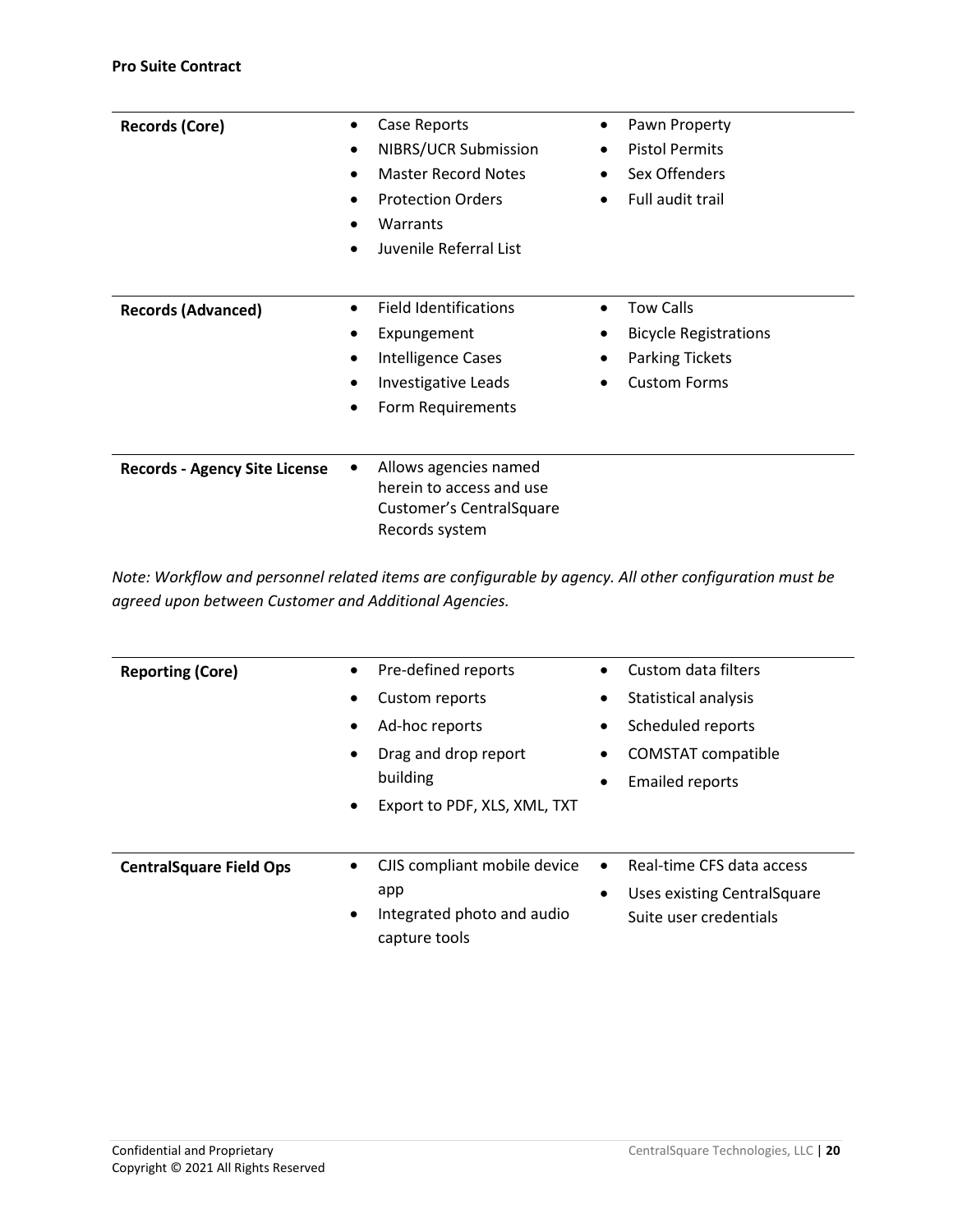|                                         | $\bullet$ | Search engine for                        | State-wide data sharing |
|-----------------------------------------|-----------|------------------------------------------|-------------------------|
| <b>Community Data Platform</b><br>(CDP) |           | Central Square Suite CAD and<br>RMS Data |                         |
|                                         | $\bullet$ | Up to 10 concurrent users<br>supported   |                         |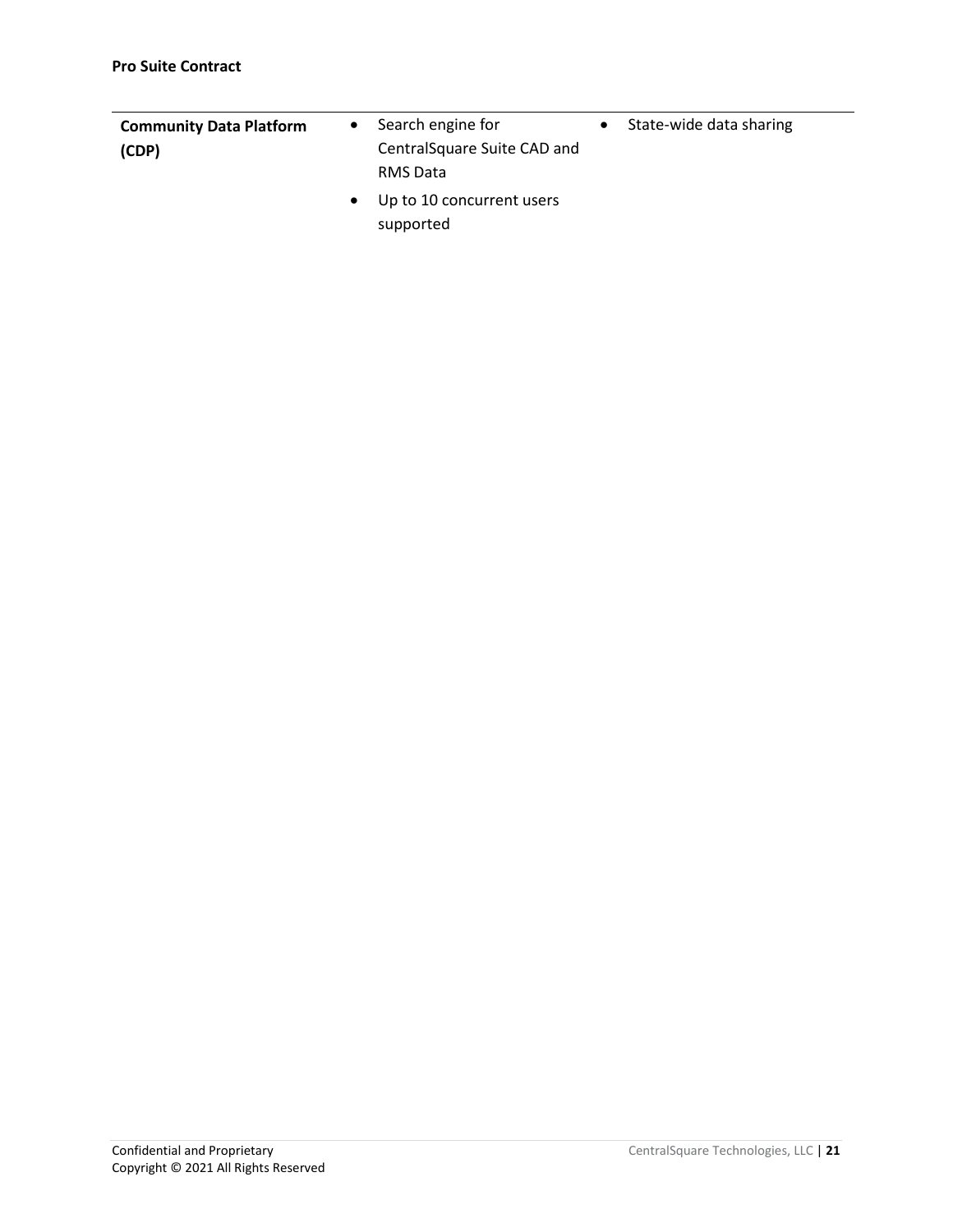#### **1.1 Interfaces**

All costs related to CentralSquare's implementation of the following interfaces is represented in *Exhibit B: Pricing Detail*. Customer shall contact all interface third-party vendors notifying them about their integration to CentralSquare Suite. Any third-party costs or charges incurred related to the implementation of the following interfaces will be the responsibility of Customer.

Any interfaces that cannot be deployed as part of System go-live due to Customer or a third-party vendor not being ready for deployment shall not delay Software or Hardware Acceptance.

Customer shall not allow any party, other than CentralSquare, to add, update, or delete database records or file system objects directly to or on the server or database except as provided for in the CentralSquare Documentation.

CentralSquare backend server software is wholly managed by CentralSquare and the Customer shall not attempt to access it, except as provided in the CentralSquare Documentation. Customer shall not cause any software except the Software provided under this Agreement to be installed on or executed on the Server Hardware.

Refer to *Exhibit A: Statement of Work: 3.2 Implementation Process* overview for interface implementation information.

#### **Standard Interfaces**

The following are sold as standard interfaces. There will be no software modifications or changes to these standard interfaces:

#### *CAD – Priority SMS Paging Subscription Core Integration*

This is a one-way interface from CAD to Priority SMS. This interface allows pages (messages) to be sent to individuals and groups via SMS directly from CAD. The connection to the Priority SMS interface is set up by CentralSquare.

*Customer will perform all entry and configuration of phone numbers for SMS users.*

#### *CAD – Basic Paging Interface (SMTP/Email) (Export)*

This is a one-way interface from CentralSquare CAD. Pages are sent via email and/or SMS from CentralSquare CAD. CentralSquare enables the paging functionality in CAD.

*Customer is responsible for configuring paging groups, templates, and trigger events for this interface.*

#### *CAD – E911 (ANI/ALI) Interface (Import)*

This is a one-way interface from the 911 service provider to CentralSquare CAD. It prepopulates calls for service by parsing raw spill data from the 911 service and importing it.

*Customer is responsible for ensuring that:*

- *(a) 911 service provider sets up the serial connection from the 911 controller to CentralSquare CAD.*
- *(b) 911 spill data can be pushed to CentralSquare CAD at a decided upon frequency.*
- *(c) ALI data meets NENA standards*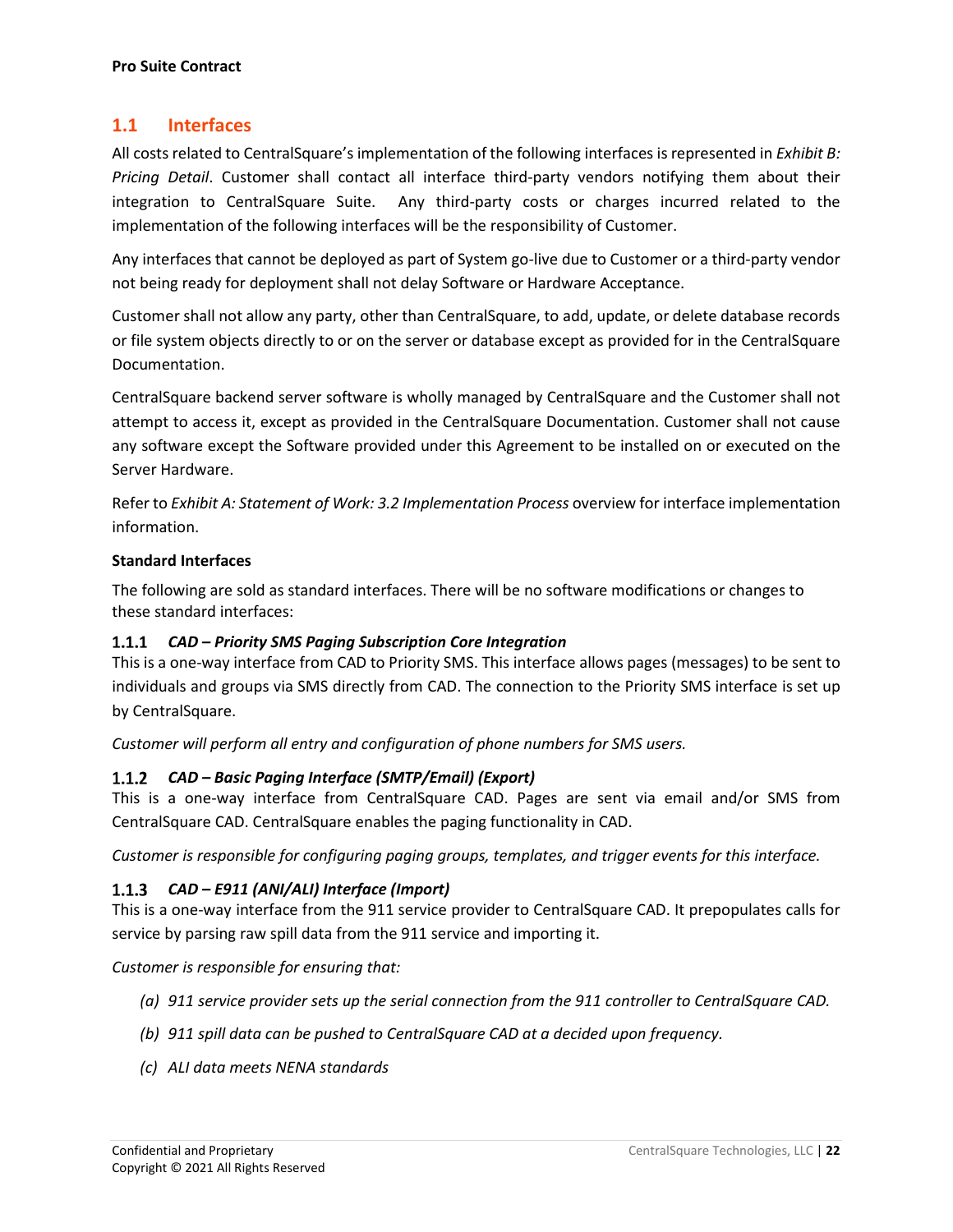#### *CAD – ProQA Platinum Certified Interface (Import and Export)*

This is a two-way interface between CS CAD Pro and ProQA. From a call for service (CFS) in CAD, the ProQA application is launched manually or automatically from configured incident codes. CAD sends CFS data to ProQA. CAD users select the appropriate ProQA discipline (Law, Fire, or Medical), and follow the scripted call dialog within ProQA. When triggered by ProQA, CAD imports the call details, including the Responder Summary, to the CFS and updates the incident code if necessary.

#### *CAD – Rip and Run Interface (Fax/Email)*

This is a one-way interface from CAD to fax and email services. Completed Calls for Service (CFS) from CAD are output (printed) to the services. CentralSquare provides the connection from CentralSquare Suite to the SMTP server.

*Customer will provide CentralSquare with SMTP information for setup and will manage all user configurations.*

#### *CAD – Zetron Tone Paging Interface (Export)*

This is a one-way interface from CS CAD Pro to the Zetron 4000 paging console. Paging presets, known as Instant Call Pages, configured by the agency within the Zetron 4000 can be requested from CAD to terminal-specific Zetron consoles. These CAD paging requests will reference specific pre-programmed Instant Call Pages configured within Zetron through an RS-232 serial connection.

#### *CAD – RapidSOS Integration*

This integration with RapidSOS is dependent on creating a CFS from an ALI spill and on RapidSOS processing and returning caller location information.

This is a one-way interface from RapidSOS to CS CAD Pro. Upon request from the user, CAD calls the RapidSOS API's Location Request function to retrieve the 911 caller's mobile location (latitude and longitude) and reverse-geocoded address. CAD provides options to set the location as the Call for Service (CFS) address, as well as plot within CS Mapping Pro.

*CAD integration with RapidSOS is dependent on RapidSOS processing and returning caller location information.*

#### *Mapping – TAIP AVL Interface (Import)*

This is a one-way interface from a UDP TAIP AVL system to CS CAD Pro and Mapping Pro. CAD will receive and update Mapping with AVL information (latitude and longitude geolocations) for configured CAD units. Unit location and coordinates will be updated within Mapping from a data feed provided by the AVL system that CAD will consume at a configurable interval of time. On-duty CAD unit icons are shown within Mapping at their current location provided by the AVL system.

This is sold as a standard interface. There will be no software modifications or changes to this standard interface.

#### *Jail – LiveScan/AFIS Interface (Export) – Morpho (MO)*

This is a two-way interface between CS Pro Jail and the AFIS Livescan system provided by MorphoTrak. When an inmate is booked into Jail, a NIST file containing inmate mugshot, booking and charge information is sent to the AFIS LiveScan system. MorphoTrak imports the data file, pre-populating the booking record for submission to AFIS. MorphoTrak then exports a tracking number to Jail.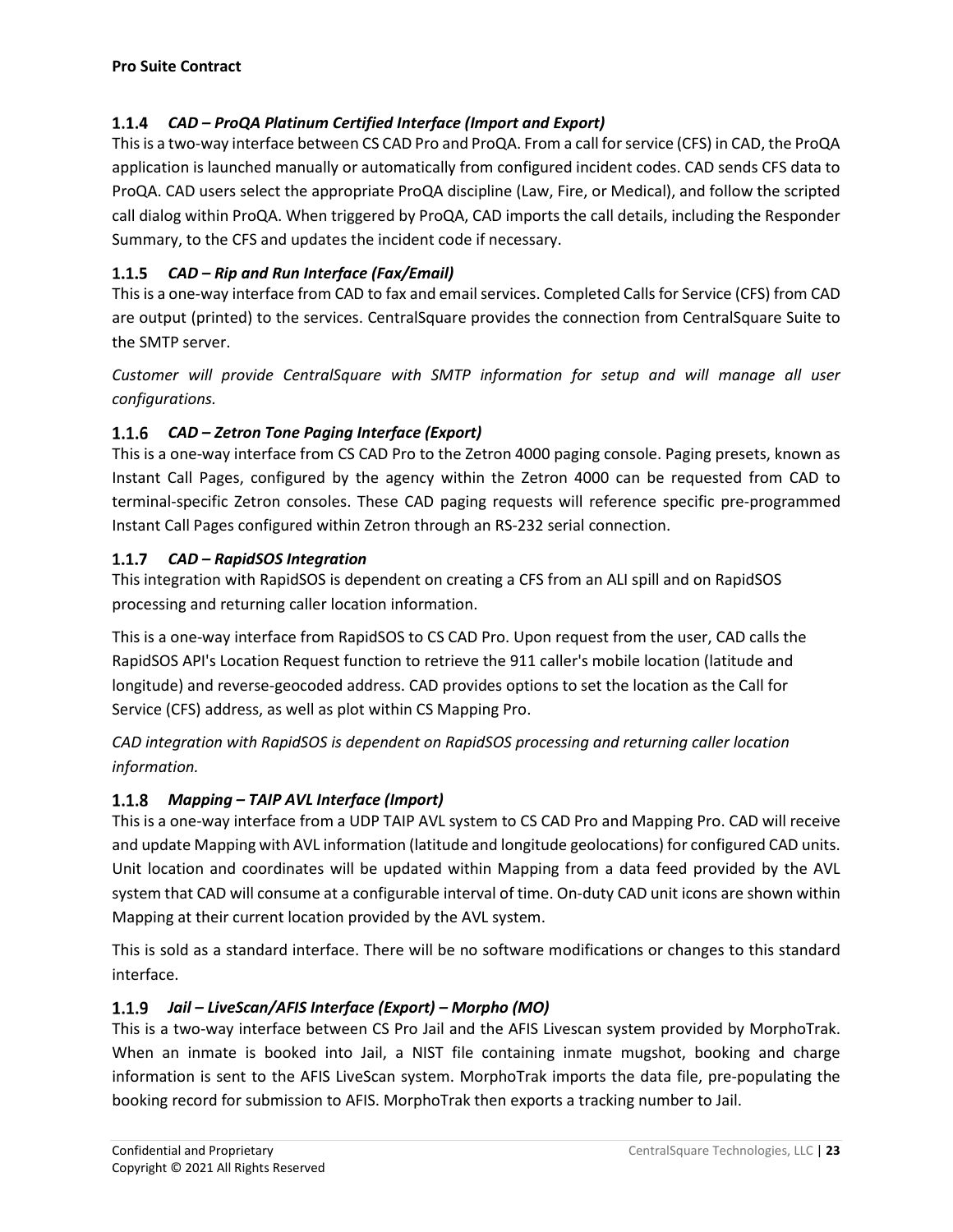#### *Jail – NDEx Adapter (IB IEPD)*

This is an adapter that produces XML that is conformant to the N-DEx Incarceration/Booking (IB) IEPD. CS Pro Suite transmits data to the N-DEx web service via CentralSquare's existing N-DEx WSDL. Data transmission does not include all fields defined in the IEPD.

#### *Jail – VINE Interface (Export)*

This is a one-way interface from CS Jail Pro to Appriss. CentralSquare will create a read-only database connection for Appriss to access specific data views. Upon the completion of an inmate booking and when an inmate is released, inmate data will be made available through these views for consumption by Appriss. Appriss is responsible for querying these views for booking and release data, as well as daily active inmate population reports. CentralSquare will provide Appriss with database user information.

#### *Records – MO Crime Reporting (MIBRS) Interface*

This is a one-way interface from CentralSquare Records to MO NIBRS. Customer is able to select cases in CentralSquare Records and manually export those cases to a text file on the local file system. From there, Customer provides the file to the state system. CentralSquare creates functionality to support the text file export from CentralSquare Records.

#### *Records – NDEx Adapter (IA IEPD)*

This is an adapter that produces XML that is conformant to the N-DEx Incident/Arrest (IA) IEPD. CS Pro Suite transmits data to the N-DEx web service via CentralSquare's existing N-DEx WSDL. Data transmission does not include all fields defined in the IEPD.

#### *Pro Suite – MULES/NCIC Interface (Basic Queries)*

This is a two-way interface between Pro Suite and the CentralSquare-provided NCIC server. The following basic queries will be generated by Pro Suite and passed to the NCIC server: Driver's License, Vehicle Registration, Boat, Article, and Gun. The CentralSquare-provided NCIC server then sends the queries on to NCIC and collects the results. Those query results are then sent back to Pro Suite.

*Customer is responsible for providing a network connection and the necessary authentication to the state message switch from the NCIC server. NCIC data mining results will only be returned for the state in which Customer is located.*

#### *Pro Suite – MULES/NCIC Interface (Criminal History)*

This is a two-way interface between CS Pro Suite and the on premise NCIC server. Criminal History Queries are generated by CS Pro Suite and passed to the NCIC server. That server then sends the queries on to the NCIC and returns the results. Those query results are then sent back to CS Pro Suite and incorporated, as appropriate, with CS Pro Suite data.

*Customer is responsible for providing a network connection and the necessary authentication to the state message switch from the NCIC server.*

#### *Pro Suite – MULES/NCIC Interface (Warrants)*

This is a two-way interface between CS Pro Suite and the on premise NCIC server. Warrant Queries are generated by CS Pro Suite and passed to the NCIC server. That server then sends the queries on to the NCIC and returns the results. Those query results are then sent back to CS Pro Suite and incorporated, as appropriate, with CS Pro Suite data.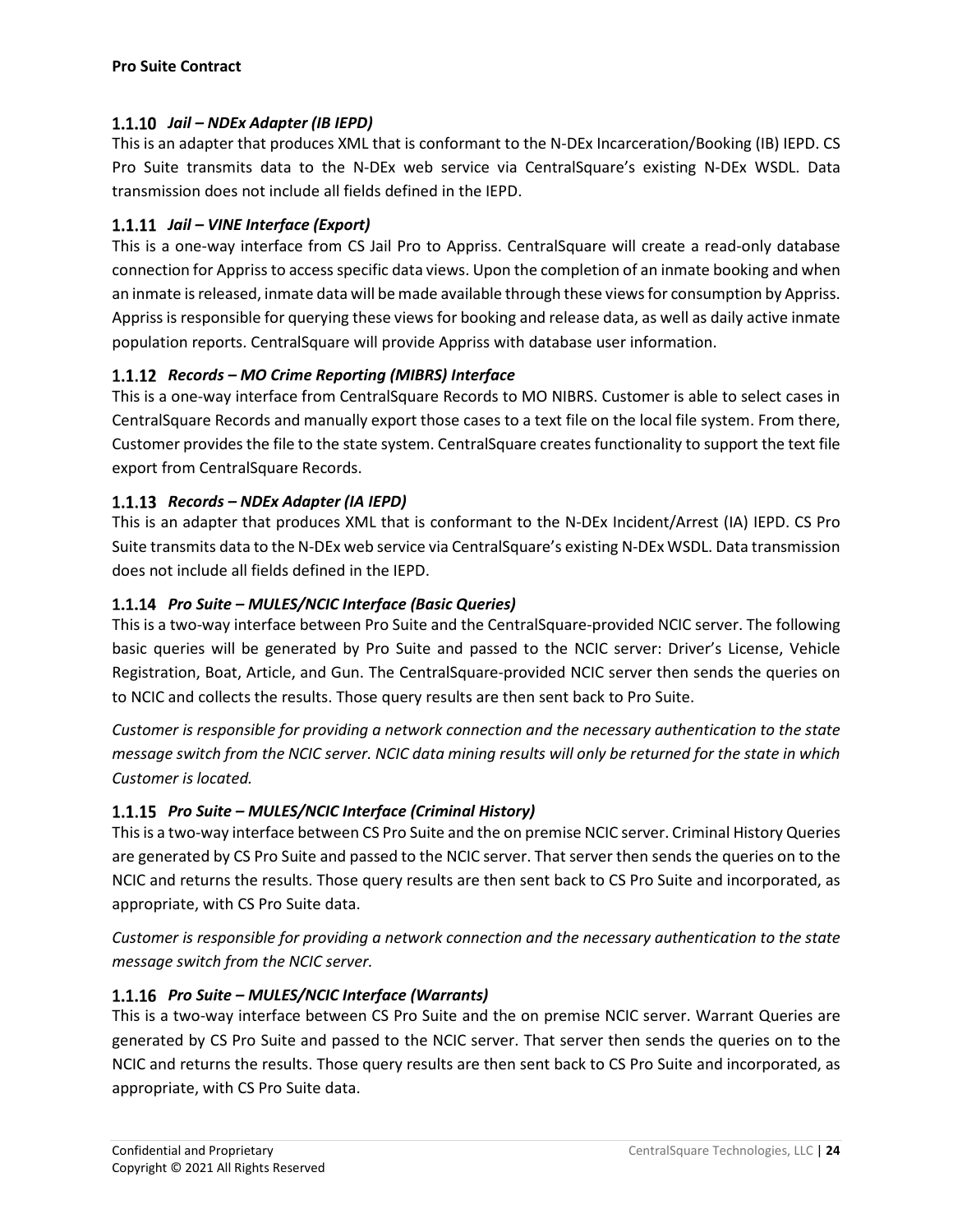*Customer is responsible for providing a network connection and the necessary authentication to the state message switch from the NCIC server.*

#### *Pro Suite – Additional Agency MULES/NCIC Interface*

This interface allows for additional agencies on the same system, other than Customer, to access and use the NCIC functionality described in Basic Queries, Criminal History, and Warrants.

#### *Pro Suite – Time Synchronization Interface*

This is a one-way interface that uses NTP to keep all CentralSquare server's clocks in sync.

#### **Non- Standard Interfaces**

The following interfaces are sold as requiring CentralSquare Development. Immediately after contract signature, the customer shall contact the third-party vendor requesting vendor development information, such as documentation, APIs, sample files, etc. on the Non-Standard Interfaces. It is critical to gather this information within weeks after contract signing. Once the third-party vendor development information has been provided to CentralSquare, CentralSquare will work with the Customer and Vendor on scope requirements prior to development:

#### *CAD – FirstDue Interface (Export)*

This is a one-way interface from CS CAD Pro to FirstDue RMS. CAD exports call for service (CFS) data, based off of CAD commands, in an XML file sent via a RESTful web service. The data in this file is then imported into FirstDue RMS via a process completely external to CS Pro Suite.

#### *Records – MO STARS Interface (Export)*

This is a one-way interface from REJIS' LETS (Law Enforcement Traffic System) to CS Records Pro. REJIS will send accident records as XML files, along with JPG images of the crash diagrams, to an FTP location provided by REJIS or Customer. Records users then review and approve the accident records to add them to the accident report log in CS Records Pro. CentralSquare is responsible for importing the files from the FTP location and the removal of those files from the FTP location once they have been approved into Records. The CS Records Pro import service will run every 15 minutes, looking for files pushed from REJIS to the FTP, and import them into CS Records Pro.

#### *Records – ShowMe Courts eCites Interface (Export)*

This is a one-way interface from CS Records Pro to the Office of State Courts Administrator (OSCA). Users create eCitations within CS eCitations Pro. Users then review and validate the eCitation information and import it into Records. Upon import, Records validates the information on the eCitations report against state-defined requirements. Records then allows users to export eCitations as XML files to the OSCA web service. The web service will import these files and automatically create or update the appropriate eCitation record within that system. If any errors are returned from exporting the eCitation, Records displays the error(s) to the user for correction and re-submission of the data.

*CentralSquare is responsible for exporting the eCitations data to the web service and the OSCA is responsible for hosting the web service.*

#### **1.2 Data Conversion**

CentralSquare will provide data conversion services from one (1) of Customer's current software database sources to one (1) CentralSquare database module. For example, Customer's current CAD database will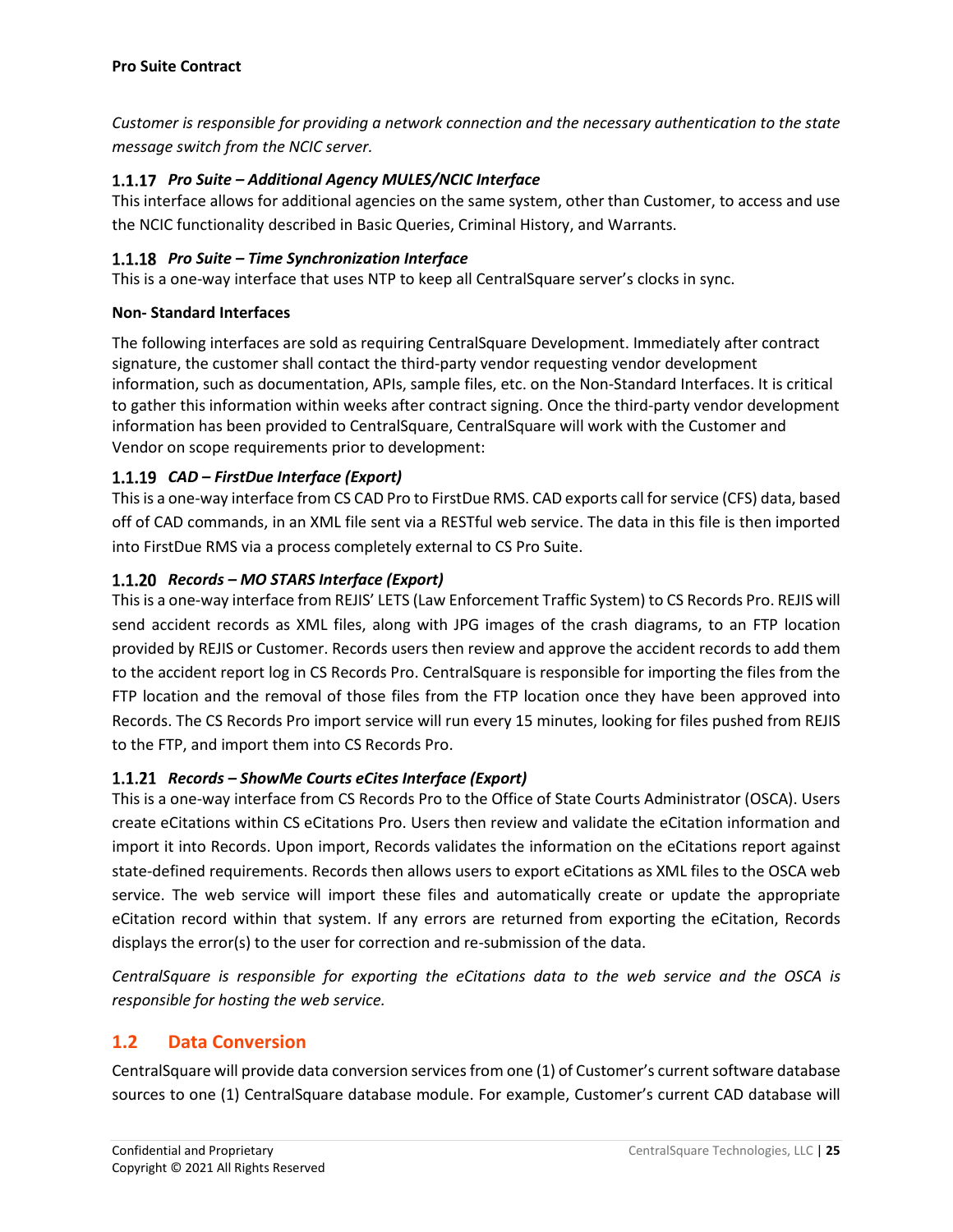be converted to CentralSquare CAD. The contents of the data conversion will be determined by the Data Conversion Specification documents.

CentralSquare will provide data conversion services for Customer's current GIS map data and from Customer's current software database vendors to CentralSquare software. The contents of the data conversion will be determined by the Data Conversion Specification and GIS Specification documents.

The listed data conversion services and their associated costs are based on CentralSquare's understanding of Customer's needs and current system. Any modules not explicitly listed in this section are not a part of the current project scope and will not be included in implementation. If additional module conversions are required, each one will come at an additional cost based on the scope of the work required for each.

Customer shall work with its existing vendors to obtain unencrypted data for conversion in one of the following compatible formats:

- (a) MS SQL .bak files with database version and credential information from MSSQL Server 2008R2 or newer
- (b) MySQL .dump or .sql files with database version and credential information
- (c) PostgreSQL .sql files with database version and credential information
- (d) MS Access 2003 or newer .mdb files
- (e) CSV files with column headers and relationship mapping documentation
- (f) Oracle 10g or newer backup files

#### *OMNIGO Citations*

Data will be converted into the CentralSquare Citations module from the OMNIGO Citations database and data will be provided in one of the formats listed above. Data will be in a form substantially similar to that of the file provided.

#### *ONESolution Admin*

Data will be converted into the CentralSquare Admin module from the ONESolution Admin database and data will be provided in one of the formats listed above. Data will be in a form substantially similar to that of the file provided.

#### *ONESolution CAD*

Data will be converted into the CentralSquare CAD module from the ONESolution CAD database and data will be provided in one of the formats listed above. Data will be in a form substantially similar to that of the file provided.

#### *ONESolution Jail*

Data will be converted into the CentralSquare Jail module from the ONESolution JMS database and data will be provided in one of the formats listed above. Data will be in a form substantially similar to that of the file provided.

#### *ONESolution Personnel*

Data will be converted into the CentralSquare Personnel module from the ONESolution Personnel database and data will be provided in one of the formats listed above. Data will be in a form substantially similar to that of the file provided.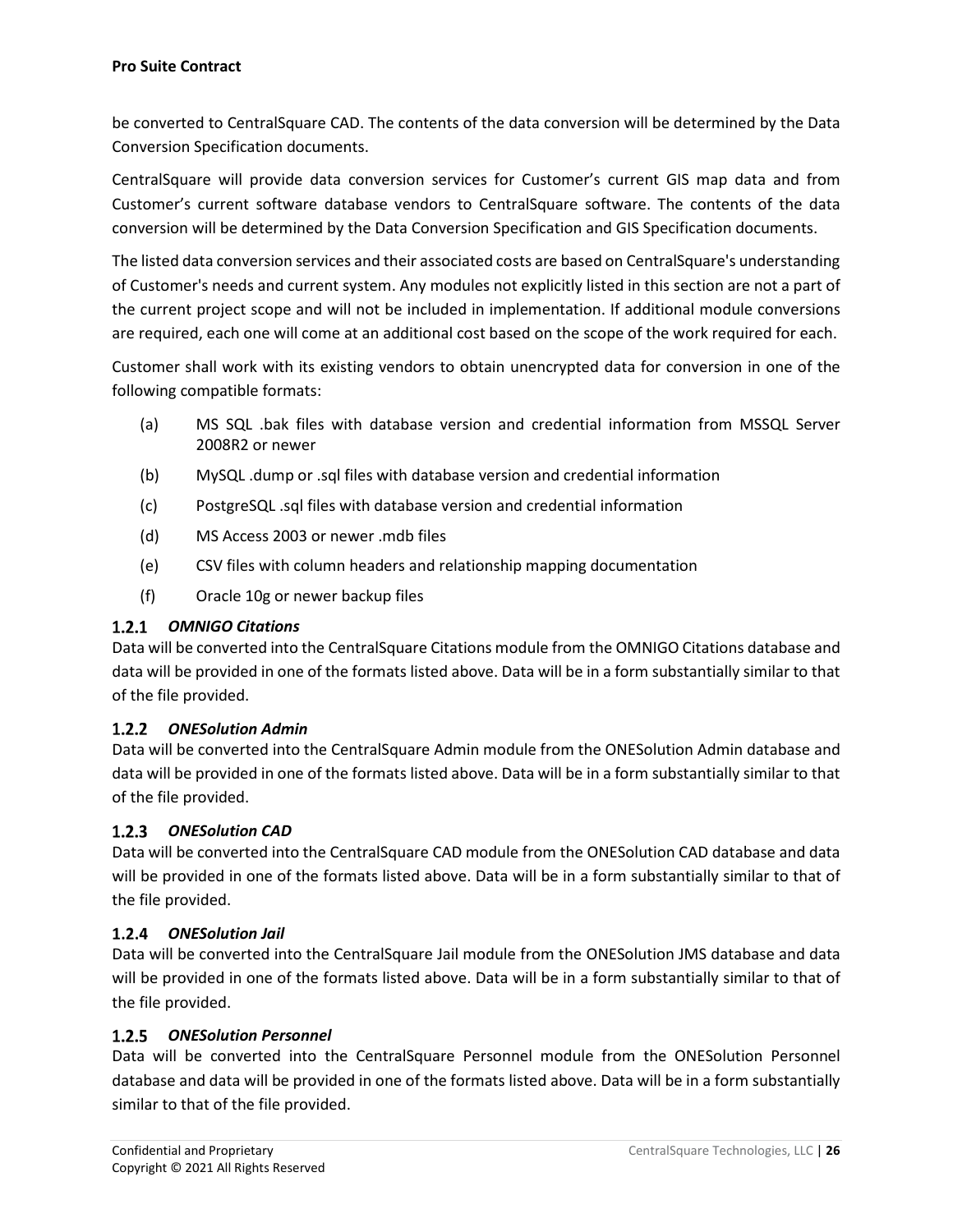#### *ONESolution Records*

Data will be converted into the CentralSquare Records module from the ONESolution RMS database and data will be provided in one of the formats listed above. Data will be in a form substantially similar to that of the file provided.

#### *One-Time GIS Data Set Up*

In CentralSquare's efforts to make sure that Customer-supplied GIS data is working to the best of its abilities, CentralSquare will run a series of tests to ensure that the GIS data is ready for first installation. In addition, the data will be set up with the proper configuration and loaded into an ArcGIS map document that is required for the software to operate. Address locator and network dataset files will be created and updated for proper geocoding and routing abilities.

*A thorough GIS data review by Customer is imperative for an effective and organized CentralSquare software Go Live.*

CentralSquare cannot make any guarantees for the spatial nor the tabular accuracy of Customer-supplied GIS data as it pertains to geocoding results, routing, and searching. Customer understands that there are several steps involved to make the GIS data sufficiently perform the abovementioned functions. If Customer is unable to make these corrections on its end, a GIS data contract can be set up with CentralSquare to ensure the data is built according to the desired specifications.

CentralSquare will apply one (1) GIS update per month to the Customer's map as part of this contract.

#### $1.2.8$ *Mapping – GIS Data Migration and Scrubbing (up to 12 migrations per year)*

CentralSquare will provide an initial clean-up of Customer's GIS data for purposes of ensuring that the data will function correctly with CentralSquare software. In addition, CentralSquare will accept monthly GIS data updates from Customer. CentralSquare will then apply those updates to the CentralSquare software.

## **2.0 Customer Hardware, Network and Power Requirements**

CentralSquare is not responsible for physical installation of the computer hardware required for operating CentralSquare Software. CentralSquare is not responsible for networking any hardware.

Unless otherwise specified, Customer will be responsible for providing the following to meet the hardware, network and power requirements for the System.

#### **2.1 Server Hardware**

- 1. Three (3) rack-mount servers will be purchased by Customer as part of this agreement.
- 2. Three (3) CentralSquare Suite servers will be configured as follows:
	- (a) One (1) Production server with Lantronix remote access device
	- (b) One (1) Warm Standby server with Lantronix remote access device
	- (c) One (1) Testing/Training server
- 3. The server hardware costs are divided between agencies as stated in *Exhibit B: Pricing Detail*.
- 4. The servers will be installed at City of Joplin, Missouri, MO, and a standby location.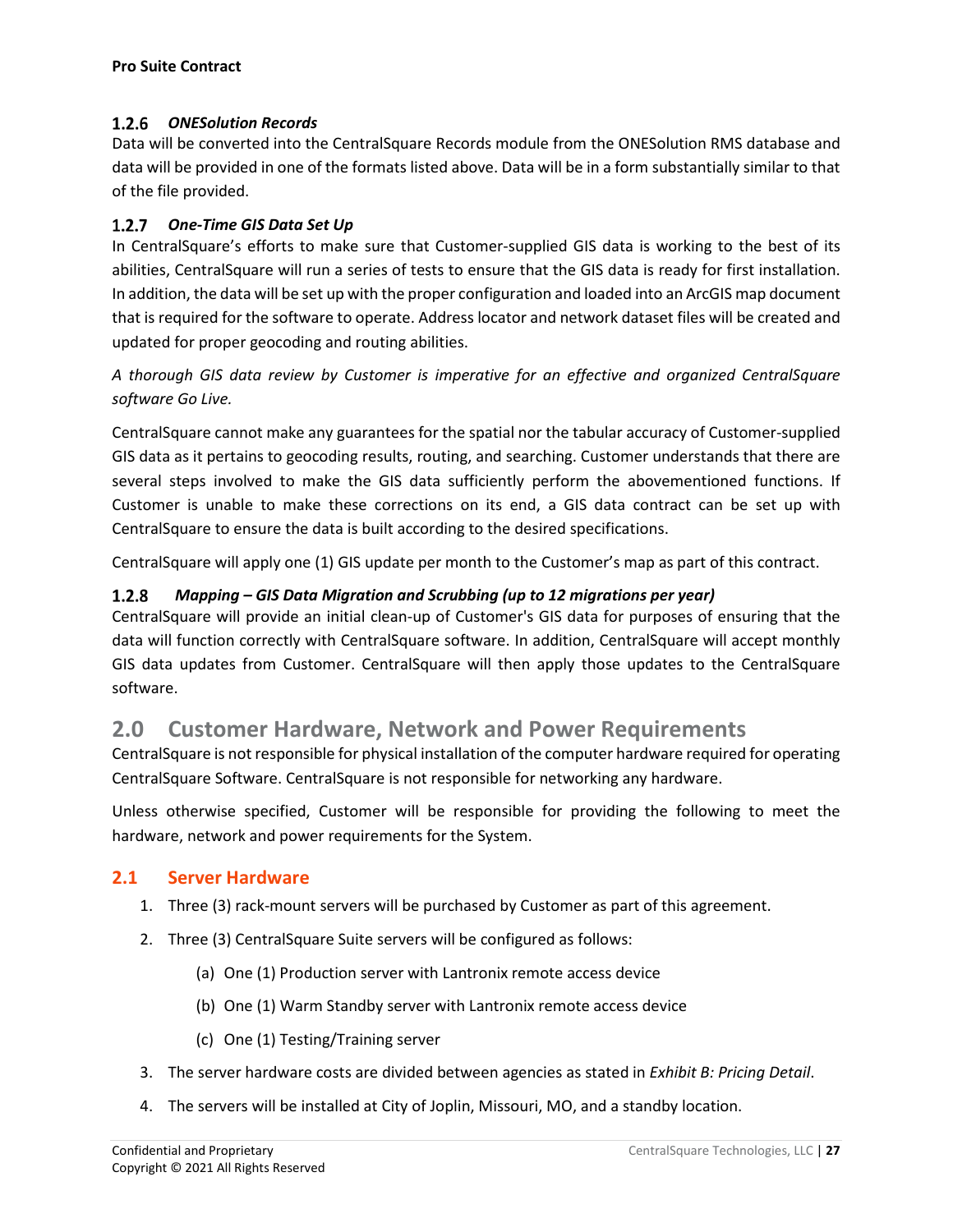- 5. In addition to the standard CentralSquare Suite operating environment, the Production and Standby servers will have the capability of running the following on a virtual machine:
	- (a) One (1) virtual NCIC server (message switch)
	- (b) One (1) virtual GIS server
	- (c) One (1) virtual CrimeView server
- 6. Ten (10) inches of rack space is required at the primary server location for one (1) CentralSquare Suite Production rack-mounted server (3.5"), one (1) CentralSquare Suite Testing/Training rackmounted server (3.5"), and one (1) Lantronix remote access device (3.0").
- 7. Six and one-half (6.5) inches of rack space is required at the standby server location for one (1) CentralSquare Suite Standby rack-mounted server (3.5") and one (1) Lantronix remote access device (3.0").

#### **2.2 Production and Testing/Training Server Network Requirements**

- 1. Six (6) open Ethernet cables and ports to be used by one (1) CentralSquare Suite Production rackmounted server, one (1) CentralSquare Suite Testing/Training rack-mounted server, and one (1) Lantronix remote access device.
- 2. Static IP addresses that include four (4) for the CentralSquare Suite Production rack-mounted server, three (3) for the CentralSquare Suite Testing/Training rack-mounted server, and one (1) for the Lantronix remote access device.
- 3. Network access that maintains low-latency and high bandwidth that includes a Virtual Private Network (VPN) to support remote users per the requirements that are set forth in the *Network Requirement Specifications* and *Server Requirement Specification* documents provided by CentralSquare.

#### **2.3 Production and Testing/Training Server Power Requirements**

- 1. One (1) uninterrupted power supply (UPS) that support 1000 watts.
- 2. Power supply that will handle dual 720 watts for one (1) CentralSquare Suite Production rackmounted server, one (1) CentralSquare Suite Testing/Training rack-mounted server, and one (1) Lantronix remote access device.
- 3. Server cooling that will ensure the appropriate temperatures for one (1) CentralSquare Suite Production rack-mounted server, one (1) CentralSquare Suite Testing/Training rack-mounted server, and one (1) Lantronix remote access device.

#### **2.4 Standby Server Network Requirements**

- 1. Four (4) open Ethernet cables and ports to be used by the one (1) CentralSquare Suite Warm Standby rack-mounted server and one (1) Lantronix remote access device.
- 2. Static IP addresses that include five (5) for the CentralSquare Suite Warm Standby rack-mounted server and one (1) for the Lantronix remote access device.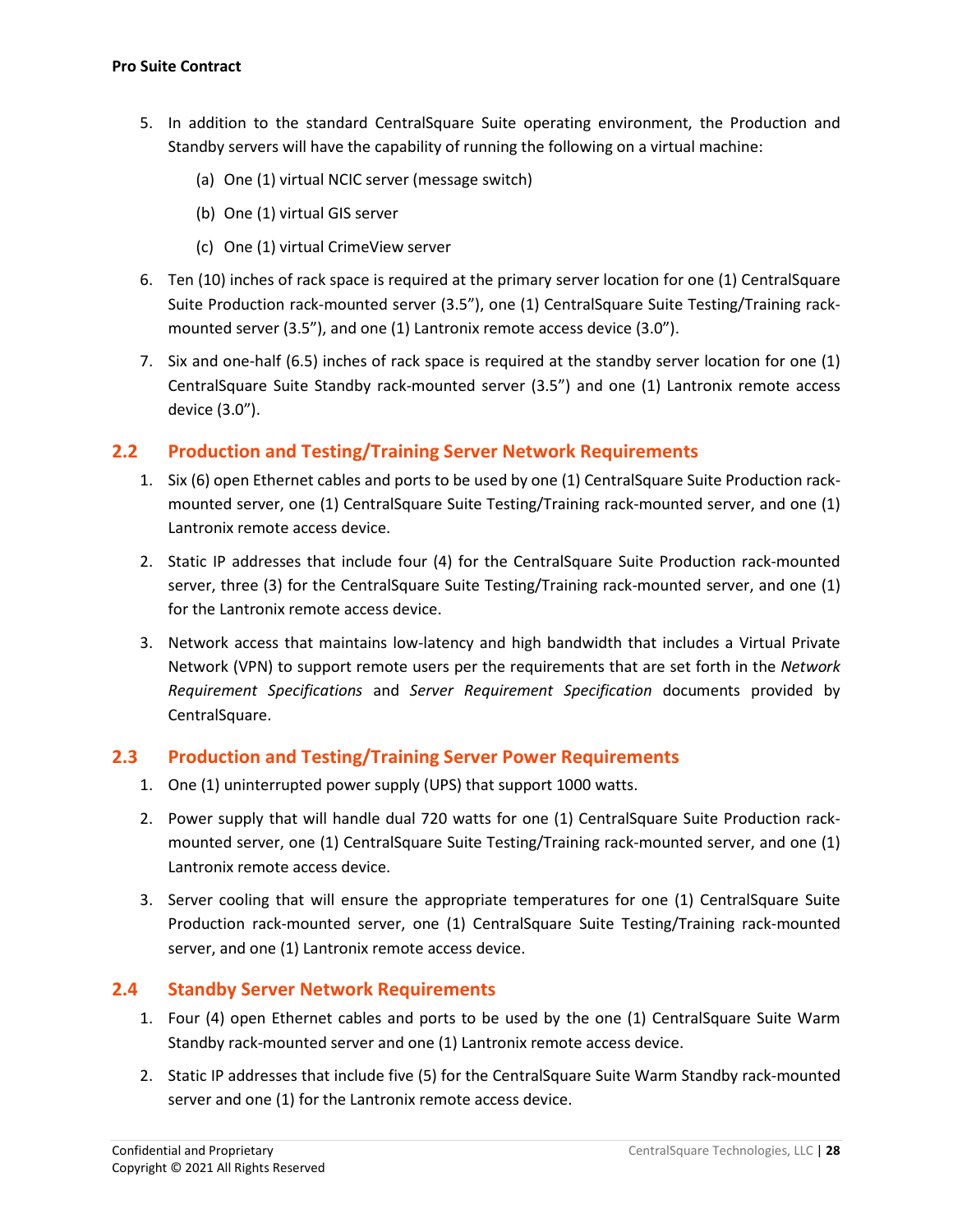3. Network access that maintains low-latency and high bandwidth that includes a Virtual Private Network (VPN) to support remote users per the requirements that are set forth in the *Network Requirement Specifications* and *Server Requirement Specification* documents provided by CentralSquare.

#### **2.5 Standby Server Power Requirements**

- 1. One (1) uninterrupted power supply (UPS) that support 1000 watts.
- 2. Power supply that will handle dual 720 watts for one (1) CentralSquare Suite Standby rackmounted server, and one (1) Lantronix remote access device.
- 3. Server cooling that will ensure the appropriate temperatures for one (1) CentralSquare Suite Standby rack-mounted server and one (1) Lantronix remote access device.

#### **3.0 Services**

#### **3.1 Project Management**

#### *Customer Project Manager*

Customer shall provide one primary Project Manager to be the main point of contact for CentralSquare.

A single, dedicated Project Manager will be assigned to manage the project for all Customers included in this installation.

Customer will identify a CentralSquare Build Team. With assistance from CentralSquare Implementation Analysts, Customer's Build Team is responsible for the configuration of CentralSquare software. The Build Team should expect to devote 10-20% of each week of implementation to CentralSquare configuration work.

Customer's Project Manager and Build Team will work within standard business hours (7:00 AM CST to 6:00 PM CST, Monday through Friday) to enable mutual availability to work with CentralSquare on configuration and project activities.

#### **3.1.1.1 Customer's Dedicated Project Manager Responsibilities**

- 1. Have the authority to speak for Customer from a project perspective.
- 2. Designate people responsible for specific roles as needed, examples below:
	- (a) Module Subject Matter Experts (SMEs)
	- (b) Hardware Project Manager
	- (c) CentralSquare Build Team Members
	- (d) Data Conversion Review Team Members
	- (e) Interface points of contact at Customer (assigned per interface)
- 3. Involve Customer decision makers when needed
- 4. Escalate issues to the CentralSquare project manager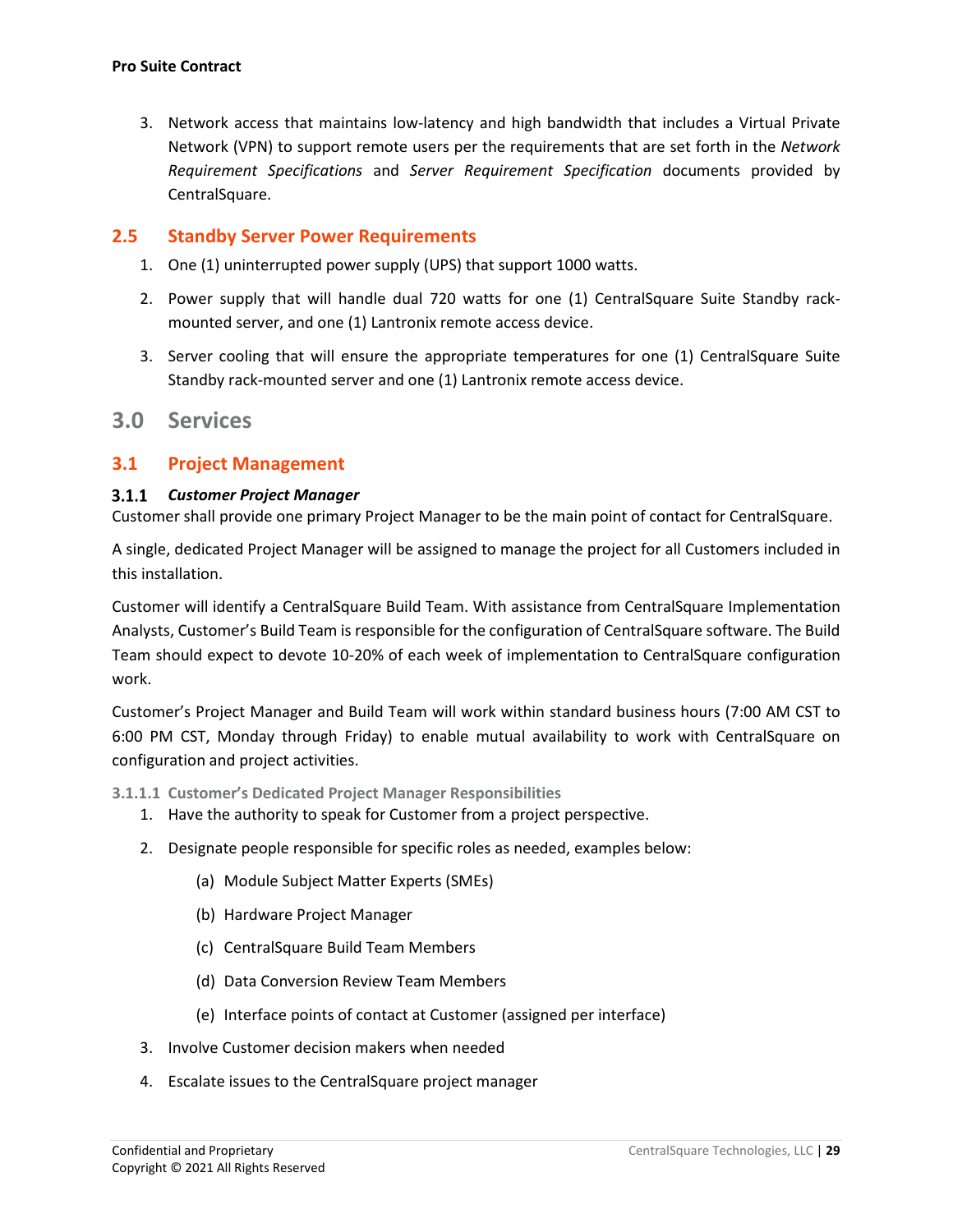- 5. Eliminate roadblocks for completing project on schedule
- 6. Sign various project documents and ensuring signoff documents and deliverables are provided to CentralSquare project manager in a timely manner
- 7. Organize training schedules, training rooms, and training equipment
- 8. Provide real world scenarios for testing and review

#### *CentralSquare Project Manager and Project Team*

From the start of the project, a CentralSquare project manager will work with Customer as the single point of contact for implementation of the CentralSquare Suite system. The project manager will develop and manage the implementation schedule and will coordinate with Customer to keep the project on track and on schedule. The project manager will conduct weekly status meetings to provide Customer with project updates.

The CentralSquare project team, under the direction of the project manager, will visit pertinent areas of Customer and will meet with key Customer personnel to understand Customer's operational needs and business rules. Team members will observe Customer's daily operations first-hand and use that information to identify how the CentralSquare Suite system would best be configured to match and enhance Customer's workflows. The project team will train Customer system administrators on configuration options and code table setup.

#### **3.2 Implementation Process Overview**

CentralSquare uses a multi-phase approach to ensure a successful implementation for each Customer. Trained and experienced members of the CentralSquare implementation team move through the process with Customers to ensure successful outcomes. Timelines will be discussed with Customer's project manager and will be mutually agreed upon as part of the CMD Approval process to ensure a successful Go Live.

#### *Kickoff Meeting*

Upon contract signature, a kickoff meeting is scheduled to initiate the implementation process, setting up a statement work, server installations and scheduling the Business Practice Review (BPR).

#### *Business Practice Review*

During this meeting, the CentralSquare project team works with Customer's build team to determine the contents of the Configuration Management Document (CMD). All product needs and requests are reviewed, and the CentralSquare project team documents in the CMD how the software currently meets those needs or how CentralSquare plans to develop additional functionality to fulfill them.

#### *CMD Approval*

After the CMD is composed, the CentralSquare project team reviews it with Customer's project manager and build team and to ensure that all aspects of the initial proposal have been satisfied.

#### *Configuration, Conversion, and Interfaces*

After the CMD is approved and signed, work begins on the steps outlined in it, including the necessary configuration, data conversions, and interfaces.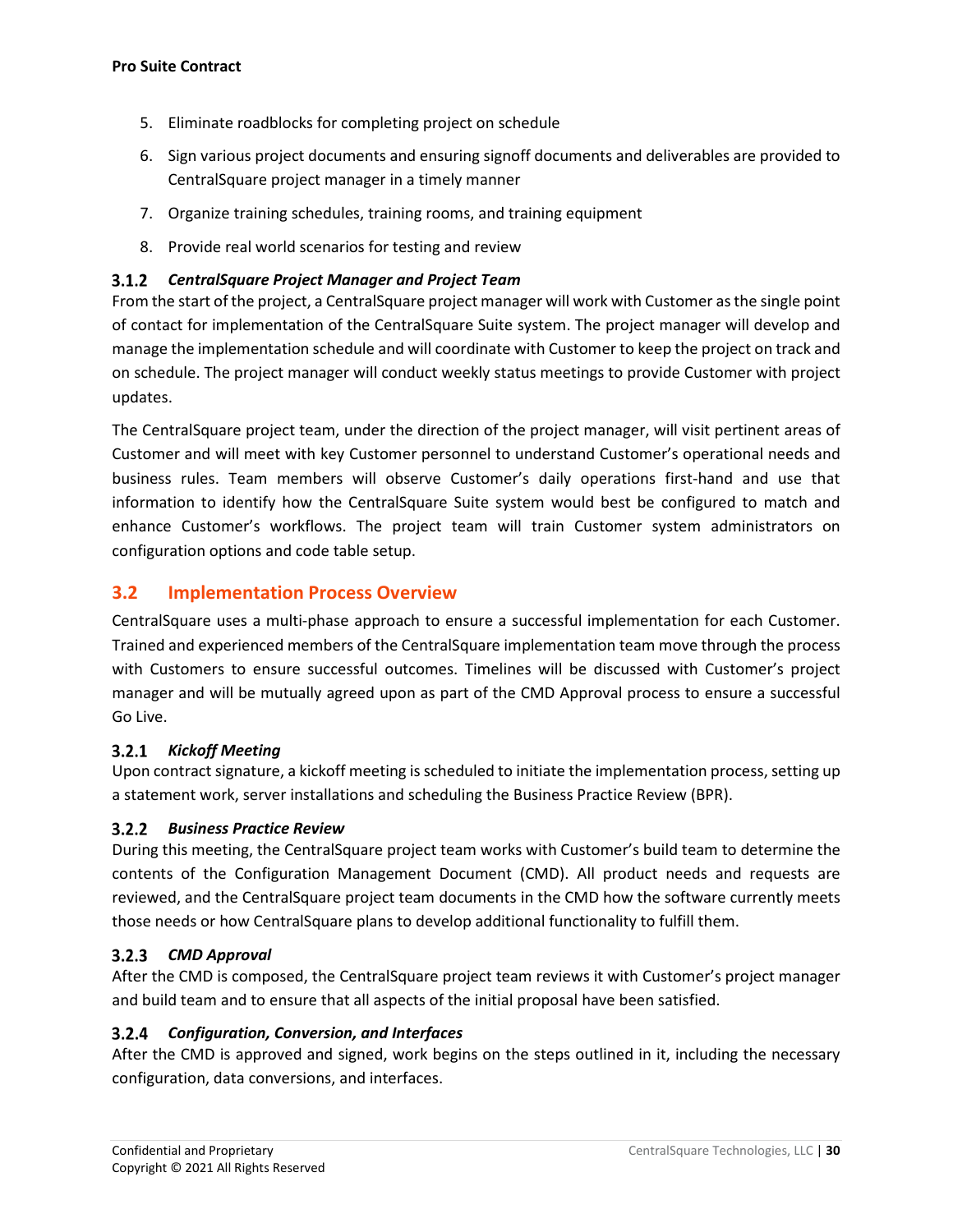#### **3.2.4.1 Configuration**

Customer plays a large part in the configuration and setup of the final system. Configuration of CentralSquare software is guided by Business Analysts, via in-person or remote online sessions, but is considered a Customer responsibility to complete.

#### **3.2.4.2 Data Conversion and GIS Data Conversion**

Data not contained in systems listed in *Exhibit A: Statement of Work: 1.2 Data Conversion* will not be converted. Code tables, data mapping, and other system configuration will be entered by Customer with the assistance of a CentralSquare Implementation Analyst. Code tables will not be part of the converted data.

A major part of data conversion is review of data that has been converted to CentralSquare software. Customer plays a key role in this data review.

*A thorough data conversion review by Customer is imperative for an effective and organized CentralSquare software Go Live. Customer should expect to devote 10-20% of each week of the data conversion process to CentralSquare configuration work. Each module converted will require participation of SMEs.*

See *Exhibit A: Statement of Work: 1.2 GIS Data Conversion* for information regarding the GIS data conversion process.

#### **3.2.4.3 Interfaces**

See *Exhibit A: Statement of Work: 1.1 Interfaces* for a list of included interfaces.

Customer tasks related to interfaces will start immediately after the initial CentralSquare kickoff meeting. Customer will set up conference calls with CentralSquare and each interface vendor within two weeks of contract signing or one week of kickoff call. Interfaces to and from CentralSquare software are created and tested internally before being available for Customer testing.

Customer is responsible for initiating and facilitating the relationship(s) between CentralSquare and the third-party interface vendor(s).

*CentralSquare software interface specifications must be clearly defined in the CMD and thoroughly tested by Customer before Go Live.*

#### *Final System Review*

Throughout the project, implementation analysts from CentralSquare will schedule sessions with Customer's Build Team and end users to review any questions or concerns.

#### *Train-the-Trainer and/or End User Training*

CentralSquare offers several options for end user training. All of the training options provide hands-on use of the software with real-world examples. Class sizes are limited to ensure that each individual has sufficient time to practice using the system. When the go live date arrives, users are well-prepared to begin using the new software.

#### *Go Live*

CentralSquare provides remote support the day that the new system goes live. Any questions that arise are addressed immediately by the team, ensuring that the first day(s) using the new system goes smoothly.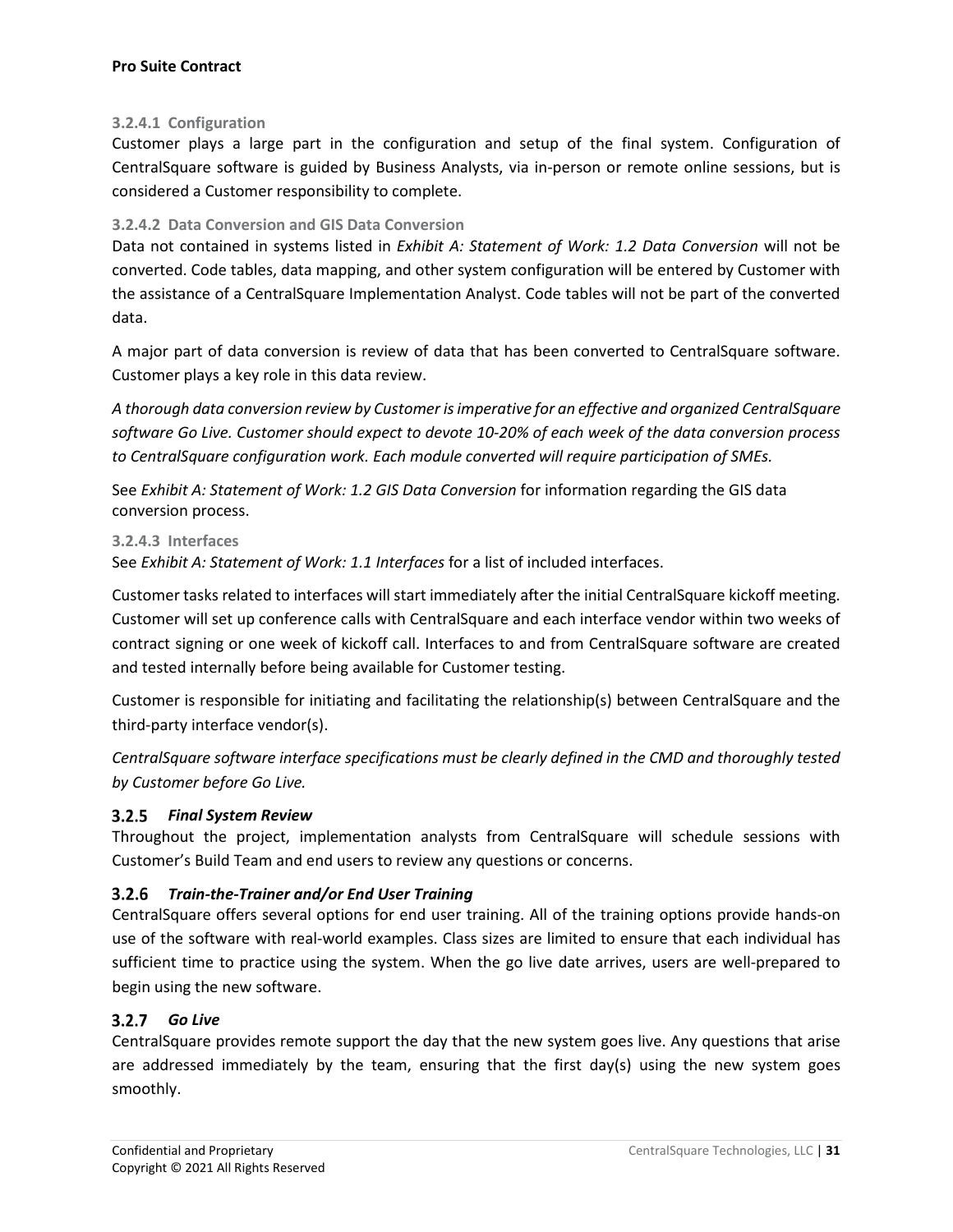#### $3.2.8$ *Software Acceptance*

Customer acknowledges that the Software shall be deemed accepted on the date of delivery. In the event that a Customer notifies CentralSquare of a material non-conformity in the Software as compared with the Statement of Work, CentralSquare shall use commercially reasonable efforts to correct the reported non-conformity in accordance with the support provisions set forth in *Exhibit D: Maintenance Agreement*.

#### $3.2.9$  *Hardware Acceptance*

Customer acknowledges that the Hardware shall be deemed accepted on the date of delivery. In the event that a Customer notifies CentralSquare of a material non-conformity in the Hardware as compared with the Statement of Work, CentralSquare shall use commercially reasonable efforts to correct the reported non-conformity.

#### **3.3 Training and Go Live Support**

#### *Training*

CentralSquare staff will provide for remote training.

#### **3.3.1.1 System Configuration and Training**

The first portion of training will be performed by the CentralSquare project team. Team members will train and guide Customer's Build Team in configuring the CentralSquare Suite system, setting up and maintaining code tables, managing users and user rights, among other options. Through CentralSquareguided configuration of the system, the Build Team becomes well versed in the CentralSquare software system administration.

#### **3.3.1.2 Train-the-Trainer and/or End User Training**

Trainers will conduct detailed courses for each of Customer's user groups (such as dispatchers or officers). The content of each course will be tailored to the features and functionality in CentralSquare software that each group needs to know and use.

#### **3.3.1.3 Refresher Training**

CentralSquare will provide follow-up training (after successful implementation) to refresh existing personnel on best practices with regard to using CentralSquare Suite.

#### *Training Resources*

Training will be scheduled within standard business hours (7:00 AM CST to 6:00 PM CST, Monday through Friday).

The training facilities and equipment will be provided by Customer based on the following:

#### **3.3.2.1 Trainer Resources**

- 1. One (1) computer with a network connection
- 2. Most recent CentralSquare Suite version installed and tested (includes login)
- 3. Two (2) projectors and two (2) screens set up and tested
- 4. One (1) podium or desk for trainer

#### **3.3.2.2 Trainee Resources**

1. Five (5) to ten (10) computers with network connections two (2) monitors required (three (3)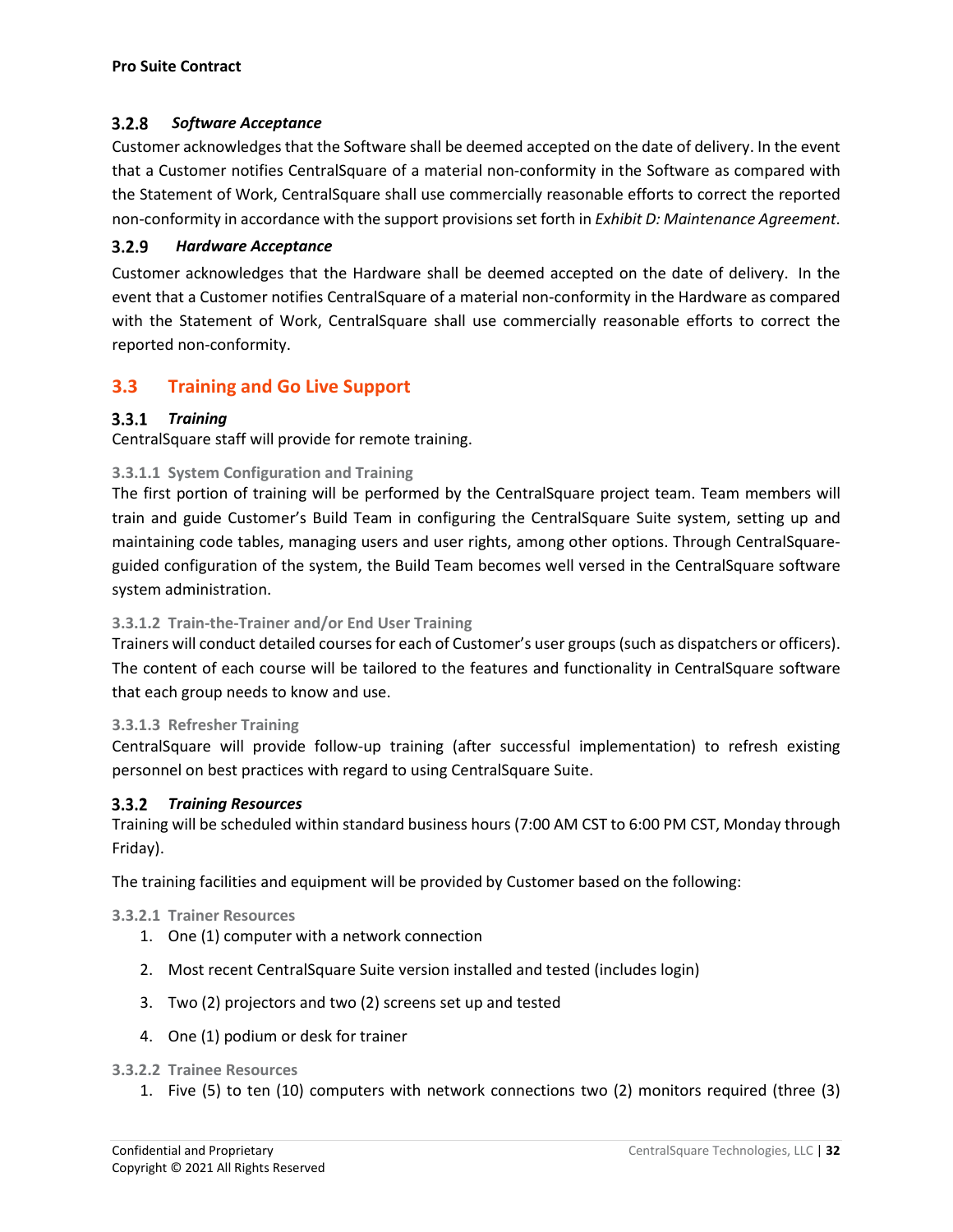monitors are suggested)

- 2. One (1) supervisor will attend every class to address policy questions
- 3. No more than ten (10) trainees in each class
- 4. Most recent CentralSquare Suite version installed and tested (includes login)
- 5. All third-party devices (i.e., printers, scanners, barcode reader, mugshot camera) connected and tested

#### *Go Live Support*

CentralSquare staff will assist users with questions that arise during Go Live and will reinforce skills learned during the training sessions. CentralSquare staff will be remote for Go Live.

#### **Summary of Services – Field Training Online (FTO)**

#### **Project: City of Joplin, Missouri, MO – Field Training Online (Stand-Alone) Module**

The parties mutually agree and acknowledge this Summary of Services is a high-level overview of the project requested, not a detailed requirements or design of solution.

#### **Project Scheduling**

Parties agree a schedule will be provided for services within sixty (60) days from the execution of the Agreement.

#### **Change Requests**

The parties may request a change to this summary of services, to increase hours or deliverables, through a written request to the CentralSquare project manager or resource.

#### **Services Scope of Project**

The project includes the following scope of services.

Field Training Online (FTO) is a standalone application and is not integrated with CentralSquare Pro.

FTO provides public safety agencies with a simple and secure method for streamlining new-hire training programs. FTO is a flexible, secure web-based application that allows agencies to break free from timeconsuming, paper-based evaluation and reporting methods.

A CentralSquare Technical Consultant will work with the client to install the FTO module. A CentralSquare trainer will work with the client to provide System Administration (SA) Configuration Training (4-hour session), as well as End User Training (4 hour session).

#### **Project Management**

Even in smaller, less complex projects, there needs to be a point of contact and someone driving a project to successful completion. CentralSquare's Implementation Methodology ensures a project has the right amount of oversight needed to successfully complete the work, no more no less. A CentralSquare Project Manager will be your point of contact for the scoped work with you to develop a timeline to meet your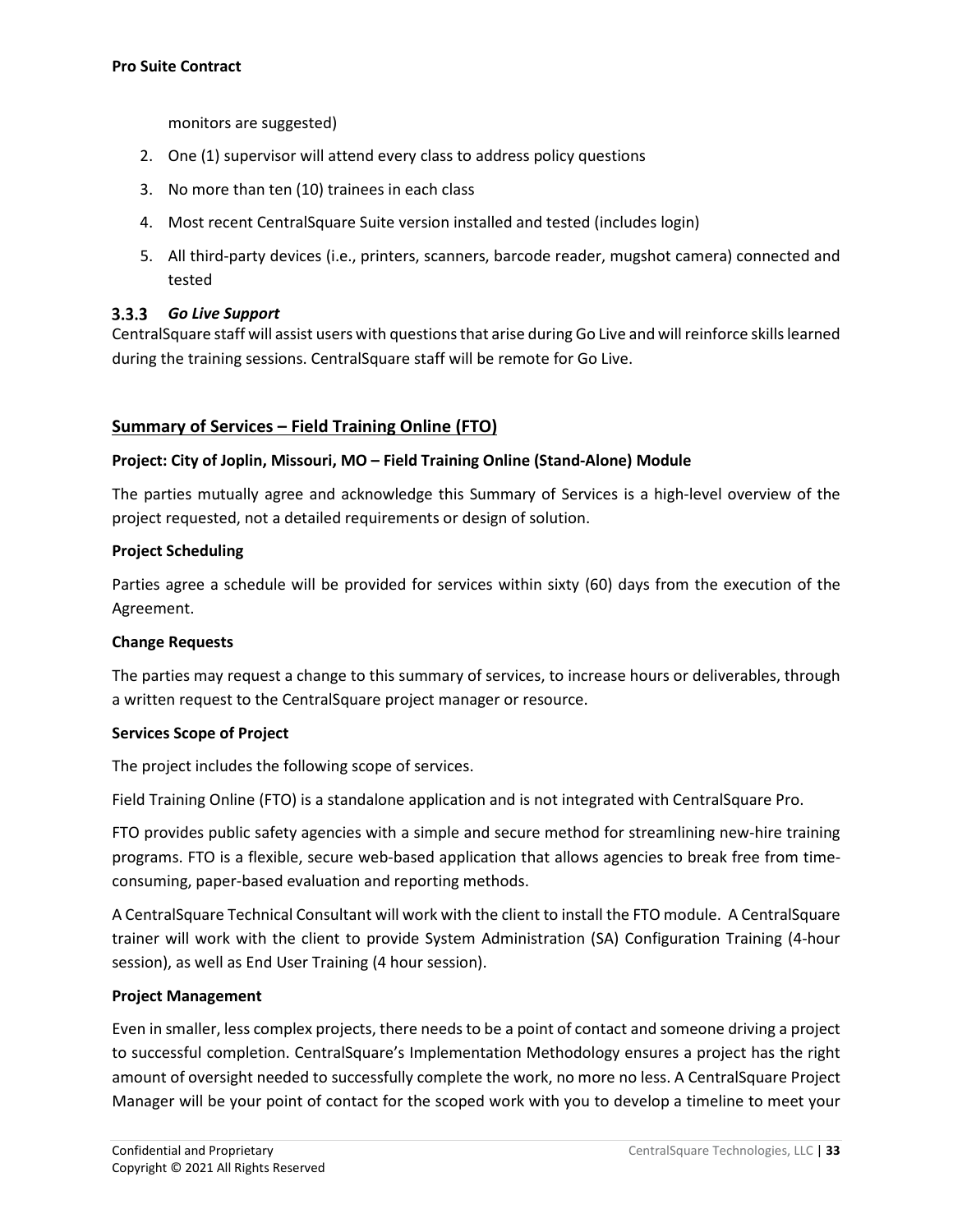needs, drive the timeline to completion, work to resolve any issues that may arise during the life of the project, all while keeping you up to date so you have the peace of mind your project is on track for a successful completion

#### **Professional Services**

Throughout the course of the project, CentralSquare will use several types of services (defined herein) to complete the necessary steps for successful deployment of the contracted services. The overall services aligned to implementation include Consulting Services, Technical Services, Data Conversion Services, Training Services, and in some cases, Installation Services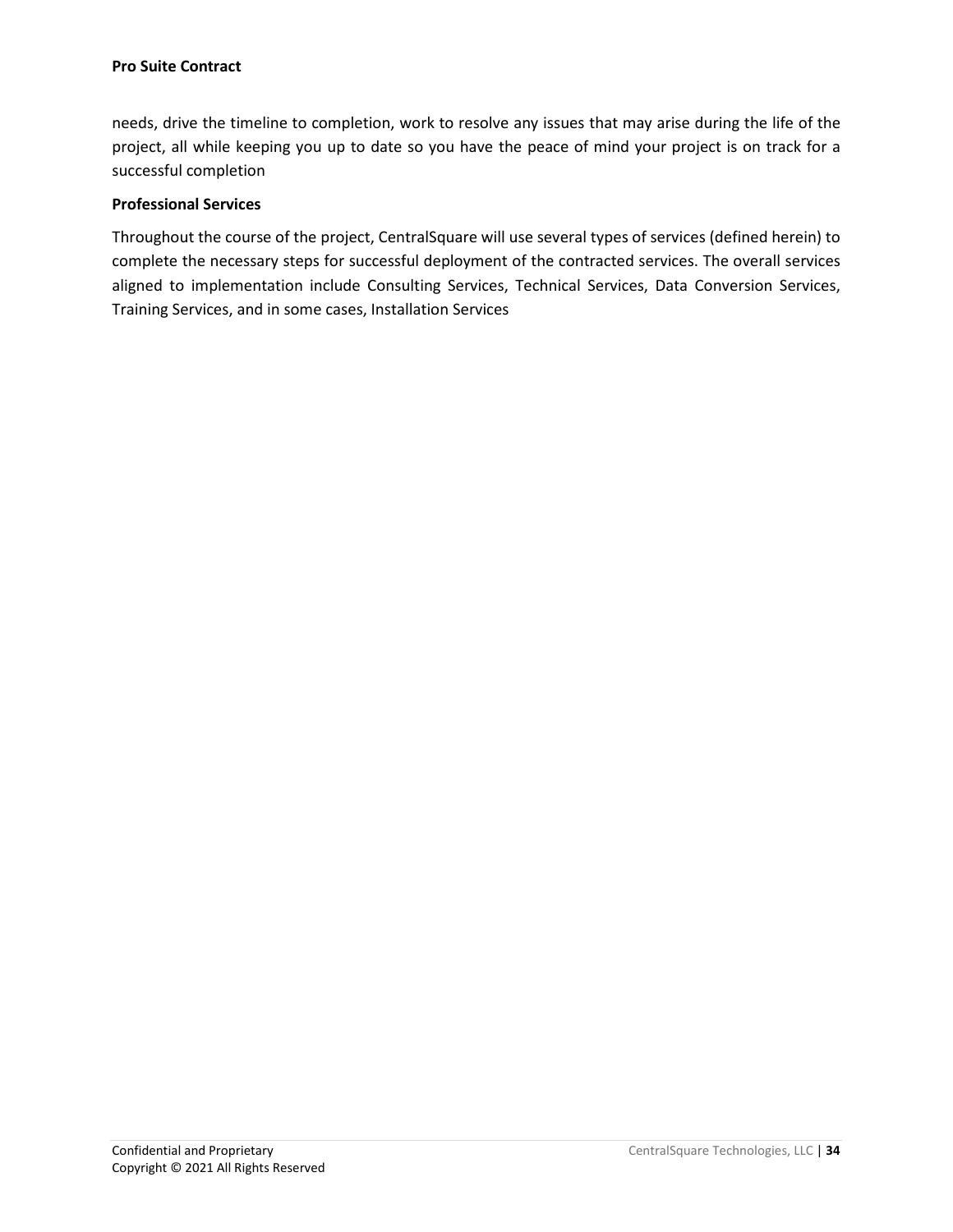## **Exhibit B: Pricing Detail**

#### **WHAT SOFTWARE IS INCLUDED?**

| <b>SERVER SOFTWARE</b>                                                              |                 |                       |               |
|-------------------------------------------------------------------------------------|-----------------|-----------------------|---------------|
| <b>PRODUCT NAME</b>                                                                 | <b>QUANTITY</b> | <b>UNIT PRICE</b>     | <b>TOTAL</b>  |
| PS Pro Esri Analyst License<br><b>Annual Subscription Fee</b>                       | 1               | 1,788.13              | 1,788.13      |
| PS Pro Esri Server License<br><b>Annual Subscription Fee</b>                        | 1               | 1,788.00              | 1,788.00      |
| <b>PS Pro Production GIS Virtual</b><br>Server Annual Subscription Fee              | 1               | 0.00                  | 0.00          |
| <b>PS Pro Production NCIC Virtual</b><br>Server Annual Subscription Fee             | $\mathbf{1}$    | 0.00                  | 0.00          |
| PS Pro Production Server<br><b>Annual Subscription Fee</b>                          | 1               | 10,331.25             | 10,331.25     |
| PS Pro Training/Testing Server<br><b>Annual Subscription Fee</b>                    | $\mathbf 1$     | 7,875.67              | 7,875.67      |
| PS Pro Warm Standby GIS<br><b>Virtual Server Annual</b><br><b>Subscription Fee</b>  |                 | 0.00                  | 0.00          |
| PS Pro Warm Standby NCIC<br><b>Virtual Server Annual</b><br><b>Subscription Fee</b> | 1               | 0.00                  | 0.00          |
| PS Pro Warm Standby Server<br><b>Annual Subscription Fee</b>                        | 1               | 9,395.97              | 9,395.97      |
|                                                                                     |                 | <b>Software Total</b> | 31,179.02 USD |

### **ADMIN**

| <b>PRODUCT NAME</b>                                                                              | <b>QUANTITY</b> | <b>UNIT PRICE</b> | <b>DISCOUNT</b>                                                      | <b>TOTAL</b>                                   |
|--------------------------------------------------------------------------------------------------|-----------------|-------------------|----------------------------------------------------------------------|------------------------------------------------|
| <b>Administration PS Pro</b><br>Core (Agency Site<br>License) Annual<br>Subscription Fee         |                 | 1,936.40          | $-639.01$                                                            | 1,297.39                                       |
| <b>Administration PS Pro</b><br>Core (Agency Site)<br>License) Annual<br><b>Subscription Fee</b> |                 | 61.80             | $-20.39$                                                             | 41.41                                          |
| <b>Administration PS Pro</b><br>Core Annual Subscription<br>Fee                                  |                 | 1,178.00          | - 388.74                                                             | 789.26                                         |
|                                                                                                  |                 |                   | <b>Software Subtotal</b><br><b>Discount</b><br><b>Software Total</b> | 3,176.20 USD<br>- 1,048.14 USD<br>2.128.06 USD |

| <b>CAD</b>                                                                                                   |                 |                   |                 |              |
|--------------------------------------------------------------------------------------------------------------|-----------------|-------------------|-----------------|--------------|
| <b>PRODUCT NAME</b>                                                                                          | <b>QUANTITY</b> | <b>UNIT PRICE</b> | <b>DISCOUNT</b> | <b>TOTAL</b> |
| CAD CLQ Location &<br>Image Retrieval Sub<br>Core (Agency Site<br>License) Annual<br><b>Subscription Fee</b> |                 | 3,000.00          | $-990.00$       | 2,010.00     |
| CAD CLQ Location and<br>Image Retrieval<br><b>Subscription Core Annual</b><br><b>Subscription Fee</b>        |                 | 3,000.00          | $-990.00$       | 2,010.00     |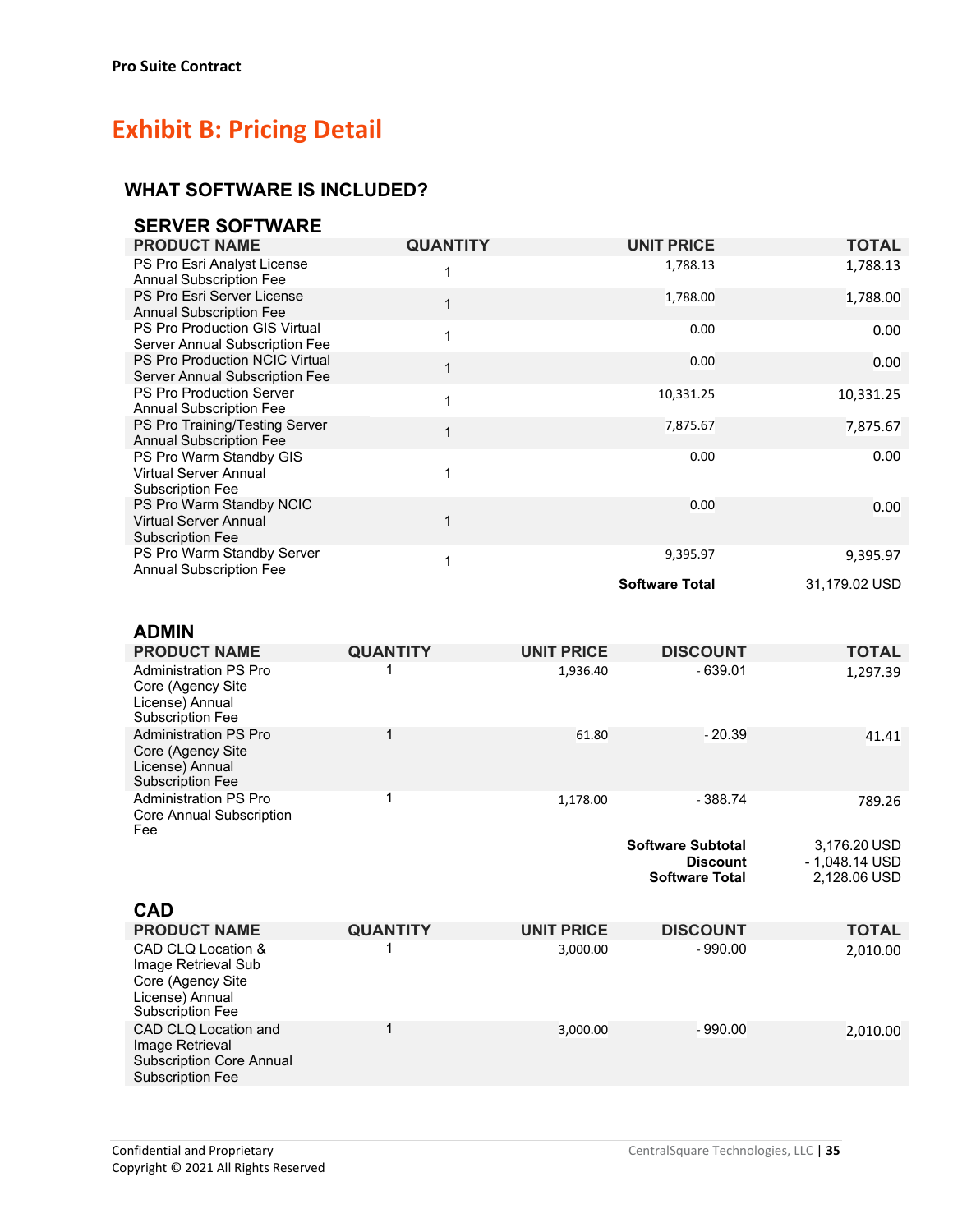| <b>CAD Priority SMS Paging</b><br><b>Subscription Core</b><br>(Agency Site License)<br><b>Annual Subscription Fee</b>     | 1               | 3,000.00          | $-990.00$                                                            | 2,010.00                                          |
|---------------------------------------------------------------------------------------------------------------------------|-----------------|-------------------|----------------------------------------------------------------------|---------------------------------------------------|
| <b>CAD Priority SMS Paging</b><br><b>Subscription Core Annual</b><br><b>Subscription Fee</b>                              | 1               | 2,000.00          | $-660.00$                                                            | 1,340.00                                          |
| CAD PS Pro Advanced<br>(Agency Site License)<br>Annual Subscription Fee                                                   | 1               | 3,313.14          | $-1,093.34$                                                          | 2,219.80                                          |
| CAD PS Pro Advanced<br>(Backup Seat License)<br><b>Annual Subscription Fee</b>                                            | 5               | 0.00              | $-0.00$                                                              | 0.00                                              |
| CAD PS Pro Basic<br>Paging (SMTP/Email)<br>Interface Annual<br><b>Subscription Fee</b>                                    | $\mathbf{1}$    | 0.00              | $-0.00$                                                              | 0.00                                              |
| CAD PS Pro Core<br>(Agency Site License)<br><b>Annual Subscription Fee</b>                                                | $\mathbf 1$     | 9,939.36          | $-3,279.99$                                                          | 6,659.37                                          |
| CAD PS Pro Core<br>(Backup Seat License)<br>Annual Subscription Fee                                                       | 5               | 0.00              | $-0.00$                                                              | 0.00                                              |
| <b>CAD PS Pro Core Annual</b><br><b>Subscription Fee</b>                                                                  | 1               | 4,418.63          | $-1,458.15$                                                          | 2,960.48                                          |
| CAD PS Pro E911<br>(ANI/ALI) Interface<br><b>Annual Subscription Fee</b>                                                  | 1               | 0.00              | $-0.00$                                                              | 0.00                                              |
| <b>CAD PS Pro FirstDue</b><br>Interface (Export) Annual<br><b>Subscription Fee</b>                                        | 1               | 2,651.18          | $-874.89$                                                            | 1,776.29                                          |
| CAD PS Pro ProQA<br>PlatinumCertified<br>Interface (Import and<br>Export) Annual<br><b>Subscription Fee</b>               | 1               | 4,564.75          | $-1,506.37$                                                          | 3,058.38                                          |
| CAD PS Pro Rip and Run<br>(Fax/Email) Interface<br><b>Annual Subscription Fee</b>                                         | 1               | 0.00              | $-0.00$                                                              | 0.00                                              |
| CAD PS Pro Zetron Tone<br>Paging Interface (Export)<br><b>Annual Subscription Fee</b>                                     | 1               | 2,945.00          | $-971.85$                                                            | 1,973.15                                          |
| <b>CAD RapidSOS</b><br><b>Integration Subscription</b><br>Core (Agency Site<br>License) Annual<br><b>Subscription Fee</b> | $\mathbf 1$     | 1,800.00          | - 594.00                                                             | 1,206.00                                          |
| <b>CAD RapidSOS</b><br><b>Integration Subscription</b><br>Core Annual Subscription<br>Fee                                 | 1               | 750.00            | - 247.50                                                             | 502.50                                            |
|                                                                                                                           |                 |                   | <b>Software Subtotal</b><br><b>Discount</b><br><b>Software Total</b> | 41,382.06 USD<br>- 13,656.09 USD<br>27,725.97 USD |
| <b>MAPPING</b>                                                                                                            |                 |                   |                                                                      |                                                   |
| <b>PRODUCT NAME</b>                                                                                                       | <b>QUANTITY</b> | <b>UNIT PRICE</b> | <b>DISCOUNT</b>                                                      | <b>TOTAL</b>                                      |
| Mapping PS Pro AVL<br>(Agency Site License) for<br><b>FullTime CAD Workstations</b><br><b>Annual Subscription Fee</b>     | 1               | 3,534.00          | $-1,166.22$                                                          | 2,367.78                                          |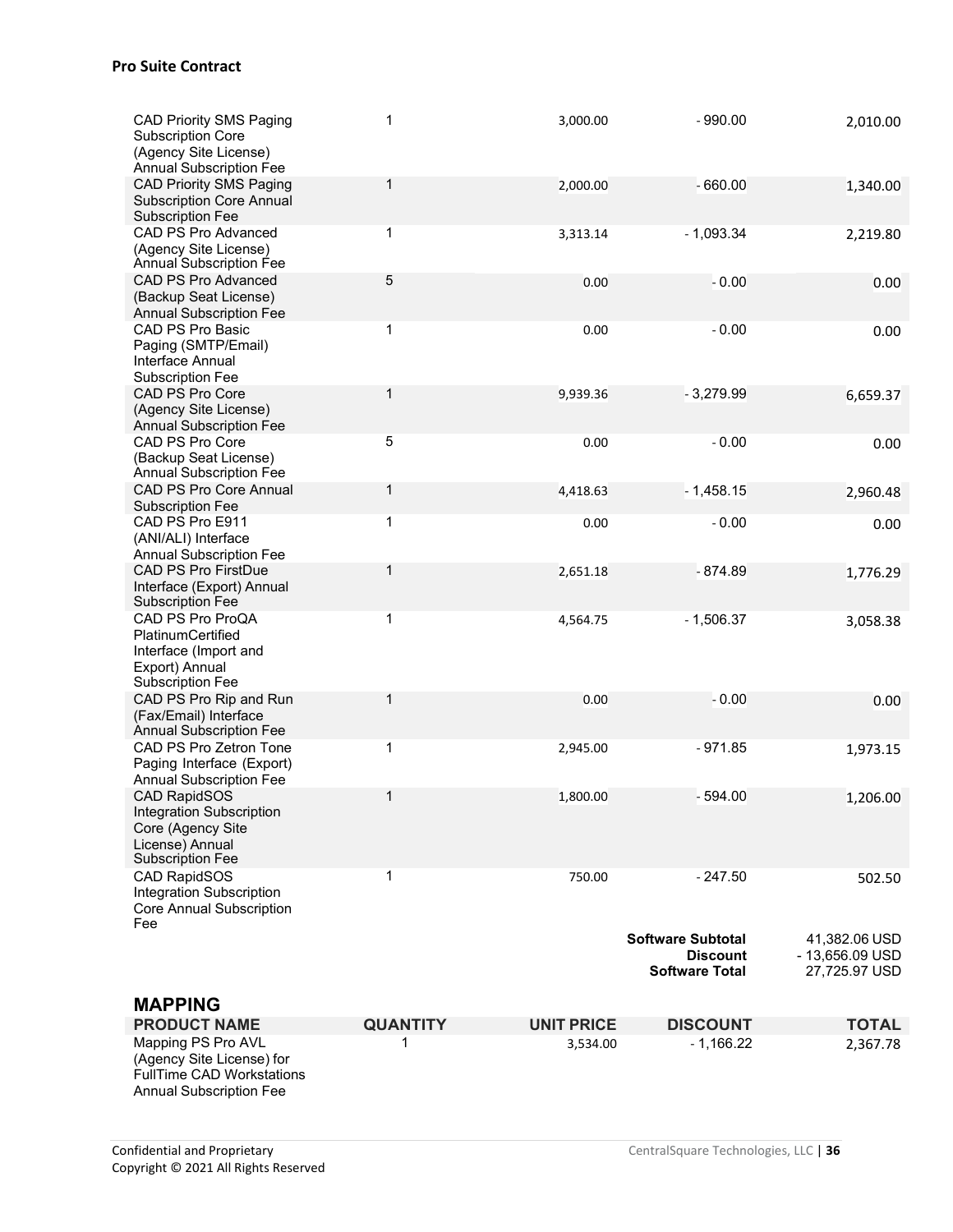| Mapping PS Pro AVL (Seat<br>License) for<br>Backup/Supervisor/PartTime<br><b>Workstations Annual</b><br><b>Subscription Fee</b>   | 5                     | 103.08                     | $-170.10$                                                            | 345.30                                            |
|-----------------------------------------------------------------------------------------------------------------------------------|-----------------------|----------------------------|----------------------------------------------------------------------|---------------------------------------------------|
| Mapping PS Pro AVL<br>Playback (Agency Site<br>License) for FullTime CAD<br><b>Workstations Annual</b><br><b>Subscription Fee</b> | 1                     | 1,767.00                   | $-583.11$                                                            | 1,183.89                                          |
| Mapping PS Pro Core<br>(Agency Site License) for<br><b>FullTime CAD Workstations</b><br><b>Annual Subscription Fee</b>            | 1                     | 4,702.38                   | $-1,551.79$                                                          | 3,150.59                                          |
| Mapping PS Pro Core (Seat<br>License) for<br>Backup/Supervisor/PartTime<br><b>Workstations Annual</b><br><b>Subscription Fee</b>  | 5                     | 235.12                     | $-0.00$                                                              | 1,175.60                                          |
| Mapping PS Pro Core<br><b>Annual Subscription Fee</b>                                                                             | 1                     | 3,134.90                   | $-1,034.52$                                                          | 2,100.38                                          |
| Mapping PS Pro TAIP AVL<br>Interface (Import) Annual<br><b>Subscription Fee</b>                                                   | 1                     | 3,681.25                   | $-1,214.81$                                                          | 2,466.44                                          |
|                                                                                                                                   |                       |                            | <b>Software Subtotal</b><br><b>Discount</b><br><b>Software Total</b> | 18,510.53 USD<br>- 5,720.55 USD<br>12,789.98 USD  |
| <b>JMS/FINANCIAL</b>                                                                                                              |                       |                            |                                                                      |                                                   |
| <b>PRODUCT NAME</b>                                                                                                               | <b>QUANTITY</b>       | <b>UNIT PRICE</b>          | <b>DISCOUNT</b>                                                      | <b>TOTAL</b>                                      |
| <b>Financial PS Pro Core</b>                                                                                                      | 1                     | 0.00                       | $-0.00$                                                              | 0.00                                              |
| (Agency Site License)<br><b>Annual Subscription Fee</b>                                                                           |                       |                            |                                                                      |                                                   |
| <b>Financial PS Pro Core</b>                                                                                                      | 1                     | 0.00                       | $-0.00$                                                              | 0.00                                              |
| <b>Annual Subscription Fee</b><br>Jail PS Pro Advanced<br>(Agency Site License)                                                   | 1                     | 1,276.20                   | $-421.15$                                                            | 855.05                                            |
| <b>Annual Subscription Fee</b><br>Jail PS Pro Core (Agency<br>Site License) Annual<br><b>Subscription Fee</b>                     | $\mathbf{1}$          | 3,827.70                   | $-1,263.14$                                                          | 2,564.56                                          |
| Jail PS Pro Core Annual                                                                                                           | 1                     | 6,480.65                   | $-2,138.61$                                                          | 4,342.04                                          |
| <b>Subscription Fee</b><br>Jail PS Pro<br>LiveScan/AFIS Interface<br>(Export) Annual                                              | $\mathbf 1$           | 2,235.80                   | $-737.81$                                                            | 1,497.99                                          |
| <b>Subscription Fee</b><br>Jail PS Pro NDEx<br>Adapter (IB IEPD) Annual                                                           | 1                     | 0.00                       | $-0.00$                                                              | 0.00                                              |
| <b>Subscription Fee</b><br>Jail PS Pro VINE<br>Interface (Export) Annual                                                          | 1                     | 1,765.96                   | $-582.77$                                                            | 1,183.19                                          |
| <b>Subscription Fee</b>                                                                                                           |                       |                            | <b>Software Subtotal</b><br><b>Discount</b><br><b>Software Total</b> | 15,586.31 USD<br>$-5,143.48$ USD<br>10,442.83 USD |
| <b>MOBILE &amp; FIELD OPS</b>                                                                                                     |                       |                            |                                                                      |                                                   |
| <b>PRODUCT NAME</b><br>Easy Street Draw Annual                                                                                    | <b>QUANTITY</b><br>85 | <b>UNIT PRICE</b><br>56.94 | <b>DISCOUNT</b><br>$-0.00$                                           | <b>TOTAL</b><br>4,839.90                          |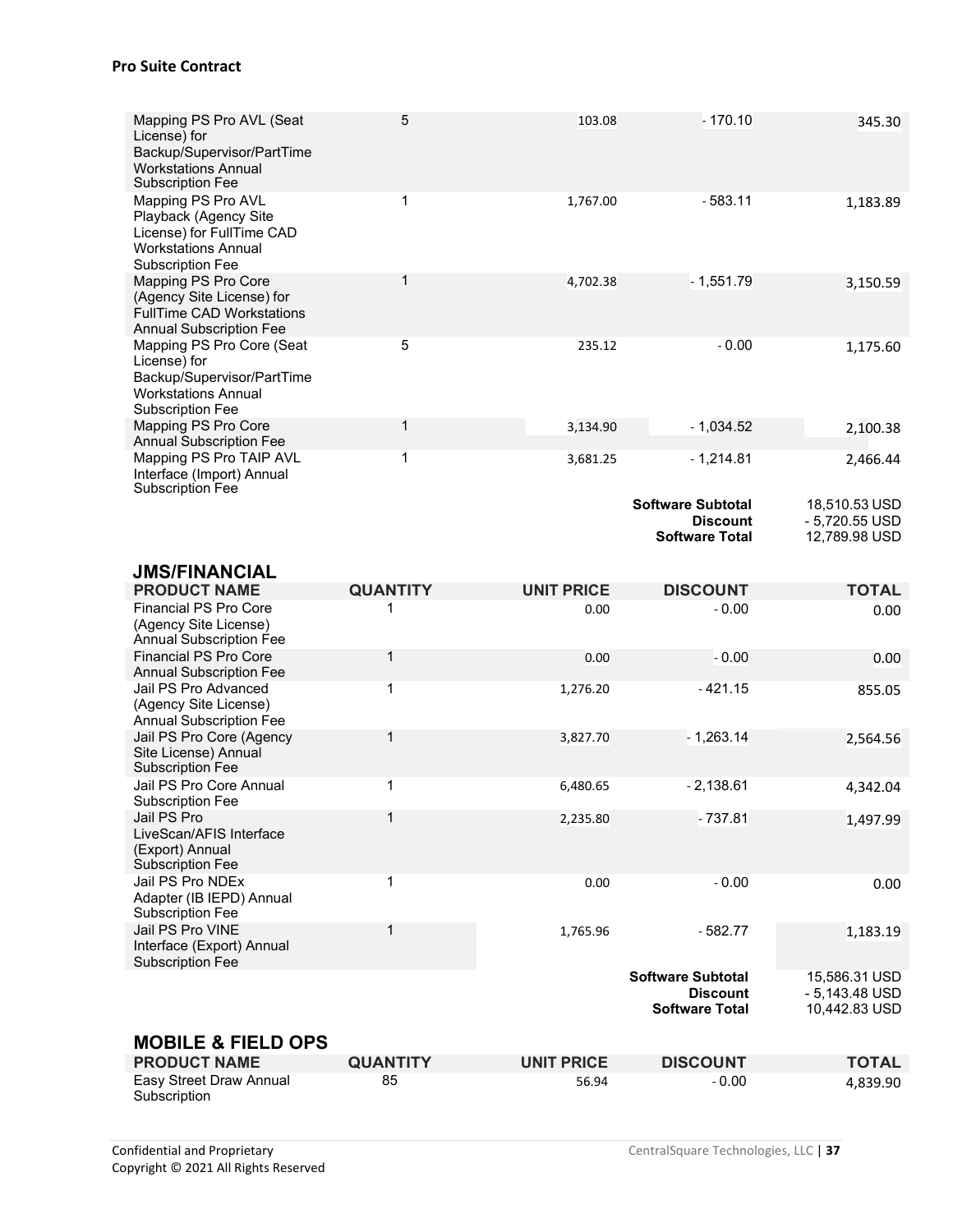| Easy Street Draw Annual                                 | $\overline{5}$  | 56.94             | $-0.00$                  | 284.70          |
|---------------------------------------------------------|-----------------|-------------------|--------------------------|-----------------|
| Subscription<br>Field Ops Subscription                  | 20              | 120.00            | $-0.00$                  |                 |
| (for Pro Mobile users)                                  |                 |                   |                          | 2,400.00        |
| <b>Annual Subscription Fee</b>                          |                 |                   |                          |                 |
| <b>Field Ops Subscription</b>                           | 5               | 120.00            | $-0.00$                  | 600.00          |
| (for Pro Mobile users)                                  |                 |                   |                          |                 |
| <b>Annual Subscription Fee</b>                          |                 |                   |                          |                 |
| Field Ops Subscription                                  | 17              | 120.00            | $-0.00$                  | 2,040.00        |
| (for Pro Mobile users)                                  |                 |                   |                          |                 |
| <b>Annual Subscription Fee</b>                          |                 |                   |                          |                 |
| Mobile PS Pro Accident                                  | 85              | 73.63             | $-2,065.50$              | 4,193.05        |
| <b>Reporting Annual</b>                                 |                 |                   |                          |                 |
| <b>Subscription Fee</b>                                 |                 |                   |                          |                 |
| Mobile PS Pro Accident<br><b>Reporting Annual</b>       | $\overline{5}$  | 73.63             | $-121.50$                | 246.65          |
| <b>Subscription Fee</b>                                 |                 |                   |                          |                 |
| Mobile PS Pro CAD                                       | 85              | 132.53            | $-3,717.05$              | 7,548.00        |
| <b>Annual Subscription Fee</b>                          |                 |                   |                          |                 |
| Mobile PS Pro CAD                                       | 5               | 132.53            | $-218.65$                | 444.00          |
| <b>Annual Subscription Fee</b>                          |                 |                   |                          |                 |
| Mobile PS Pro CAD                                       | 17              | 132.53            | $-743.41$                | 1,509.60        |
| <b>Annual Subscription Fee</b>                          |                 |                   |                          |                 |
| Mobile PS Pro Core                                      | $\mathbf{1}$    | 1,472.50          | $-485.92$                | 986.58          |
| <b>Annual Subscription Fee</b>                          |                 |                   |                          |                 |
| Mobile PS Pro eCitations                                | 85              | 103.08            | $-2,891.70$              | 5,870.10        |
| <b>Annual Subscription Fee</b>                          |                 |                   |                          |                 |
| Mobile PS Pro eCitations                                | 5               | 103.08            | $-170.10$                | 345.30          |
| <b>Annual Subscription Fee</b>                          |                 |                   |                          |                 |
| Mobile PS Pro Mapping<br><b>Annual Subscription Fee</b> | 85              | 214.03            | $-0.00$                  | 18,192.55       |
| Mobile PS Pro Mapping                                   | 5               | 214.03            | $-0.00$                  |                 |
| <b>Annual Subscription Fee</b>                          |                 |                   |                          | 1,070.15        |
| Mobile PS Pro Mapping                                   | 17              | 214.03            | $-0.00$                  | 3,638.51        |
| <b>Annual Subscription Fee</b>                          |                 |                   |                          |                 |
| Mobile PS Pro NCIC                                      | 85              | 0.00              | $-0.00$                  | 0.00            |
| <b>Annual Subscription Fee</b>                          |                 |                   |                          |                 |
| Mobile PS Pro NCIC                                      | 5               | 0.00              | $-0.00$                  | 0.00            |
| <b>Annual Subscription Fee</b>                          |                 |                   |                          |                 |
| Mobile PS Pro Records                                   | 85              | 279.78            | $-7,848.05$              | 15,933.25       |
| <b>Annual Subscription Fee</b>                          |                 |                   |                          |                 |
| Mobile PS Pro Records<br><b>Annual Subscription Fee</b> | 5               | 279.78            | $-461.65$                | 937.25          |
|                                                         |                 |                   | <b>Software Subtotal</b> | 89,803.12 USD   |
|                                                         |                 |                   | <b>Discount</b>          | - 18,723.53 USD |
|                                                         |                 |                   | <b>Software Total</b>    | 71,079.59 USD   |
|                                                         |                 |                   |                          |                 |
| <b>PERSONNEL</b>                                        |                 |                   |                          |                 |
| <b>PRODUCT NAME</b>                                     | <b>QUANTITY</b> | <b>UNIT PRICE</b> | <b>DISCOUNT</b>          | <b>TOTAL</b>    |
| Personnel PS Pro                                        | 1               | 783.89            | $-258.68$                | 525.21          |
| <b>Advanced (Agency Site</b>                            |                 |                   |                          |                 |
| License) Annual                                         |                 |                   |                          |                 |
| Subscription Fee                                        |                 |                   |                          |                 |
| Personnel PS Pro                                        | $\mathbf{1}$    | 623.73            | $-205.83$                | 417.90          |
| <b>Advanced (Agency Site</b>                            |                 |                   |                          |                 |
| License) Annual                                         |                 |                   |                          |                 |
| Subscription Fee<br>Personnel PS Pro Core               | $\mathbf 1$     | 0.00              | $-0.00$                  |                 |
| (Agency Site License)                                   |                 |                   |                          | 0.00            |
| Annual Subscription Fee                                 |                 |                   |                          |                 |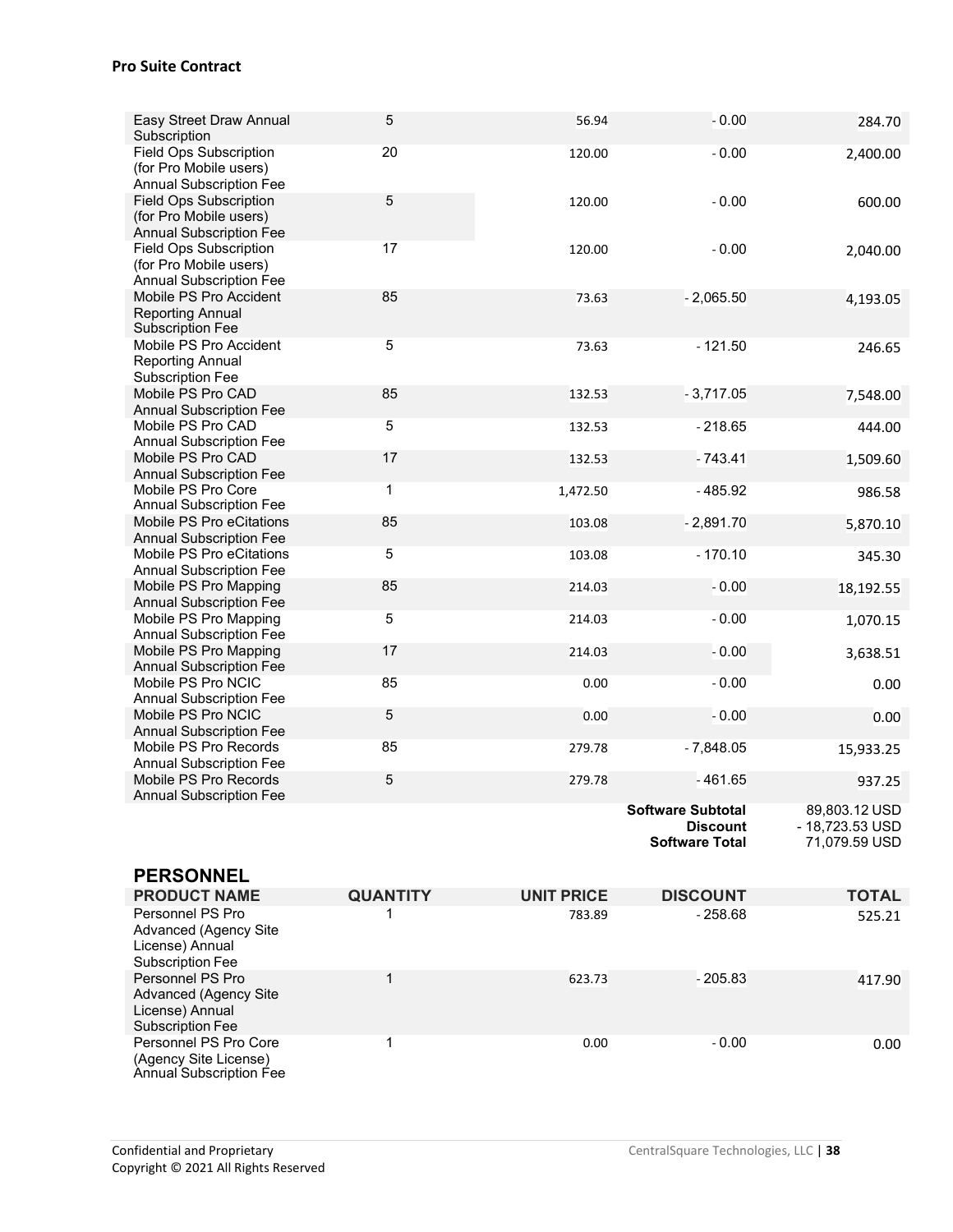| Personnel PS Pro Core<br>(Agency Site License)<br><b>Annual Subscription Fee</b>                     | $\mathbf{1}$    | 0.00              | $-0.00$                                                              | 0.00                                      |
|------------------------------------------------------------------------------------------------------|-----------------|-------------------|----------------------------------------------------------------------|-------------------------------------------|
| Personnel PS Pro Core<br>(Agency Site License)<br><b>Annual Subscription Fee</b>                     | $\mathbf 1$     | 0.00              | $-0.00$                                                              | 0.00                                      |
| Personnel PS Pro Core<br><b>Annual Subscription Fee</b>                                              | $\mathbf{1}$    | 0.00              | $-0.00$                                                              | 0.00                                      |
|                                                                                                      |                 |                   | <b>Software Subtotal</b><br><b>Discount</b><br><b>Software Total</b> | 1,407.62 USD<br>-464.51 USD<br>943.11 USD |
| <b>RMS</b>                                                                                           |                 |                   |                                                                      |                                           |
| <b>PRODUCT NAME</b>                                                                                  | <b>QUANTITY</b> | <b>UNIT PRICE</b> | <b>DISCOUNT</b>                                                      | <b>TOTAL</b>                              |
| <b>Field Training Online</b><br>(Stand-Alone)- Annual<br><b>Subscription Fee</b>                     | 1               | 7,500.00          | $-2,475.00$                                                          | 5,025.00                                  |
| Records PS Pro Accident<br><b>Reporting Annual</b><br><b>Subscription Fee</b>                        | $\mathbf{1}$    | 1,473.00          | $-486.09$                                                            | 986.91                                    |
| Records PS Pro Accident<br><b>Reporting State-Specific</b><br>Form Annual<br><b>Subscription Fee</b> | 1               | 1,473.00          | $-486.09$                                                            | 986.91                                    |
| Records PS Pro<br><b>Advanced (Agency Site</b><br>License) Annual<br><b>Subscription Fee</b>         | $\mathbf{1}$    | 5,006.50          | $-1,652.14$                                                          | 3,354.36                                  |
| Records PS Pro<br><b>Advanced (Agency Site</b><br>License) Annual<br>Subscription Fee                | 1               | 176.70            | $-58.31$                                                             | 118.39                                    |
| Records PS Pro Core<br>(Agency Site License)<br><b>Annual Subscription Fee</b>                       | $\mathbf{1}$    | 15,019.50         | $-4,956.43$                                                          | 10,063.07                                 |
| Records PS Pro Core<br>(Agency Site License)<br><b>Annual Subscription Fee</b>                       | $\mathbf{1}$    | 530.10            | $-174.93$                                                            | 355.17                                    |
| Records PS Pro Core<br><b>Annual Subscription Fee</b>                                                | 1               | 2,209.00          | - 728.97                                                             | 1,480.03                                  |
| Records PS Pro<br>eCitations Annual<br><b>Subscription Fee</b>                                       | 1               | 1,473.00          | $-486.09$                                                            | 986.91                                    |
| Records PS Pro<br>eCitations State-Specific<br>Form Annual<br><b>Subscription Fee</b>                | 1               | 1,473.00          | $-486.09$                                                            | 986.91                                    |
| Records PS Pro MO<br>Crime Reporting (MIBRS)<br>Interface Annual<br>Subscription Fee                 | 1               | 0.00              | $-0.00$                                                              | 0.00                                      |
| Records PS Pro MO<br>STARS Interface (Export)<br><b>Annual Subscription Fee</b>                      | 1               | 2,651.00          | $-874.83$                                                            | 1,776.17                                  |
| Records PS Pro NDEx<br>Adapter (IA IEPD) Annual<br><b>Subscription Fee</b>                           | 1               | 0.00              | $-0.00$                                                              | 0.00                                      |
| Records PS Pro ShowMe<br>Courts eCites Interface<br>(Export) Annual<br><b>Subscription Fee</b>       | $\mathbf{1}$    | 2,651.00          | $-874.83$                                                            | 1,776.17                                  |
|                                                                                                      |                 |                   | <b>Software Subtotal</b>                                             | 41,635.80 USD                             |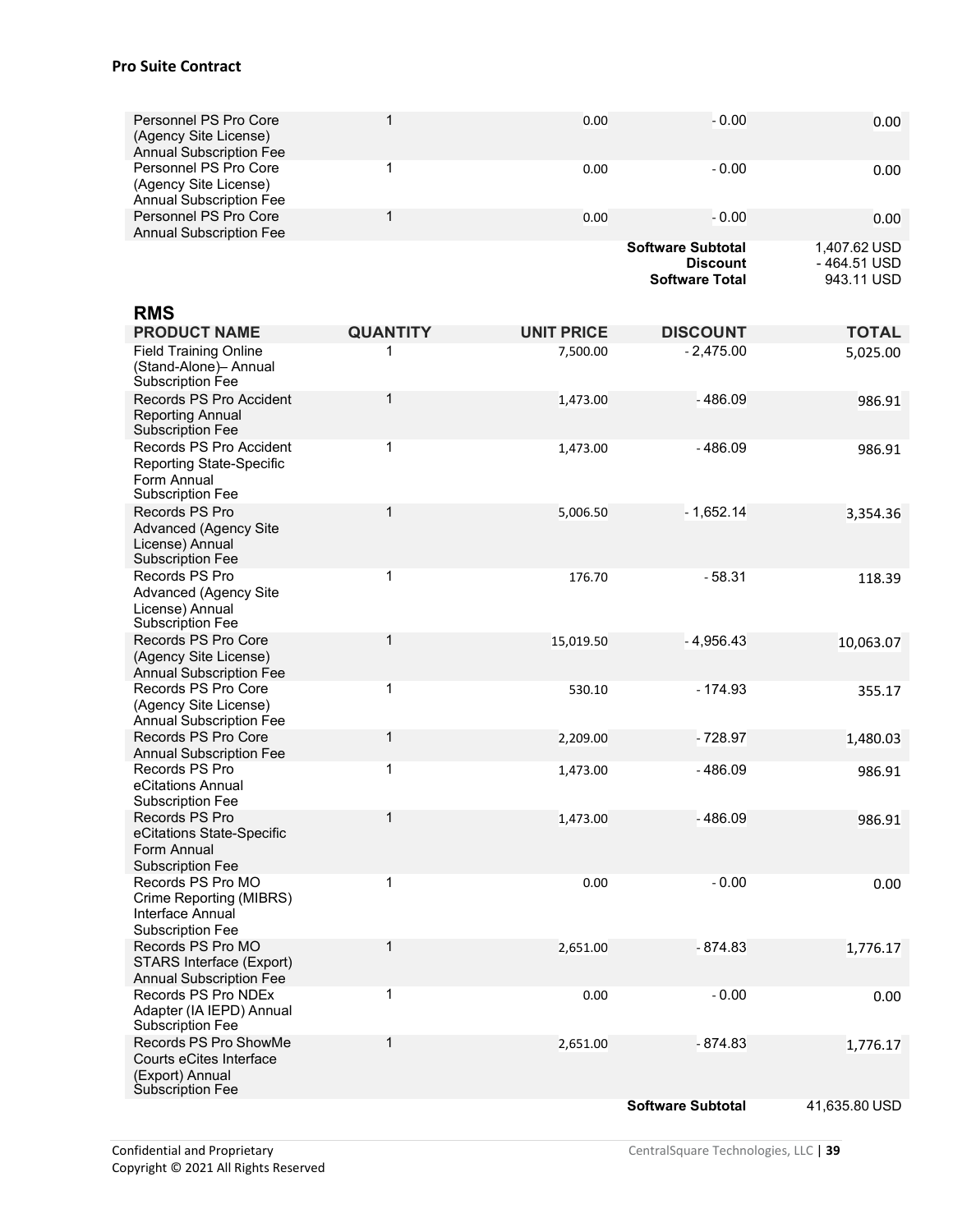**Discount** - 13,739.80 USD<br>**Software Total** 27,896.00 USD **Software Total** 27,896.00 USD

| <b>SUITE</b>                                                                                                          |                 |                   |                                                                      |                                                  |
|-----------------------------------------------------------------------------------------------------------------------|-----------------|-------------------|----------------------------------------------------------------------|--------------------------------------------------|
| <b>PRODUCT NAME</b>                                                                                                   | <b>QUANTITY</b> | <b>UNIT PRICE</b> | <b>DISCOUNT</b>                                                      | <b>TOTAL</b>                                     |
| <b>Community Data</b><br>Platform Annual<br>Subscription Fee                                                          | 1               | 0.00              | $-0.00$                                                              | 0.00                                             |
| <b>Community Data</b><br><b>Platform Annual</b><br><b>Subscription Fee</b>                                            | 1               | 0.00              | $-0.00$                                                              | 0.00                                             |
| Portal PS Pro Attorney<br><b>Case View Annual</b><br><b>Subscription Fee</b>                                          | 1               | 1,606.74          | $-530.22$                                                            | 1,076.52                                         |
| Portal PS Pro Community<br><b>Involvement Pack Annual</b><br><b>Subscription Fee</b>                                  | 1               | 1,606.74          | $-530.22$                                                            | 1,076.52                                         |
| Portal PS Pro Remote<br><b>CFS View Pack Annual</b><br><b>Subscription Fee</b>                                        | 1               | 1,606.74          | - 530.22                                                             | 1,076.52                                         |
| PS Pro Additional<br>Agency MULES/NCIC<br>Interface Annual<br>Subscription Fee                                        | 1               | 232.76            | $-0.00$                                                              | 232.76                                           |
| PS Pro MULES/NCIC<br>Interface (Basic Queries)<br><b>Annual Subscription Fee</b>                                      | 1               | 4,267.18          | $-0.00$                                                              | 4,267.18                                         |
| PS Pro MULES/NCIC<br>Interface (Criminal<br>History) Annual<br><b>Subscription Fee</b>                                | 1               | 387.93            | $-0.00$                                                              | 387.93                                           |
| PS Pro MULES/NCIC<br>Interface (Warrants)<br><b>Annual Subscription Fee</b>                                           | 1               | 3,103.40          | $-0.00$                                                              | 3,103.40                                         |
| PS Pro Reporting Core                                                                                                 | 1               | 0.00              | $-0.00$                                                              | 0.00                                             |
| <b>Annual Subscription Fee</b><br>PS Pro Reporting<br>Universal Interface<br><b>Engine Annual</b><br>Subscription Fee | 1               | 0.00              | $-0.00$                                                              | 0.00                                             |
| PS Pro Time<br>Synchronization Interface<br>Annual Subscription Fee                                                   | 1               | 0.00              | $-0.00$                                                              | 0.00                                             |
| Public Safety Citizen<br><b>Reporting Annual</b><br><b>Subscription Fee</b>                                           | 1               | 5,000.00          | $-0.00$                                                              | 5,000.00                                         |
|                                                                                                                       |                 |                   | <b>Software Subtotal</b><br><b>Discount</b><br><b>Software Total</b> | 17,811.49 USD<br>- 1,590.66 USD<br>16,220.83 USD |
| <b>DEMS</b><br><b>PRODUCT NAME</b>                                                                                    | <b>QUANTITY</b> |                   | <b>UNIT PRICE</b>                                                    | <b>TOTAL</b>                                     |
| CentralSquare DEMS Annual<br><b>Subscription Fee</b>                                                                  | 1               |                   | 16,650.00                                                            | 16,650.00                                        |
|                                                                                                                       |                 |                   | <b>Software Total</b>                                                | 16,650.00 USD                                    |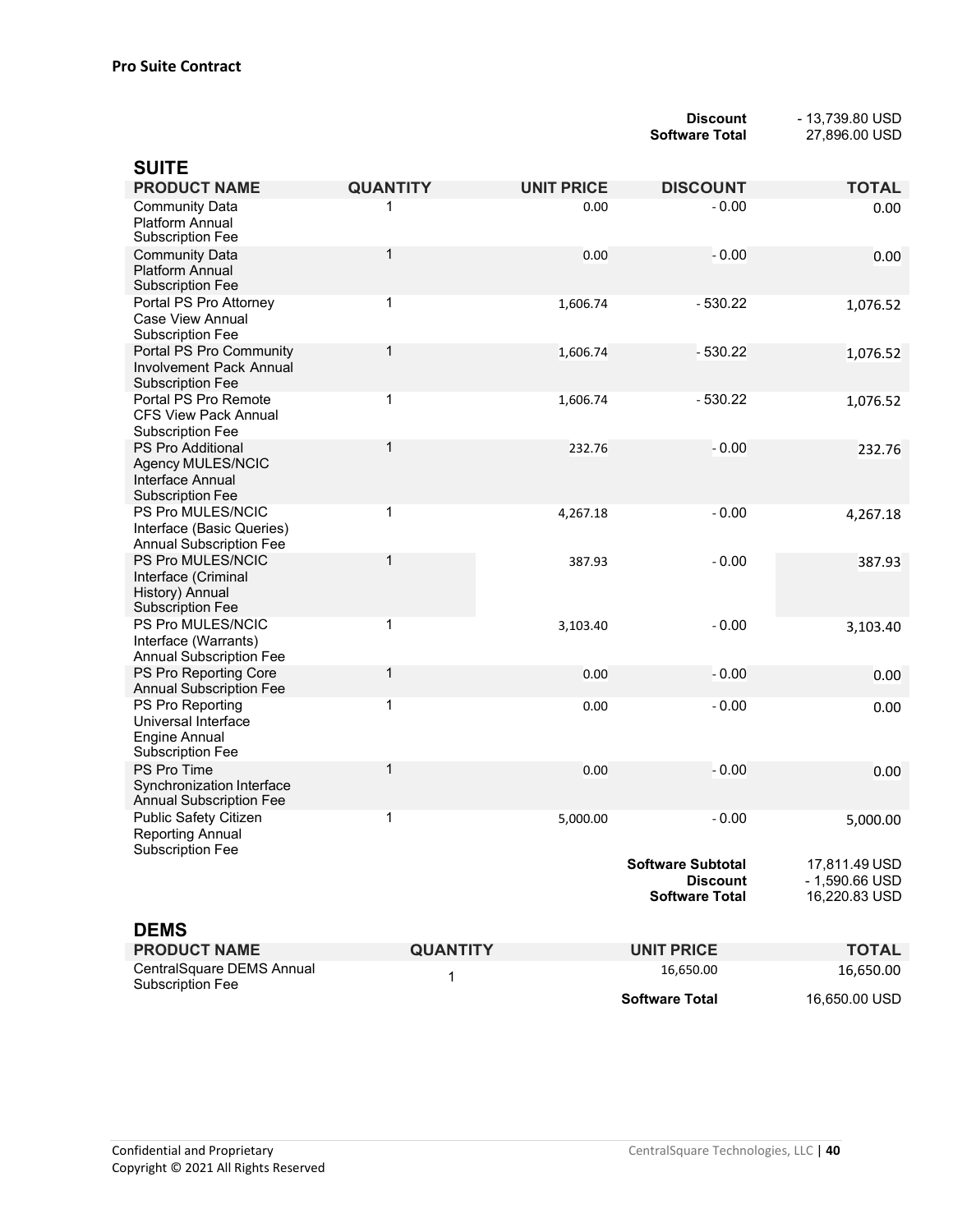#### **SOFTWARE SUMMARY**

| Software Subtotal        | 277.142.15<br>USD |
|--------------------------|-------------------|
| <b>Software Discount</b> | - 60.086.76 USD   |
| <b>Software Total</b>    | 217,055.39 USD    |
|                          |                   |

### **WHAT SERVICES ARE INCLUDED?**

| <b>SERVICES</b>                                       |                          |                 |
|-------------------------------------------------------|--------------------------|-----------------|
| <b>DESCRIPTION</b>                                    |                          | <b>TOTAL</b>    |
| Data Conversion - OMNIGO - Citations                  |                          | 21,840.00       |
| Data Conversion - ONESolution - Admin                 |                          | 5,850.00        |
| Data Conversion - ONESolution - CAD                   |                          | 7,800.00        |
| Data Conversion - ONE Solution - JMS                  |                          | 21,450.00       |
| Data Conversion - ONESolution - Personnel             |                          | 7,800.00        |
| Data Conversion - ONESolution - RMS                   |                          | 17.550.00       |
| Public Safety Consulting Services - CDP               |                          | 1,950.00        |
| Public Safety Consulting Services - Fixed Fee         |                          | 58,890.00       |
| Public Safety GIS/Analytics Services - Fixed Fee      |                          | 7.800.00        |
| Public Safety Project Management Services - Fixed Fee |                          | 51,870.00       |
| Public Safety Technical Services - Fixed Fee          |                          | 7,800.00        |
| <b>Public Safety Training Services - Fixed Fee</b>    |                          | 36,075.00       |
|                                                       | <b>Services Subtotal</b> | 246,675.00 USD  |
|                                                       | <b>Discount</b>          | - 25,300.00 USD |
|                                                       | <b>Services Total</b>    | 221.375.00 USD  |

#### **SERVICES SUMMARY**

| <b>Services Subtotal</b> | 246,675.00 USD  |
|--------------------------|-----------------|
| <b>Services Discount</b> | - 25.300.00 USD |
| <b>Services Total</b>    | 221,375.00 USD  |
|                          |                 |

#### **QUOTE SUMMARY**

| <b>Software Subtotal</b><br><b>Services Subtotal</b> | 277,142.15 USD<br>246,675.00 USD |
|------------------------------------------------------|----------------------------------|
| <b>Quote Subtotal</b>                                | 523,817.15 USD                   |
|                                                      |                                  |

**Discount** - 85,386.76 USD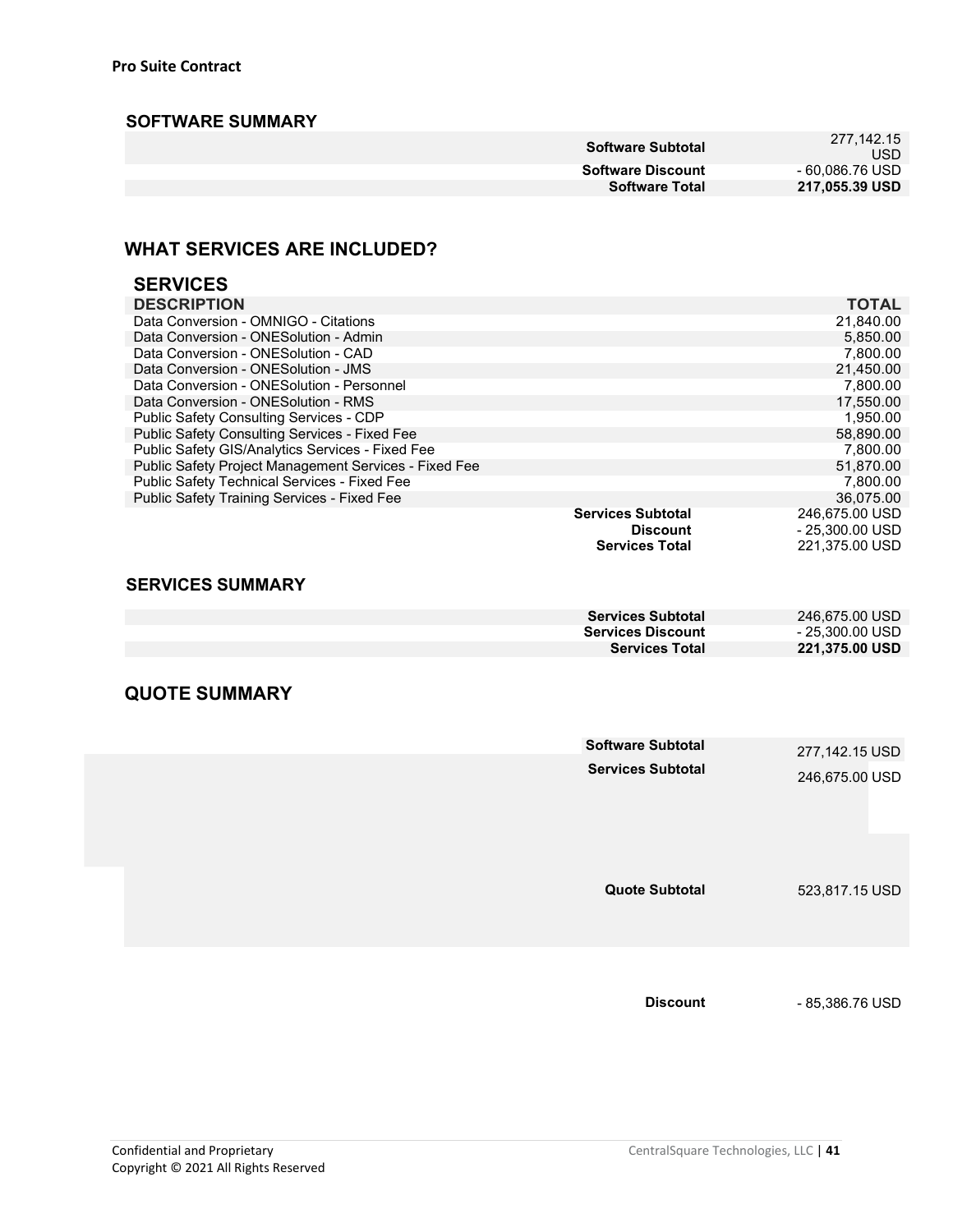|                                     | <b>Quote Total</b> | 438,430.39 USD |
|-------------------------------------|--------------------|----------------|
| <b>WHAT ARE THE RECURRING FEES?</b> |                    |                |
| <b>TYPE</b>                         |                    | <b>AMOUNT</b>  |

| FIRST YEAR SUBSCRIPTION TOTAL | 217.055.39 |
|-------------------------------|------------|

FIRST YEAR MAINTENANCE TOTAL 0.00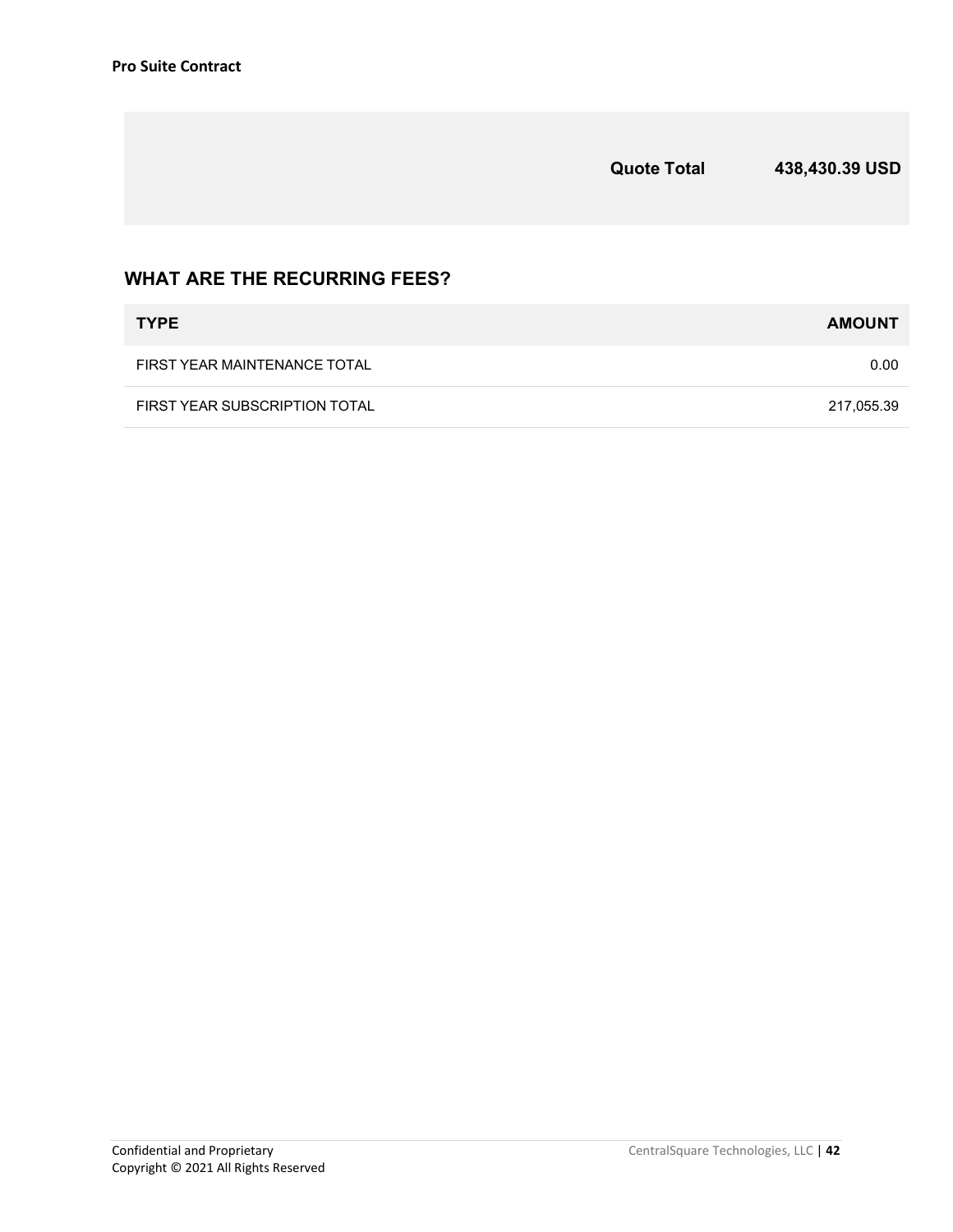## **Exhibit C: Payment Schedule**

The total amount of this contract is **\$438,430.39**.

Customer must pay all applicable support fees for its existing ONESolution system up to the date of Go Live for the CentralSquare software in order to receive the upgrade discount.

The amounts due under this contract are as follows:

| Upon contract execution                | 50% of services |
|----------------------------------------|-----------------|
| Completion of BPR                      | 30% of services |
| Go Live                                | 20% of services |
|                                        |                 |
| Annual Subscription (due upon Go Live) | 100%            |

CentralSquare shall deliver to Customer an invoice: (a) within thirty (30) days of completion of the corresponding milestone as evidenced above; and (b) thirty (30) days prior to each Anniversary Date for each annual Subscription Fee. All payments are due within thirty (30) days of receipt of any invoice. In the event of a disputed invoice, Customer shall pay the entire non-disputed portion of any such invoice.

All amounts due and payable to CentralSquare hereunder shall, if not paid when due, bear a late charge in accordance with Section 3.5 of this Agreement. After the fourth anniversary of Go Live, the annual subscription fee shall increase by an amount not to exceed 5%.

If, during a Term or Renewal Term (as defined in Section 6.0 of the Agreement), Customer elects to adjust its licensed CAD positions, including an increase or decrease in quantities, such change shall be processed as a Change Order or other similar amendment to the Agreement, and upon written approval by both parties, will result in a corresponding increase or decrease in the annual subscription fee(s) due under the Payment Terms of the Agreement.

The remittance address for payments only is: CentralSquare Technologies 12709 Collection Center Drive Chicago, IL 60693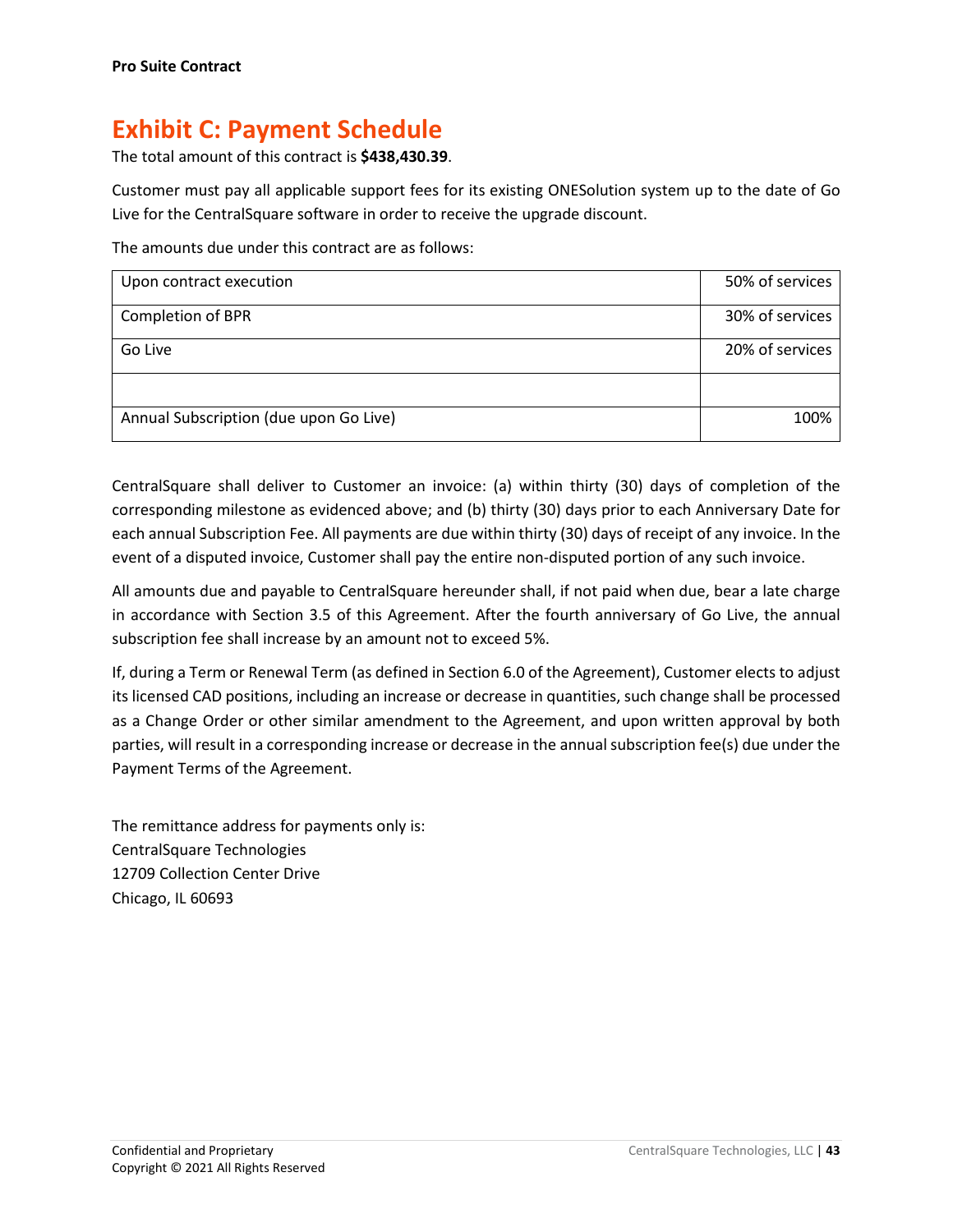## **Exhibit D: Support Addendum**

## **1.0 Term**

Support will be provided in accordance with this Support Addendum for the Term of the Agreement so long as all Subscription Fees are current and paid in full.

## **2.0 Software Updates**

While this Agreement remains in full force and effect, CentralSquare will maintain the Software by providing software updates and/or enhancements to Customer. All software updates provided to Customer by CentralSquare pursuant to the terms of this Agreement shall be subject to the terms and conditions of Section 2.0 License of this Agreement.

CentralSquare will install software updates remotely. Customer is responsible for guaranteeing that sufficient, capable personnel that possess the appropriate technology skills and public safety knowledge are available during the maintenance window. All updates will occur during normal business hours. Normal business hours are defined as: 08:00-17:00 CT. Software updates are offered in the following time slots: 08:00-10:00 CST, 10:00-12:00 CST, 13:00-15:00 CST. CentralSquare Technologies will work with the Customer to schedule an agreeable time to occur during these time slots.

#### **2.1 Included Updates**

Updates will be provided on an as-available basis and include the items listed below:

- 1. Bug fixes;
- 2. Enhancements to products provided under this Agreement;

#### **2.2 Not-Included Updates**

Updates do not include:

- 1. Platform extensions including product extensions to different platforms (premise, hosted, cloud), different windowing system platforms, or different operating system platforms
- 2. New functions such as new modules, interfaces, components, products, or applications.

## **3.0 Hardware Updates**

Server Hardware updates consist of different types of hardware changes ranging from hardware replacement (such as replacing a hard disk), to hardware additions and hardware updates. Server Hardware updates require physical access to the servers. Customer is responsible for guaranteeing that sufficient, capable personnel that possess the appropriate technology skills and public safety knowledge are available during the maintenance window. All updates will occur during normal business hours. Normal business hours are defined as: 08:00-17:00 CT. Hardware updates are offered in the following time slots: 08:00-10:00 CST, 10:00-12:00 CST, 13:00-15:00 CST. CentralSquare Technologies will work with the Customer to schedule an agreeable time to occur during these time slots.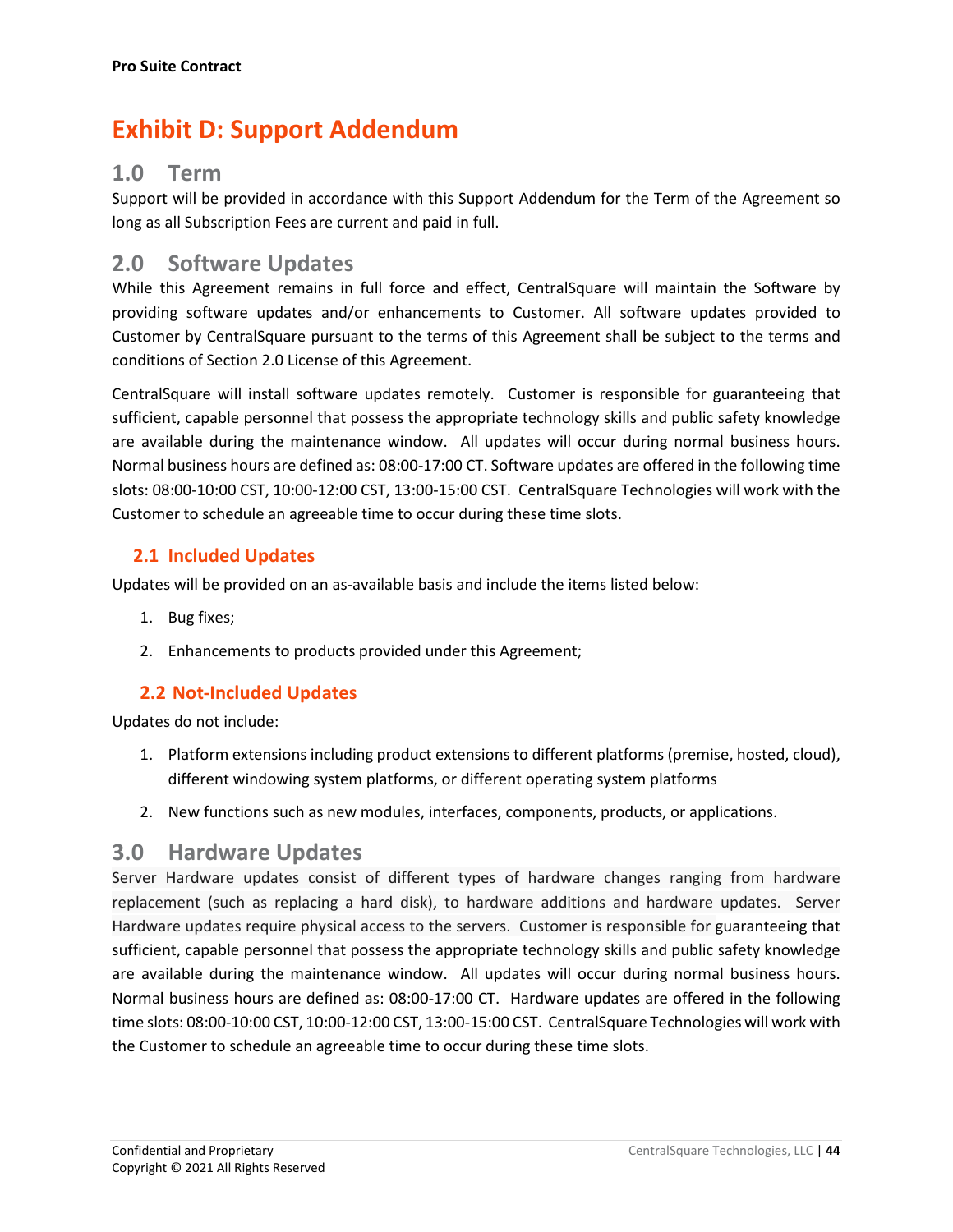### **4.0 Support**

#### **4.1 General Support**

CentralSquare shall provide phone and email support for the Software licensed under this Agreement and shall maintain a support center database to track any reported issues. Customer is required to accept and maintain updates to a supported version of the application(s) in order to maintain access to support services. No support will be provided for Software more than two versions back from the most recently released version.

Support does not include custom programming services or training.

Support is available 24 hours a day, seven days a week for CentralSquare Suite customers.

#### **4.2 Remote Support**

The BeyondTrust/Bomgar and/or SecureLink remote support solutions shall be the method of remote access to customer systems and/or data. These solutions meet all requirements as contained in Section 5.5.6 of the FBI CJIS Security Policy (Remote Access). Use of either of these solutions enable customer agencies to remain CJIS compliant for purposes of FBI and/or state regulatory agency audits.

VPN usage to connect to customer environments is prohibited. If previously contractually mandated, all costs associated with CentralSquare's use of any technological device to mitigate against the risk of such connection shall be the responsibility of Customer. This includes but is not limited to jumpboxes, virtual machines, etc. Any access to Customer's system and/or data shall be through the use of CentralSquare's unique user SSO credentials, and all such access must be capable of being logged in accordance with FBI CJIS Security Policy.

#### **4.3 GIS Data Maintenance**

GIS data updates and maintenance are defined as changes to the GIS data based on actual additions or changes to points (e.g. addresses), lines (e.g. roads), or layers (e.g. Emergency Service Zones) that occur after the date of the software install.

CentralSquare will provide one (1) GIS update per month as part of this contract.

#### **4.4 Server Hardware Maintenance**

CentralSquare will maintain the Server Hardware necessary to host the Software. This does not include any hardware except the CentralSquare Technologies' supplied Server Hardware. "Server Hardware Maintenance" is defined as ensuring the operating system and/or applications as installed are current and up to date.

A standby server is available for purchase by customer. This server replicates the production environment and is available to the customer for use in the event of a hardware and/or software failure of the production server. The training server is similar to the production server but it is not a mirror image of same. The training server cannot be utilized as a production server or other means to support the agency with respect to the Pro application and/or interfaces thereto in the event of a hardware failure of the production server.